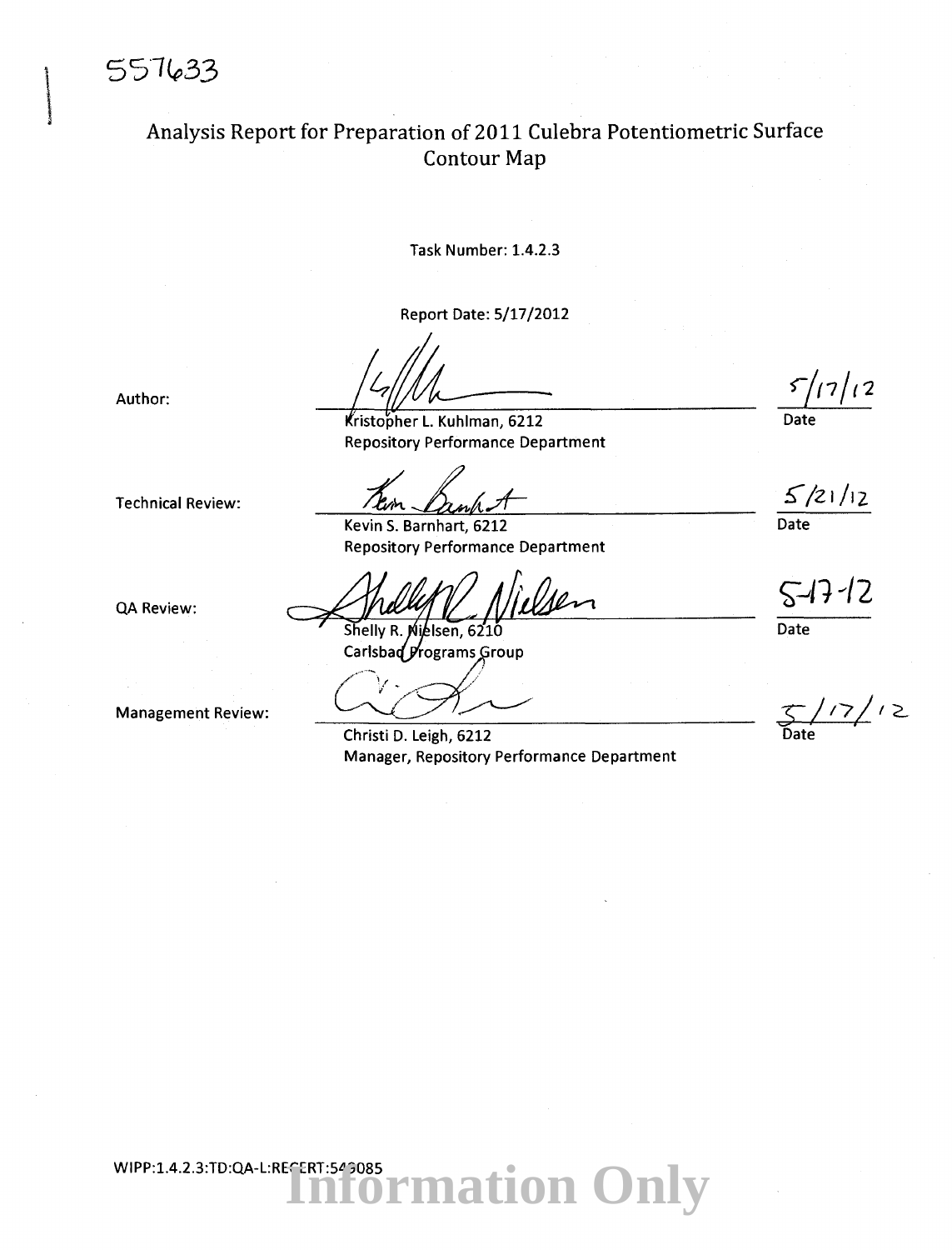#### **Table of Contents**

| 1              |     |  |  |  |  |  |  |  |
|----------------|-----|--|--|--|--|--|--|--|
| $\overline{2}$ |     |  |  |  |  |  |  |  |
|                | 2.1 |  |  |  |  |  |  |  |
|                | 2.2 |  |  |  |  |  |  |  |
|                | 2.3 |  |  |  |  |  |  |  |
|                | 2.4 |  |  |  |  |  |  |  |
|                | 2.5 |  |  |  |  |  |  |  |
| $\mathbf{3}$   |     |  |  |  |  |  |  |  |
| 3.1            |     |  |  |  |  |  |  |  |
|                | 3.2 |  |  |  |  |  |  |  |
|                | 3.3 |  |  |  |  |  |  |  |
| 4              |     |  |  |  |  |  |  |  |
| 5              |     |  |  |  |  |  |  |  |
| 6              |     |  |  |  |  |  |  |  |
|                |     |  |  |  |  |  |  |  |
|                |     |  |  |  |  |  |  |  |
|                |     |  |  |  |  |  |  |  |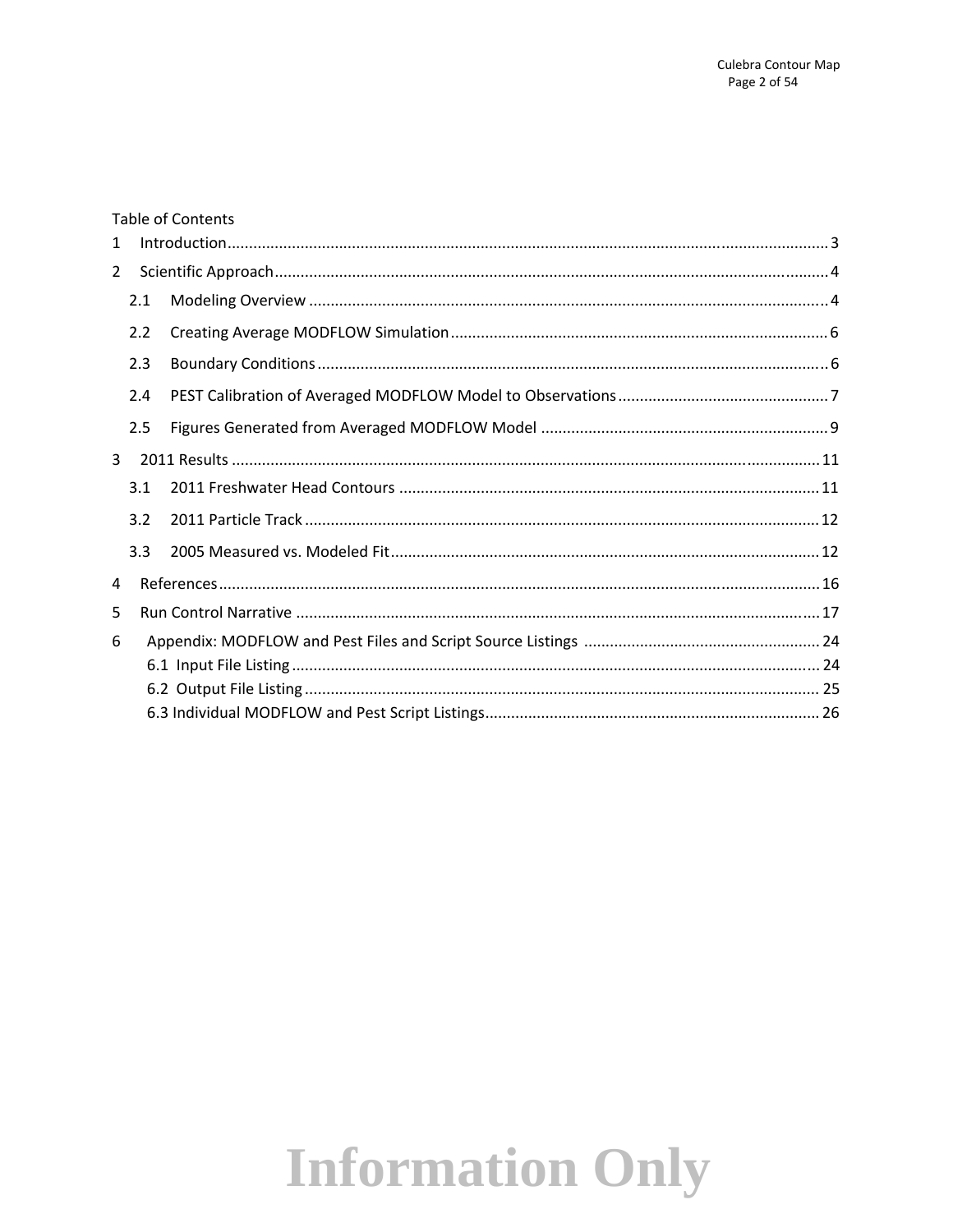#### **1 Introduction**

This report documents the preparation of the 2011 potentiometric contour map and associated particle tracks for the Culebra Member of the Rustler Formation in the vicinity of the Waste Isolation Pilot Plant (WIPP), for submittal to the New Mexico Environment Department (NMED). The driver for this analysis is the draft of the Stipulated Final Order sent to NMED on May 28, 2009 (Moody, 2009). This Analysis Report follows the procedure laid out in procedure SP 9‐9 (Kuhlman, 2009), which is based upon this NMED driver. This report is similar to Kuhlman (2011); the same analysis is performed on data from 2011, rather than 2010 data. 2011 data for contouring were obtained from the WIPP Management & Operations contractor (Watterson, 2012).

Beginning with the ensemble of 100 calibrated MODFLOW transmissivity (T), horizontal anisotropy (A), and areal recharge (R) fields (Hart et al., 2009) used in WIPP performance assessment (PA), three average parameter fields are used as input to MODFLOW to simulate freshwater heads within and around the WIPP land withdrawal boundary (LWB). For 2011 PEST is used to adjust a subset of the boundary conditions in the averaged MODFLOW model to obtain the best‐fit match between the observed freshwater heads and the model‐predicted heads. The output of the averaged, PEST‐ calibrated MODFLOW model is both contoured and used to compute the 2011 advective particle track forward from the WIPP waste‐handling shaft.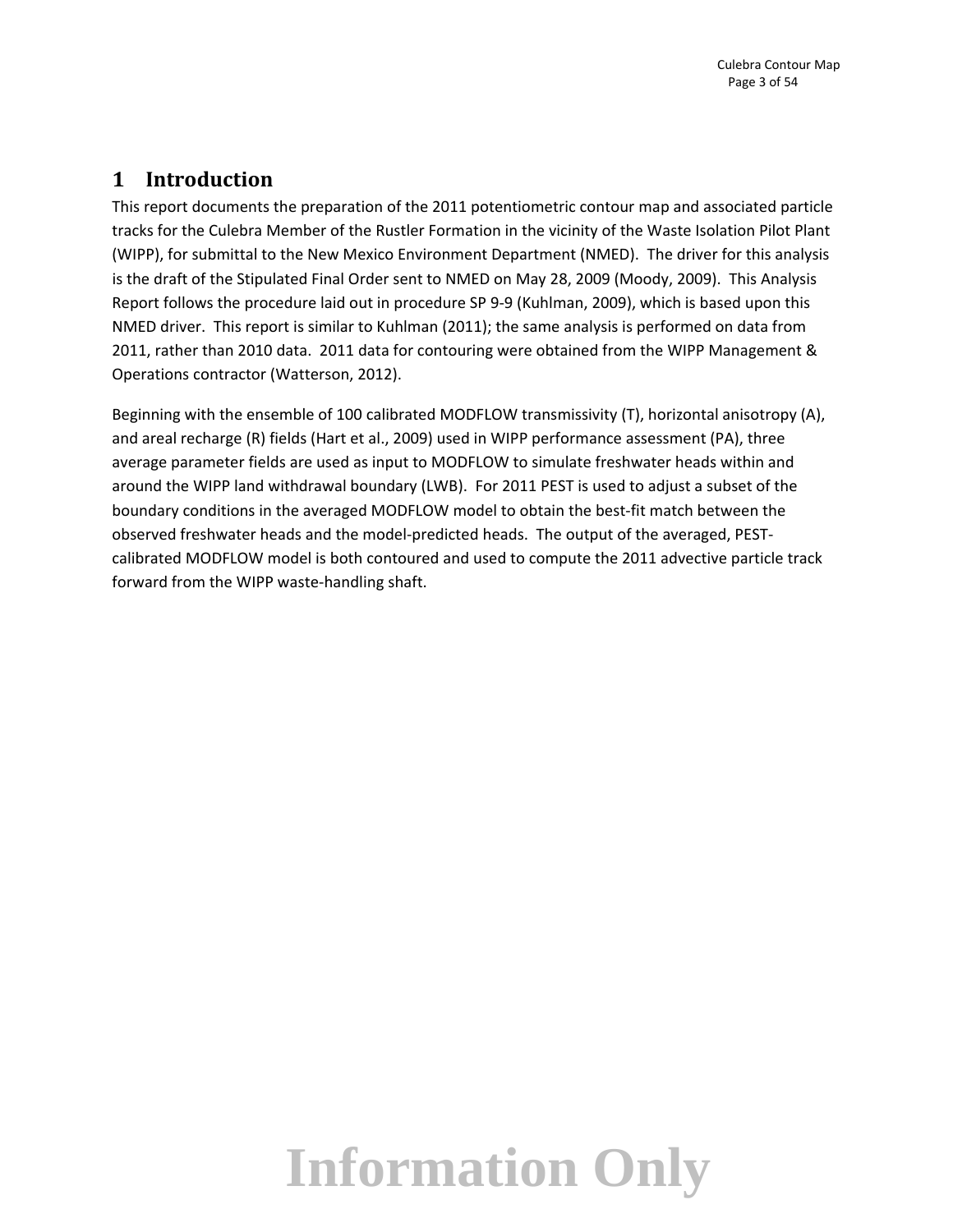#### **2 Scientific Approach**

#### 2.1 **Modeling Overview**

Steady‐state groundwater flow simulations are carried out using similar software as was used in the analysis report for AP‐114 Task 7 (Hart et al., 2009), which was used to create the input calibrated fields. See Table 1 for a summary of all software used in this analysis. The MODFLOW parameter fields (transmissivity (T), anisotropy (A), and recharge (R)) used in this analysis are ensemble averages of the 100 sets of Culebra parameter fields used for WIPP PA for the 2009 Compliance Recertification Application (CRA‐2009) PA baseline calculations (PABC). To clearly distinguish between the two MODFLOW models, the original MODFLOW model, which consists of 100 realizations of calibrated parameter fields (Hart et al., 2009), will be referred to as the "PA MODFLOW model." The model we derive from the PA MODFLOW model, calibrate using PEST, and use to construct the resulting contour map and particle track, is referred to as the "averaged MODFLOW model." The PA MODFLOW model T, A and R input fields are appropriately averaged across 100 realizations, producing a single averaged MODFLOW flow model. This averaged MODFLOW model is used to predict regional Culebra groundwater flow across the WIPP site.

For CRA 2009 PABC, PEST was used to construct 100 calibrated model realizations of the PA MODFLOW model by adjusting the spatial distribution of model parameters (T, A, and R); MODFLOW boundary conditions were fixed. The calibration targets for PEST in the PA MODFLOW model were both May 2007 freshwater heads and transient drawdown to large‐scale pumping tests. Hart et al. (2009) describe the calibration effort and results that went into the CRA‐2009 PABC. An analogous but much simpler process is used here for the averaged MODFLOW model. We use PEST to modify a subset of the MODFLOW boundary conditions (see red boundaries in Figure 1). The boundary conditions are modified, rather than the T, A, and R parameter fields for simplicity, because re-calibrating the 100 T, A, and R parameter fields would be a significant effort (thousands of hours of computer time). The PEST calibration targets for the averaged MODFLOW model are the 2005‐2007 measured annual freshwater heads at Culebra monitoring wells. In the averaged MODFLOW model, boundary conditions are modified while holding model parameters T, A, and R constant. In contrast to this, the PA MODFLOW model used fixed boundary conditions and made adjustments to T, A, and R parameter fields.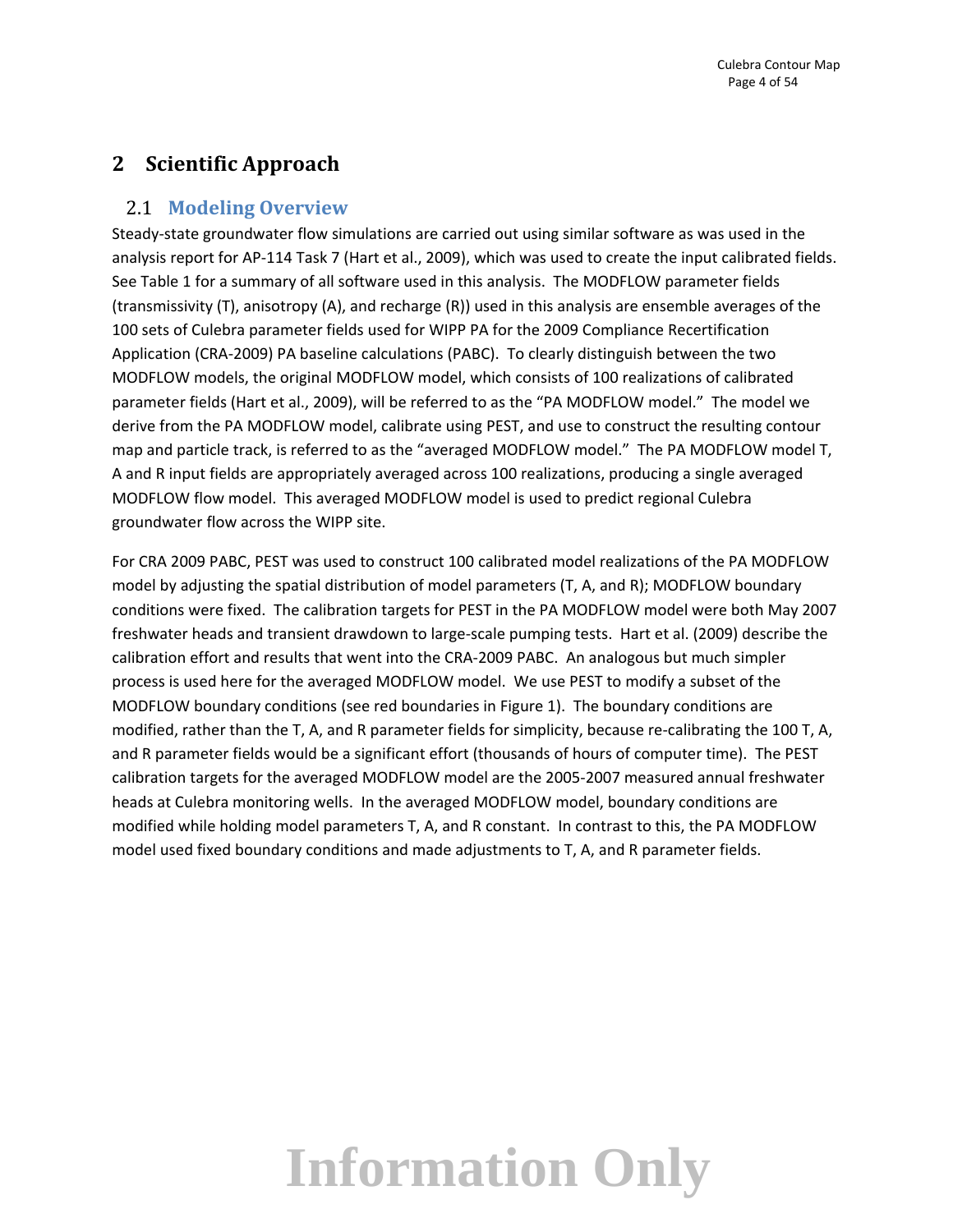| <b>Software</b> | <b>Version</b> | <b>Description</b>               | Platform                 | <b>Software QA status</b>          |
|-----------------|----------------|----------------------------------|--------------------------|------------------------------------|
| MODFLOW-        | 1.6            | Flow model                       | PA cluster               | Acquired; qualified under NP 19-1  |
| 2000            |                |                                  |                          | (Harbaugh et al., 2000)            |
| <b>PEST</b>     | 9.11           | Inverse model                    | PA cluster               | Developed; qualified under NP 19-1 |
|                 |                |                                  |                          | (Doherty, 2002)                    |
| <b>DTRKMF</b>   | 1.00           | Particle tracker                 | PA cluster               | Developed; qualified under NP 19-1 |
| Python          | 2.3.4          | Scripting language<br>PA cluster | Commercial off the shelf |                                    |
|                 |                | (file manipulation)              |                          |                                    |
| Enthought       | $7.2 - 2$      | Scripting language               | Mac desktop              | Commercial off the shelf           |
| Python          |                | (plotting)                       |                          |                                    |
| Bash            | 3.00.15        | Scripting language               | PA cluster               | Commercial off the shelf           |
|                 |                | (file manipulation)              |                          |                                    |

#### **Table 1. Software used**



Figure 1. MODFLOW-2000 model domain, adjusted boundary conditions shown in red, contour area outlined in green.

The resulting heads from the PEST-calibrated averaged MODFLOW model are contoured over an area surrounding the WIPP site using matplotlib (a Python plotting library included in the Enthought Python Distribution (EPD)). The figure covers a subset of the complete MODFLOW model domain – see the green rectangle surrounding the WIPP LWB in Figure 1. We compute the path taken by a conservative (i.e., non‐dispersive and non‐reactive) particle to the WIPP LWB, initially released to the Culebra at the waste-handling shaft. The particle track is computed from the MODFLOW flow field using DTRKMF, these results are also plotted using matplotlib. Scatter plot statistics were computed using NumPy (an array‐functionality Python library included in EPD), which summarize the quality of the fit between the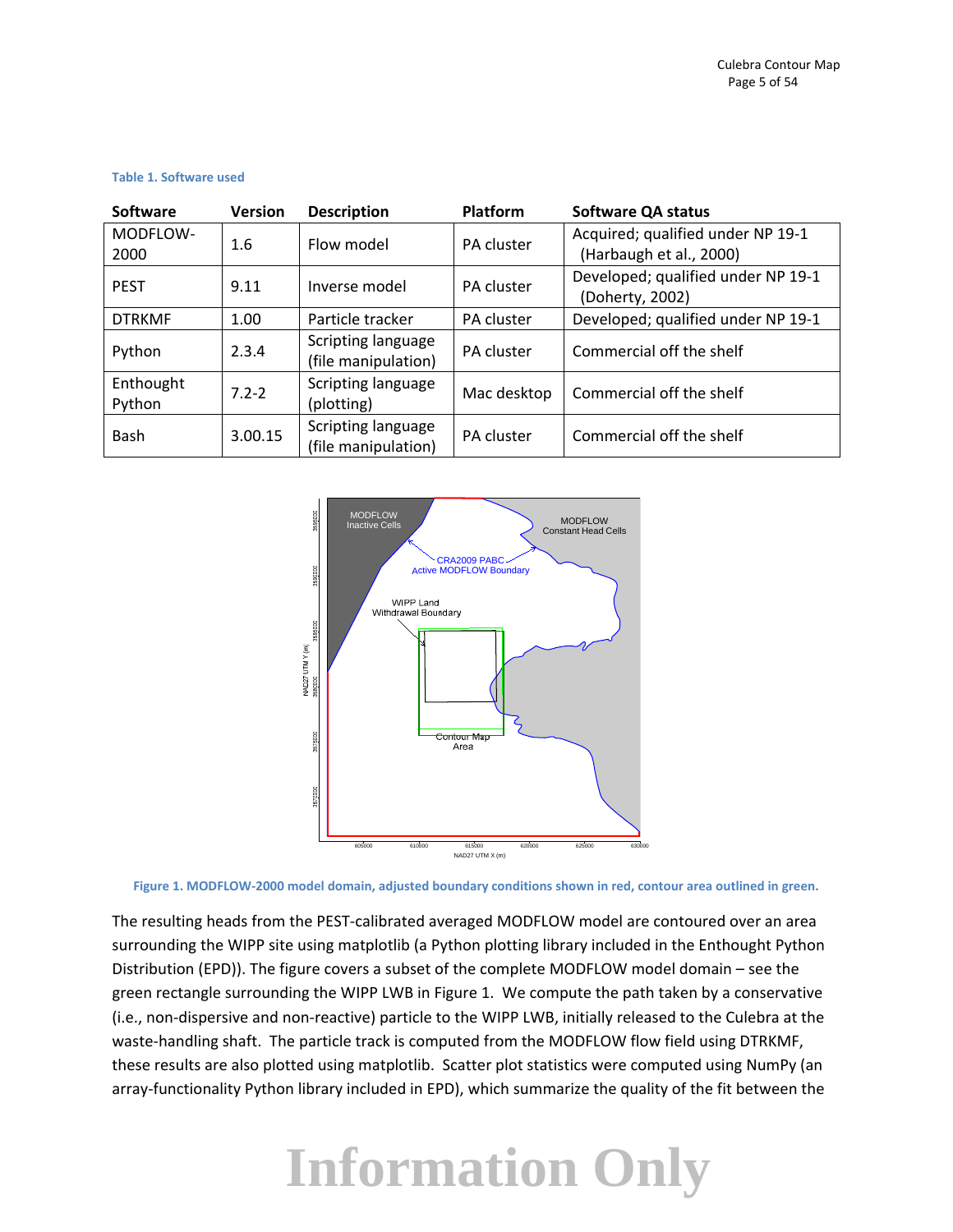averaged MODFLOW model and observed Culebra freshwater heads. MODFLOW, PEST, DTRKMF, and the Bash and Python scripts written for this work were executed on the PA Linux cluster (alice.sandia.gov), while the plotting and creation of figures was done using Python scripts on an Intel‐Xeon‐equipped desktop computer running Mac OS X, version 10.6.8.

#### 2.2 **Creating Average MODFLOW Simulation**

An averaged MODFLOW model is used to compute the freshwater head and cell‐by‐cell flow vectors. The heads are contoured and the flow vectors are used to compute particle tracks. The ensemble‐ averaged inputs are used to create a single average simulation that produces a single averaged output, rather than averaging the 100 individual outputs of the Culebra flow model used for WIPP PA. This approach was taken to simplify the contouring process, and create a single contour map that exhibits physically realistic patterns (i.e., its behavior is constrained by the groundwater flow equation). The alternative approach would be to average outputs from 100 models to produce a single average result, but the result may be physically unrealistic. The choice to average inputs, rather than outputs, is a simplification (only one model must be calibrated using PEST, rather than 100) that results in smoother freshwater head contours and faster particle tracks, compared to those predicted by the ensemble of fields in AP114 Task 7 (Hart et al., 2009).

The MODFLOW model grid is a single layer, comprised of 307 rows and 284 columns, each model cell being a 100‐meter square. The modeling area spans 601,700 to 630,000 meters in the east‐west direction, and 3,566,500 to 3,597,100 meters in the north‐south direction, both in Universal Transverse Mercator (UTM) North American Datum 1927 (NAD27) coordinates, zone 13.

The calibrated T, A, and R parameter fields from the PA MODFLOW model were checked out of the PA repository using the checkout\_average\_run\_modflow.sh script (scripts are listed completely in the Appendix; input and output files are available from the WIPP version control system in the repository \$CVSLIB/Analyses/SP9\_9). Model inputs can be divided into two groups. The first group includes model inputs that are the same across all 100 calibrated realizations; these include the model grid definition, the boundary conditions, and the model solver parameters. The second group includes the T, A, and R fields, which are different for each realization. The constant model inputs in the first group are used directly in the averaged MODFLOW model (checked out from the CVS repository), while the inputs in the second group were averaged across all 100 calibrated model realizations using the Python script average\_realizations.py. All three averaged parameters were arithmetically averaged in  $log_{10}$  space, since they vary over multiple orders of magnitude.

#### 2.3 **Boundary Conditions**

The boundary conditions taken from the PA MODFLOW model are used as the initial condition from which PEST calibration proceeds. There are two types of boundary conditions in both MODFLOW models. The first type of condition includes geologic or hydrologic boundaries, which correspond to known physical features in the flow domain. The no-flow boundary along the axis of Nash Draw is a hydrologic boundary (the boundary along the dark gray region in the upper left of Figure 1). The constant‐head boundary along the halite margin corresponds to a geologic boundary (the eastern

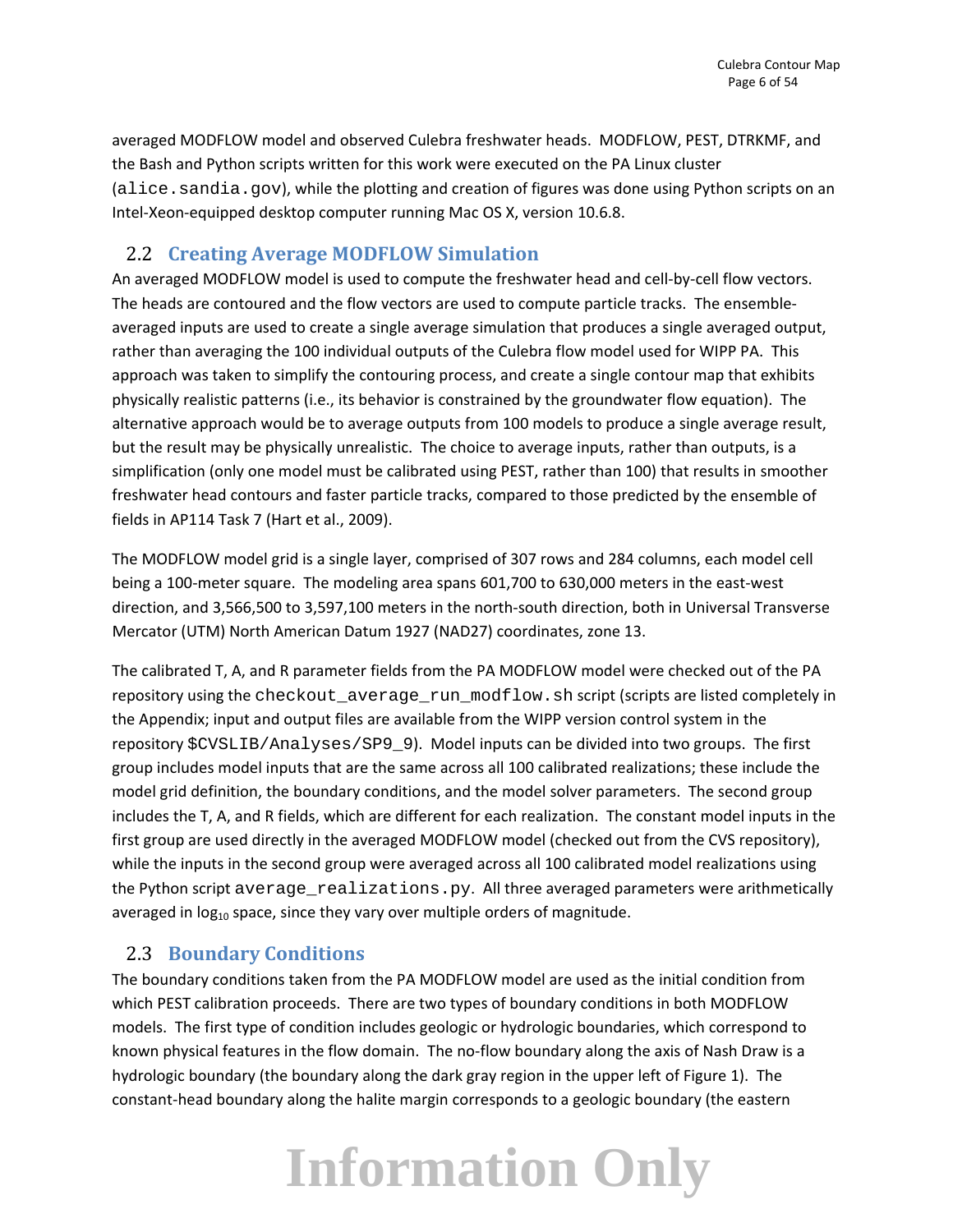irregular boundary adjoining the light gray region in the right of Figure 1). Physical boundaries are believed to be well known, and are not adjusted in the PEST calibration.

The second type of boundary condition includes the constant-head cells along the rest of the model domain. This type of boundary includes the linear southern, southwestern, and northern boundaries that coincide with the rectangular frame surrounding the model domain (shown as heavy red lines in Figure 1). The value of specified head used along this second boundary type is adjusted in the PEST calibration process.

The Python script boundary  $t$ ypes. py is used to distinguish between the two different types of specified head boundary conditions based on the specified head value used in the PA MODFLOW model. All constant-head cells (specified by a value of -1 in the MODFLOW IBOUND array from the PA MODFLOW model) that have a starting head value greater than 1000 meters above mean sea level (AMSL) are left fixed and not adjusted in the PEST optimization, because they correspond to the land surface. The remaining constant-head cells are distinguished by setting their IBOUND array value to -2 (which is still interpreted as a constant‐head value by MODFLOW, but allows simpler discrimination between boundary conditions in scripts elsewhere).

Using the output from boundary\_types.py, the Python script surface\_02\_extrapolate.py computes the heads at active (IBOUND=1) and adjustable constant‐head boundary condition cells (IBOUND=‐2), given parameter values for the surface to extrapolate.

#### 2.4 **PEST Calibration of Averaged MODFLOW Model to Observations**

There are three major types of inputs to PEST. The first input type includes the observed freshwater head values, which are used as targets for the PEST calibration. The second input class includes the entire MODFLOW model setup derived from the PA MODFLOW model and described in the previous section, along with any pre- or post-processing scripts or programs needed. These files comprise the forward model that PEST runs repeatedly to estimate sensitivities of model outputs to model inputs. The third input type includes the PEST configuration files, which list parameter and observation groups, observation weights, and indicate which parameters in the MODFLOW model will be adjusted in the inverse simulation. Freshwater head values used as targets for the PEST calibration from Watterson (2012) are listed in Table 2.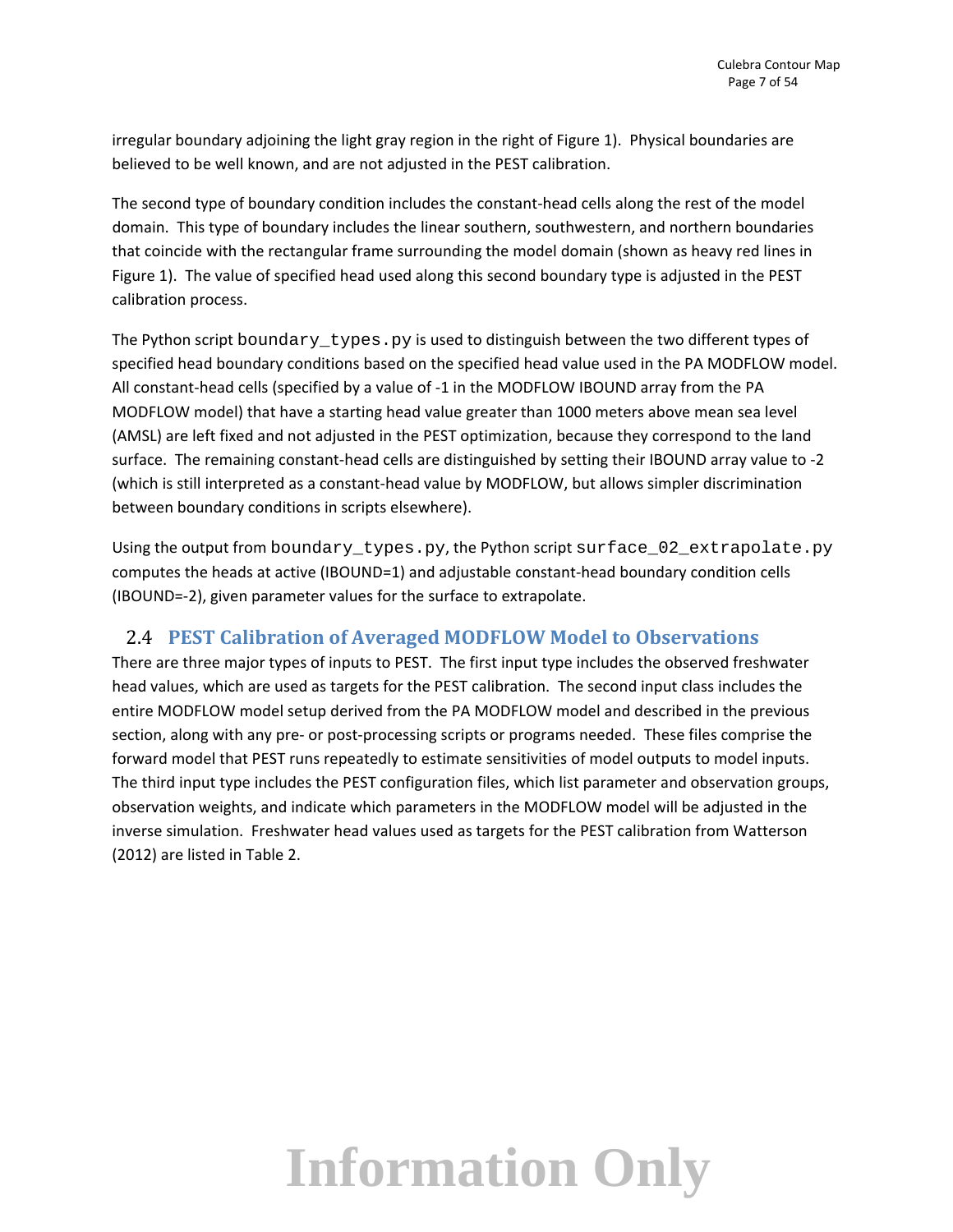|                |                    | Freshwater            |
|----------------|--------------------|-----------------------|
|                | <b>Measurement</b> | <b>Head Elevation</b> |
| Well           | Date               | (m AMSL)              |
| AEC-7          | 08/09/11           | 934.139               |
| C-2737         | 08/10/11           | 921.203               |
| ERDA-9         | 08/10/11           | 925.078               |
| H-02b2         | 08/10/11           | 928.603               |
| H-03b2         | 08/10/11           | 918.983               |
| $H-04bR$       | 08/09/11           | 916.623               |
| H-05b          | 08/09/11           | 939.440               |
| <b>H-06bR</b>  | 08/09/11           | 936.075               |
| H-07b1         | 08/08/11           | 913.907               |
| $H-09bR$       | 08/08/11           | 912.934               |
| $H-10c$        | 08/09/11           | 922.942               |
| H-11b4         | 08/09/11           | 915.444               |
| $H-12$         | 08/09/11           | 917.918               |
| <b>H-15R</b>   | 08/10/11           | 920.024               |
| $H-16$         | 08/10/11           | 929.407               |
| $H-17$         | 08/09/11           | 916.959               |
| H-19b0         | 08/10/11           | 919.032               |
| <b>IMC-461</b> | 08/08/11           | 927.640               |
| <b>SNL-01</b>  | 08/08/11           | 939.963               |
| <b>SNL-02</b>  | 08/08/11           | 936.192               |
| <b>SNL-03</b>  | 08/09/11           | 939.233               |
| <b>SNL-05</b>  | 08/08/11           | 937.088               |
| <b>SNL-08</b>  | 08/09/11           | 930.440               |
| <b>SNL-09</b>  | 08/09/11           | 930.853               |
| <b>SNL-10</b>  | 08/08/11           | 930.827               |
| <b>SNL-12</b>  | 08/08/11           | 915.185               |
| <b>SNL-14</b>  | 08/09/11           | 915.822               |
| <b>SNL-16</b>  | 08/08/11           | 916.972               |
| <b>SNL-17</b>  | 08/08/11           | 916.127               |
| <b>SNL-18</b>  | 08/08/11           | 937.179               |
| <b>SNL-19</b>  | 08/08/11           | 936.213               |
| WIPP-11        | 08/09/11           | 939.535               |
| WIPP-13        | 08/10/11           | 938.283               |
| WIPP-19        | 08/10/11           | 934.081               |
| WQSP-1         | 08/10/11           | 937.824               |
| WQSP-2         | 08/10/11           | 940.059               |
| WQSP-3         | 08/10/11           | 937.272               |
| WQSP-4         | 08/10/11           | 919.488               |
| WQSP-5         | 08/10/11           | 918.690               |

**Table 2. Freshwater Head Calibration Targets used in PEST, from Waterson (2012).**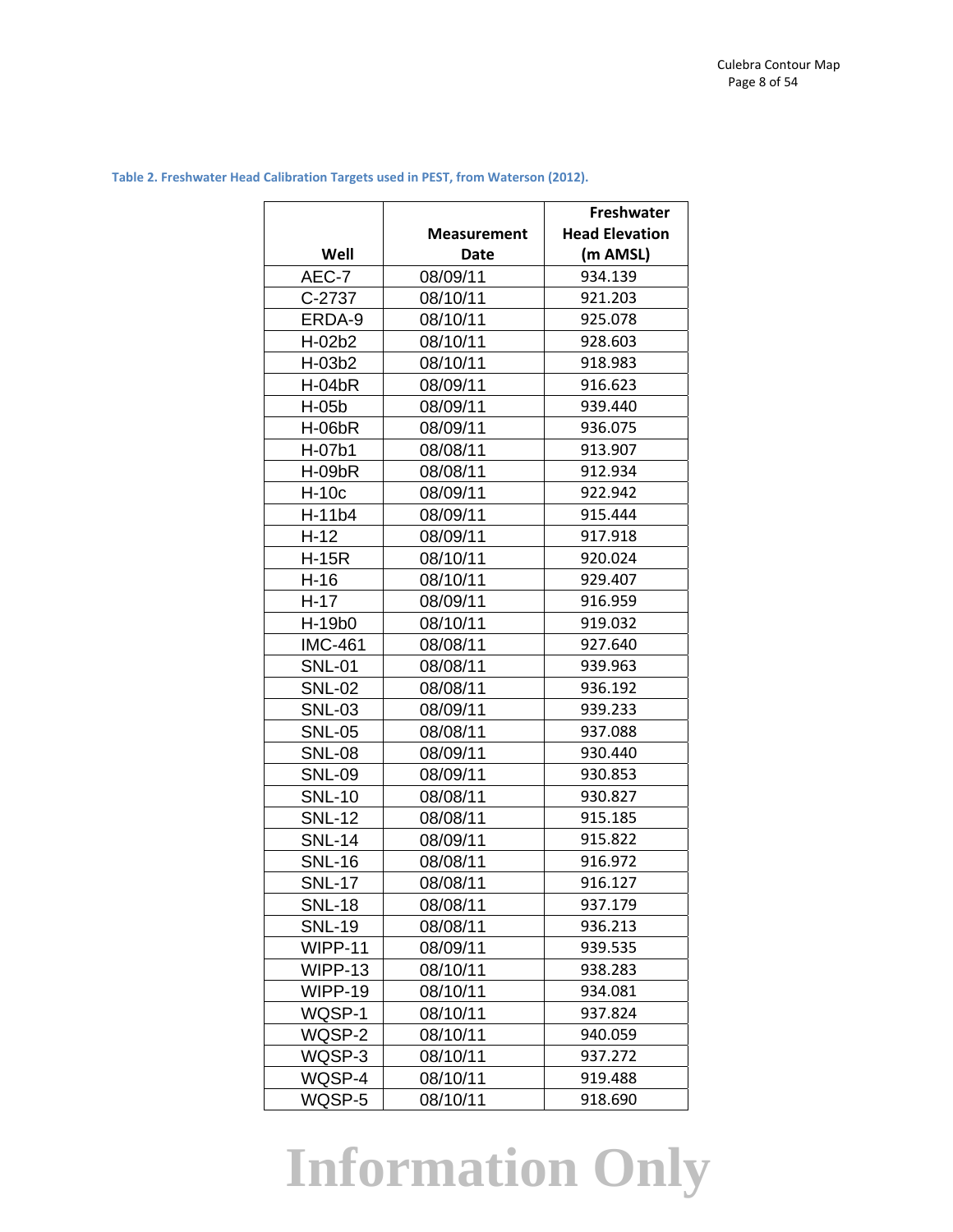| --<br>ັ<br>$\cdot$ . $\cdot$ . $\cdot$ | --<br>ັ,<br>------ |
|----------------------------------------|--------------------|
|                                        |                    |

To minimize the number of estimable parameters, and to ensure a degree of smoothness in the constant‐head boundary condition values, a parametric surface is used to extrapolate the heads to the estimable boundary conditions. The surface is of the same form described in the analysis report for AP‐ 114 Task 7. The parametric surface is given by the following equation:

$$
h(x, y) = A + B(y + D\text{sign}(y)\text{abs}(y)^{\alpha}) + C(Ex^{3} + Fx^{2} - x)
$$
\n(1)

where  $abs(y)$  is absolute value and  $sign(y)$  is the function returning 1 for  $y > 0$ , -1 for  $y < 0$  and 0 for  $y = 0$ and *x* and *y* are coordinates scaled to the range  $-1 \leq \{x, y\} \leq 1$ . In Hart et al. (2009), the values *A*=928.0, *B*=8.0, *C*=1.2, *D*=1.0, *α*=0.5, *E*=1.0, and *F*=‐1.0 are used with the above equation to assign the boundary conditions.

PEST was then used to estimate the values of parameters *A, B, C, D, E, F*, and *α* given the observed heads in Table 2. The Python script surface\_02\_extrapolate.py was used to compute the MODFLOW starting head input file (which is also used to specify the constant‐head values) from the parameters *A‐F* and *α*. Each forward run of the model corresponded to a call to the Bash script run\_02\_model. This script called the surface\_02\_extrapolate.py script, the MODFLOW-2000 executable, and the PEST utility mod2obs.exe, which is used to extract and interpolate model-predicted heads from the MODFLOW output files at observation well locations.

The PEST-specific input files (the third type of input) were generated from the observed heads using the Python script create\_pest\_02\_input.py. The PEST input files include the instruction file (how to read the model output), the template files (how to write the model input), and the PEST control file (listing the ranges and initial values for the estimable parameters and the weights associated with observations). The wells used in each year's PEST calibration were separated into three groups. Higher weights (2.5) were assigned to wells inside the LWB, and lower weights (0.4) were assigned to wells distant to the WIPP site, while wells in the middle were assigned an intermediate weight (1.0). Additional observations representing the average heads north of the LWB and south of the LWB were used to help prevent over‐smoothing of the estimated results across the LWB. The additional observations and weights were assigned to improve the fit in the area of interest (inside the WIPP LWB), possibly at the expense of a somewhat poorer fit closer to the boundary conditions.

#### 2.5 **Figures Generated from Averaged MODFLOW Model**

The MODFLOW model is run predictively using the averaged MODFLOW model parameters, along with the PEST-calibrated boundary conditions. The resulting cell-by-cell flow budget is then used by DTRKMF to compute a particle track from the waste‐handling shaft to the WIPP LWB. Particle tracking stops when the particle crosses the WIPP LWB. The Python script

convert\_dtrkmf\_output\_for\_surfer.py converts the MODFLOW cell-indexed results of DTRKMF into a UTM x and y coordinate system, saving the results in the Surfer blanking file format to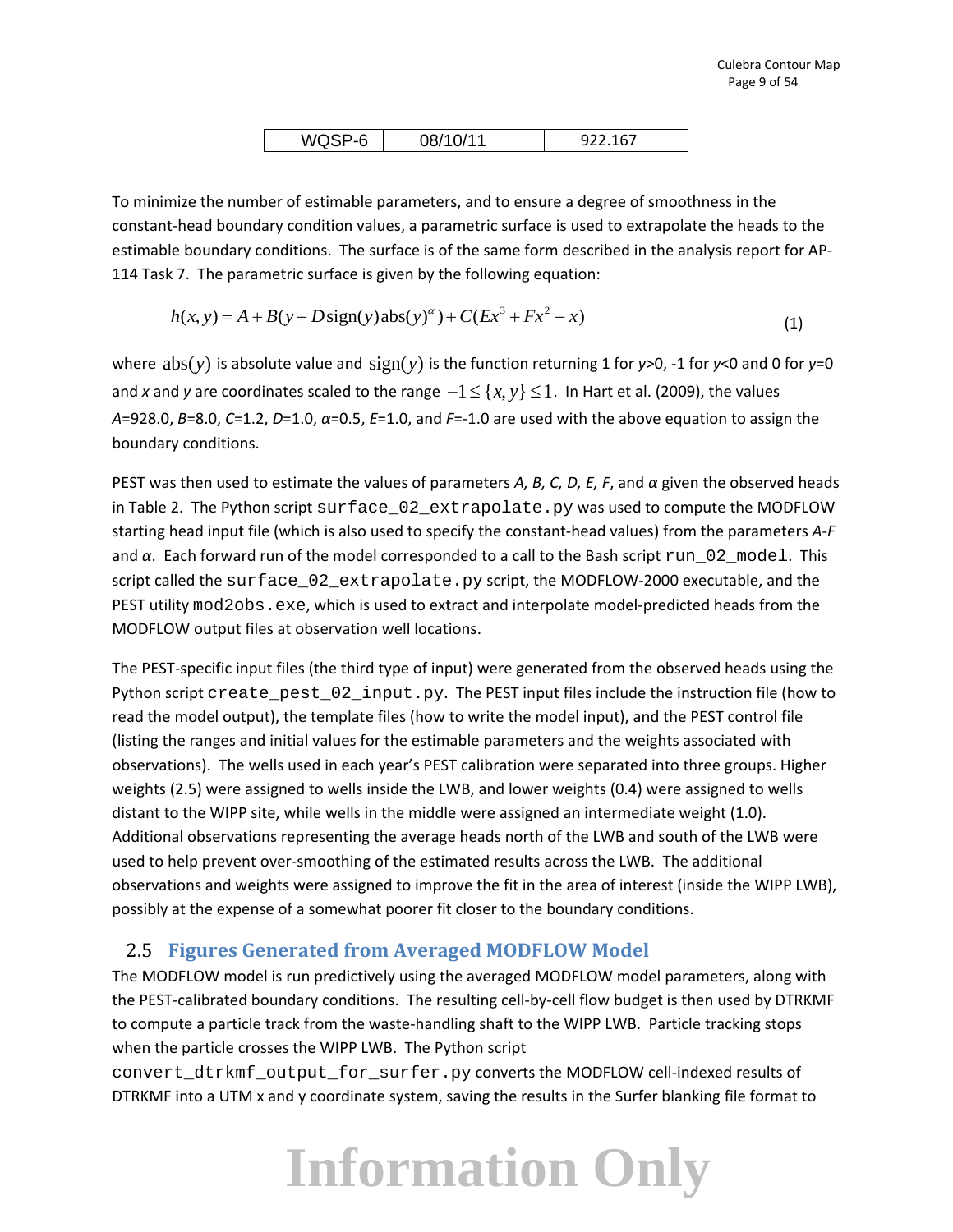facilitate plotting with Surfer. The heads in the binary MODFLOW output file are converted to an ASCII matrix file format using the Python script head\_bin2ascii.py.

The resulting particle track and contours of the model‐predicted head are plotted using a matplotlib Python script for an area including the WIPP LWB, corresponding to the region shown in previous versions of the ASER (e.g., see Figure 6.11 in DOE (2008)), specifically the green box in Figure 1. The modeled heads extracted from the MODFLOW output by mod2obs.exe are then merged into a common file for plotting using the Python script merge\_observed\_modeled\_heads.py.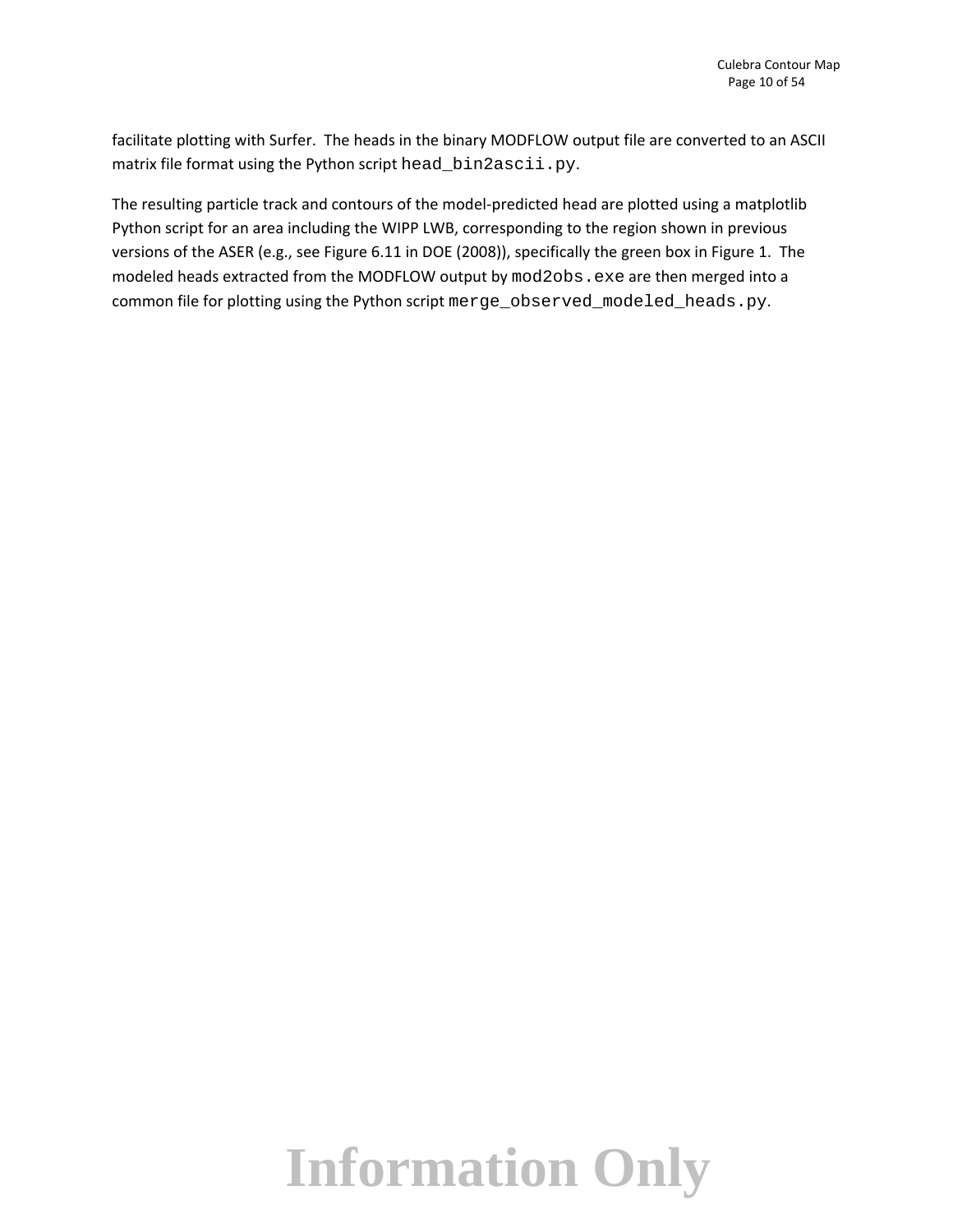#### **3 2011 Results**

#### 3.1 **2011 Freshwater Head Contours**

The model‐generated freshwater head contours are given in Figure 2 and Figure 3. There is a roughly east-west trending band of steeper gradients, corresponding to lower Culebra transmissivity. The uncontoured region in the eastern part of the figures corresponds to the portion of the Culebra that is located stratigraphically between halite in other members of the Rustler Formation (Tamarisk Member above and Los Medaños Member below). This region east of the "halite margin" has a high freshwater head but extremely low transmissivity, essentially serving as a no-flow boundary in this area.



Figure 2. Model-generated August 2011 freshwater head contours with observed head listed at each well (5-foot contour interval) with blue water particle track from waste handling shaft to WIPP LWB. Purple curve is Rustler halite margin.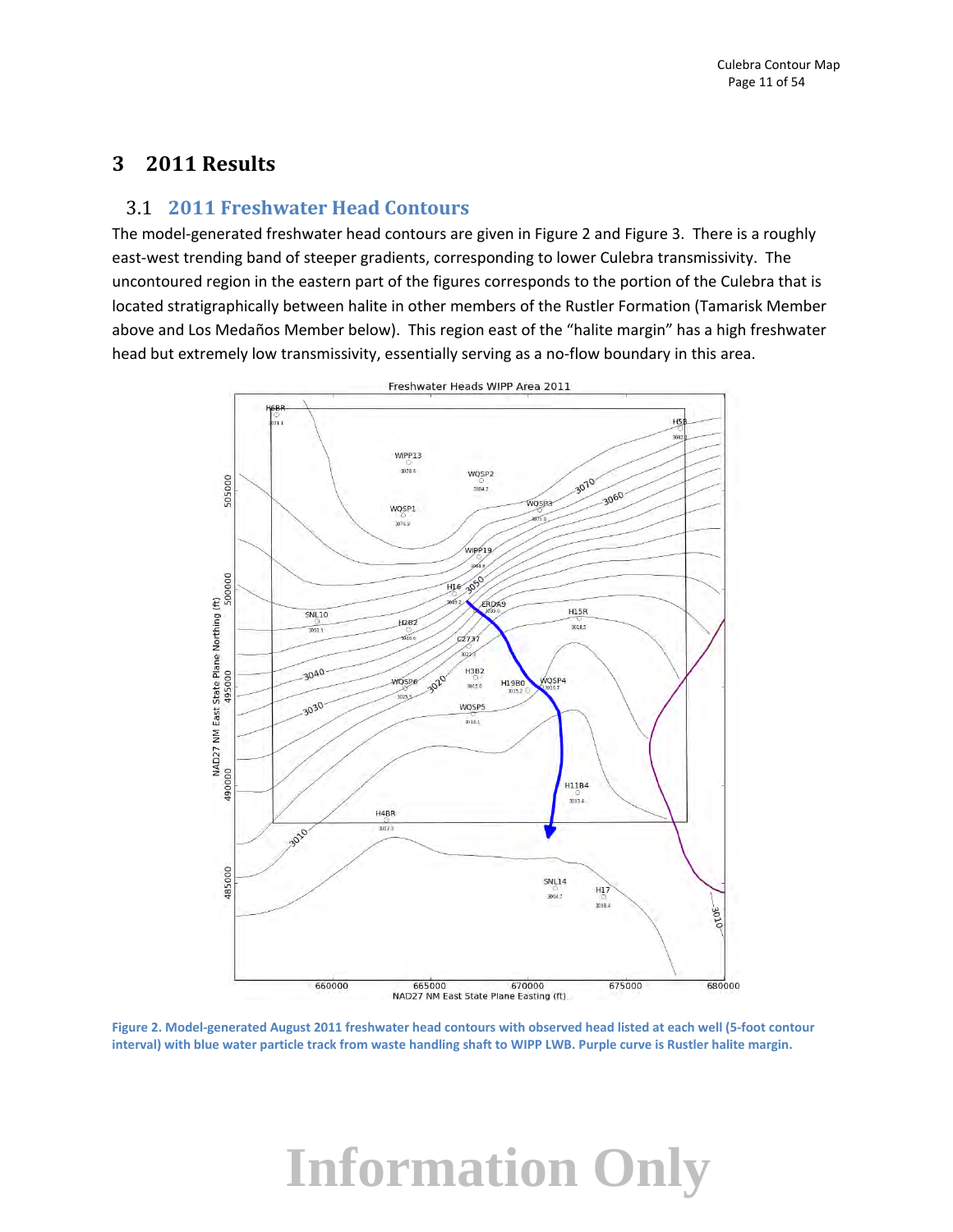

Figure 3. MODFLOW-modeled August 2011 heads for entire model domain (10-foot contour interval). Green rectangle **indicates region contoured in Figure 2, black square is WIPP LWB.**

#### 3.2 **2011 Particle Track**

The blue arrow in Figure 2 shows the DTRKMF‐calculated path a water particle would take through the Culebra from the coordinates corresponding to the WIPP waste handling shaft to the LWB (a path length of 4092 m). Assuming a 4‐m thickness for the transmissive portion of the Culebra and a constant porosity of 16%, the travel time to the WIPP LWB is 5826 years (output from DTRKMF is adjusted from an original 7.75-m Culebra thickness). This is an average velocity of 0.70 m/yr.

#### 3.3 **2011 Measured vs. Modeled Fit**

The scatter plot in Figure 4 shows measured and modeled freshwater heads at the observation locations used in the PEST calibration. The observations are divided into three groups, based on proximity to the WIPP site. Wells within the LWB are represented by red crosses, wells outside but within 3 km of the LWB are represented with green 'x's, and other wells within the MODFLOW model domain but distant from the WIPP site are given by a blue star. AEC‐7 was given a low weight (0.01), to prevent its large residual from dominating the optimization. Additional observations representing the average heads north of the LWB and south of the LWB were used to help prevent over‐smoothing of the estimated

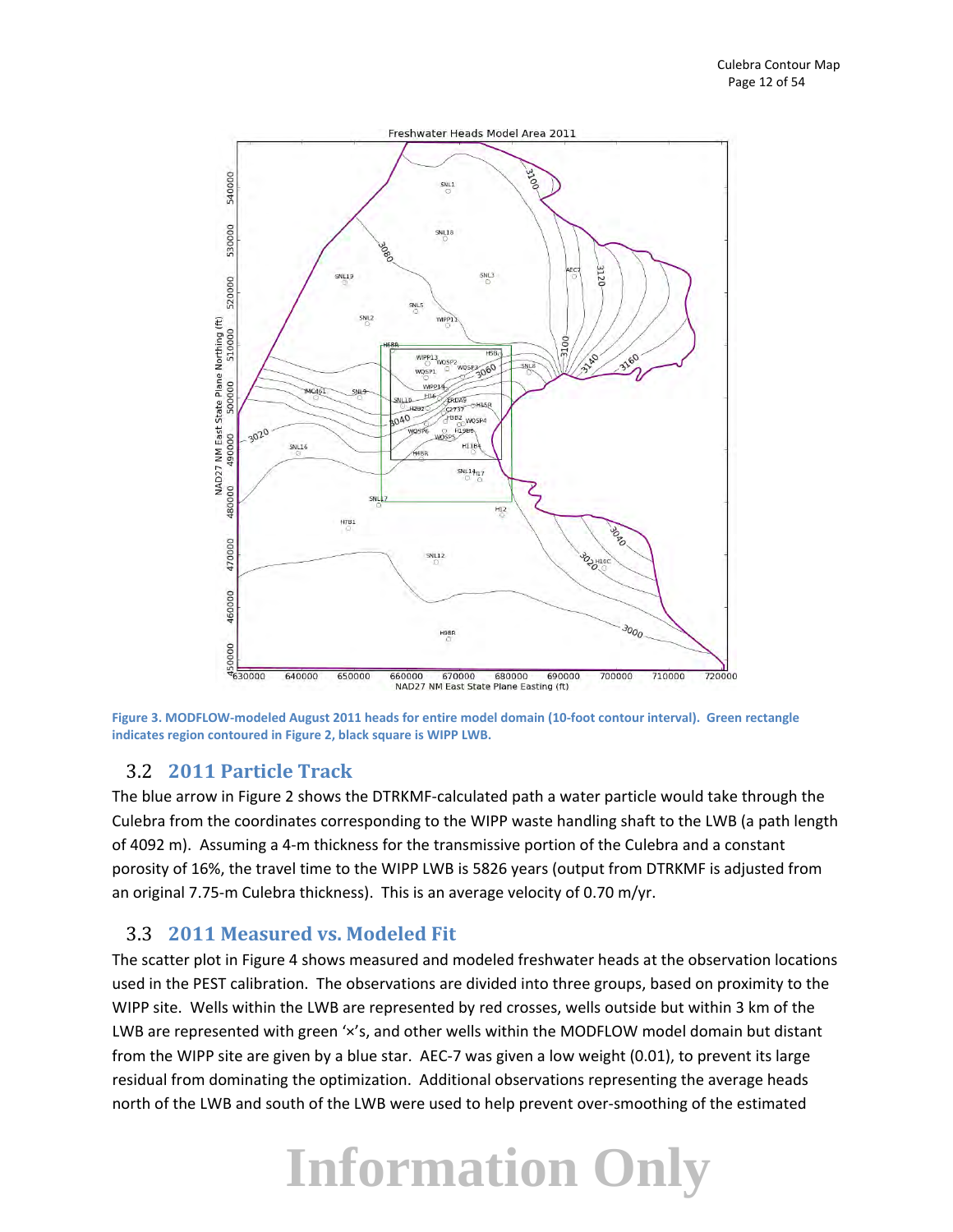results across the LWB. This allowed PEST to improve the fit of the model to observed heads inside the area contoured in Figure 2, at the expense of fitting wells closer to the boundary conditions (i.e., wells not shown in Figure 2).



Figure 4. Measured vs. modeled scatter plot for averaged MODFLOW model generated heads and August 2011 observed **freshwater heads** 

The central black diagonal line in Figure 4 represents a perfect model fit (1:1 or 45‐degree slope); the two green lines on either side of this represent a 1‐m misfit above or below the perfect fit. Wells more than 1.5 m from the 1:1 line are labeled (AEC‐7 is not included on Figure 4). The calibrated parameters (for equation 1) were A=928.8, B=7.97, C=1.21, D=0.943, E=1.06, F=-1.05, and  $\alpha$ =0.227. The parameter  $\alpha$ , the exponent associated with the y-direction term, had the largest relative change (-55%) compared to the starting values. All other parameters were within 6% of their original values.

The squared correlation coefficient (R<sup>2</sup>) for the measured vs. modeled data is listed in Table 3. Figure 5 and Figure 6 show the distribution of errors resulting from the PEST-adjusted model fit to observed data. The wells within and near the WIPP LWB have an  $R^2$  of greater than 94%, and the calibration improved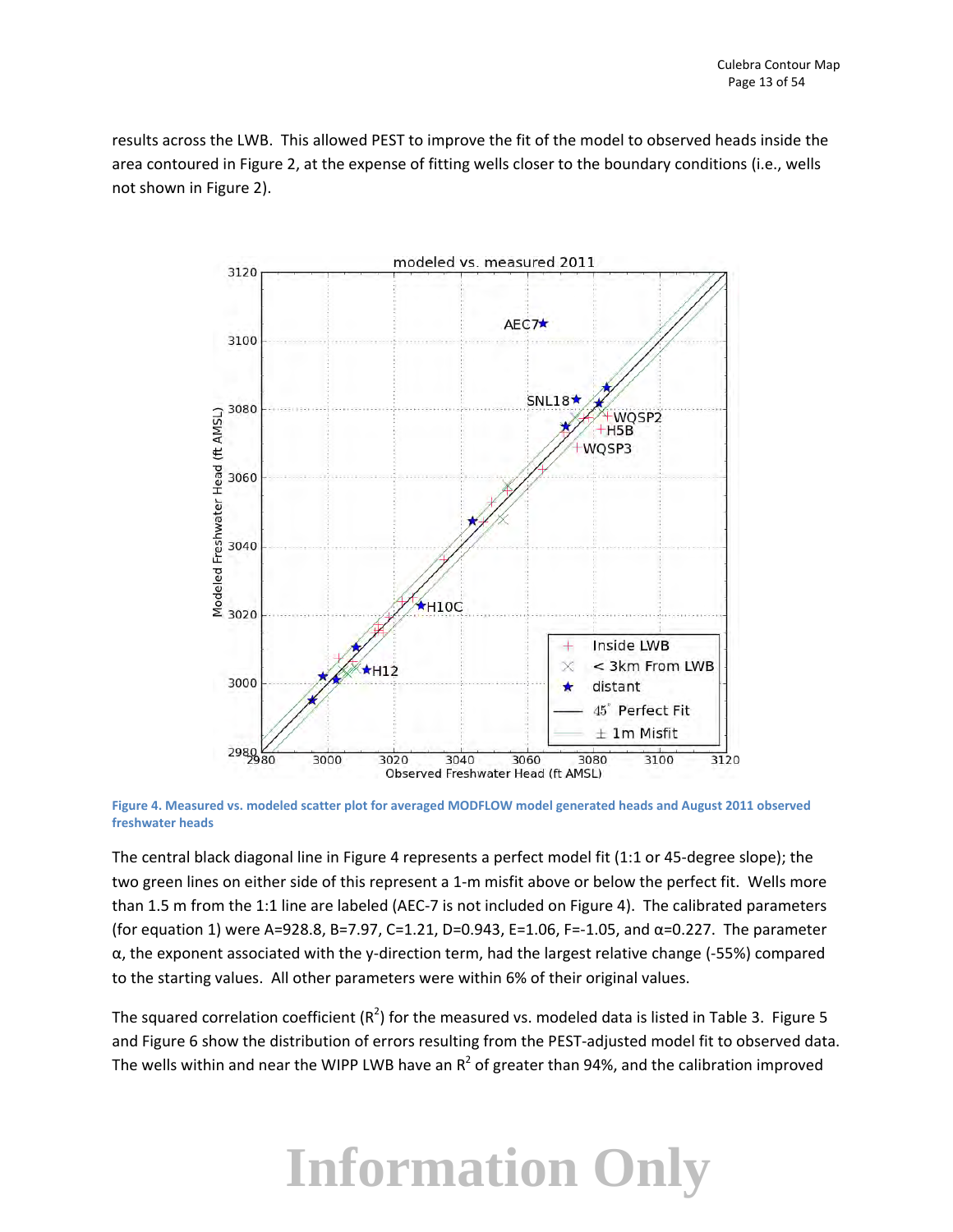the  $R^2$  value very slightly (third decimal place) inside the WIPP LWB. The distribution in Figure 5 does not have a strong bias.

|              | dataset                  | measured vs. modeled R <sup>2</sup> |
|--------------|--------------------------|-------------------------------------|
|              | wells inside WIPP LWB    | 0.989                               |
| Uncalibrated | wells <3km from WIPP LWB | 0.987                               |
|              | all wells                | 0.949                               |
|              | wells inside WIPP LWB    | 0.990                               |
| Calibrated   | wells <3km from WIPP LWB | 0.987                               |
|              | all wells                | 0.949                               |

**Table 3. 2011 Measured vs. Modeled correlation coefficients**







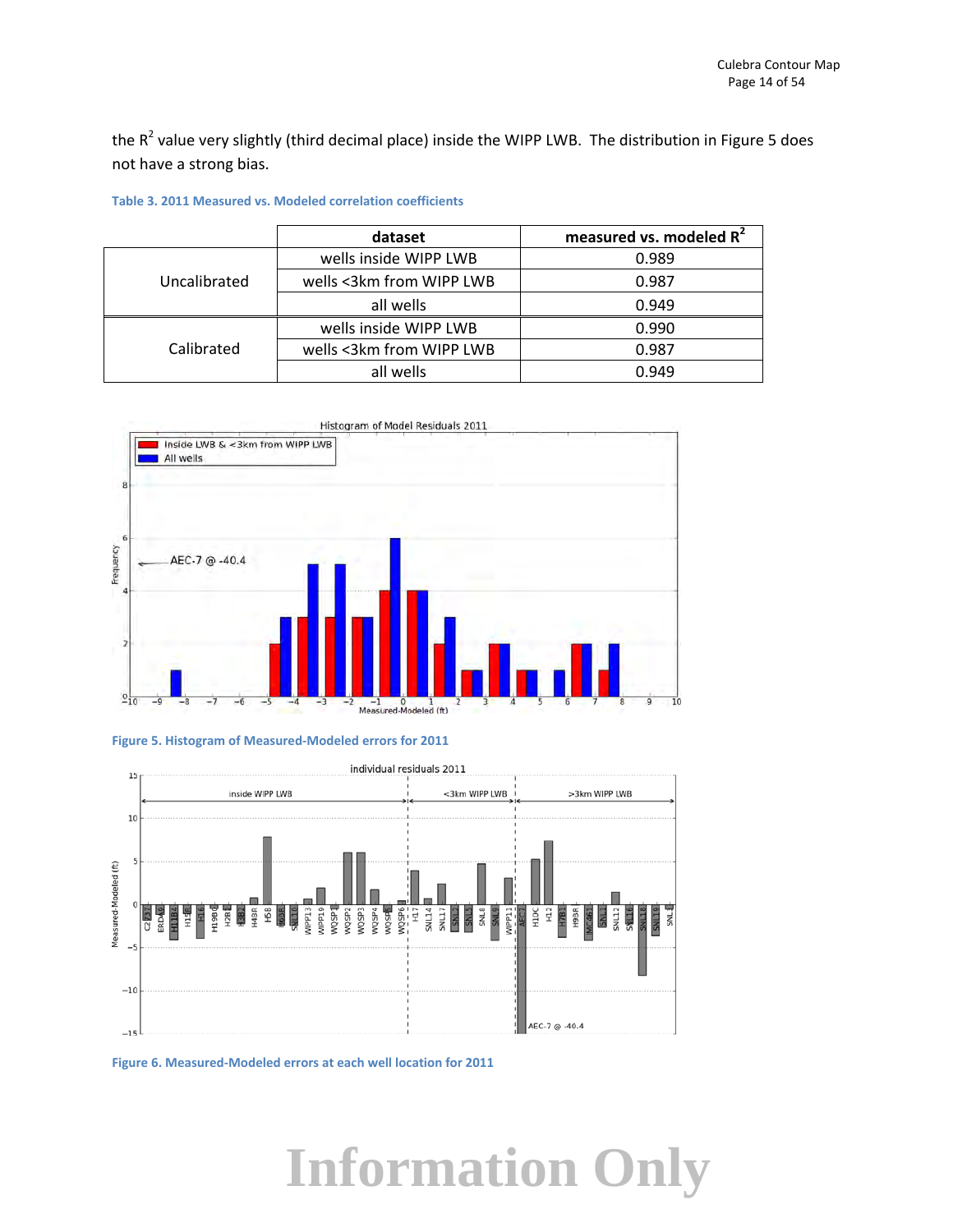Aside from AEC‐7, the model fit to the August 2011 observations is very good. The averaged MODFLOW model captures the bulk Culebra flow behavior, while the PEST calibration improved the model fit to the specific August 2011 observations.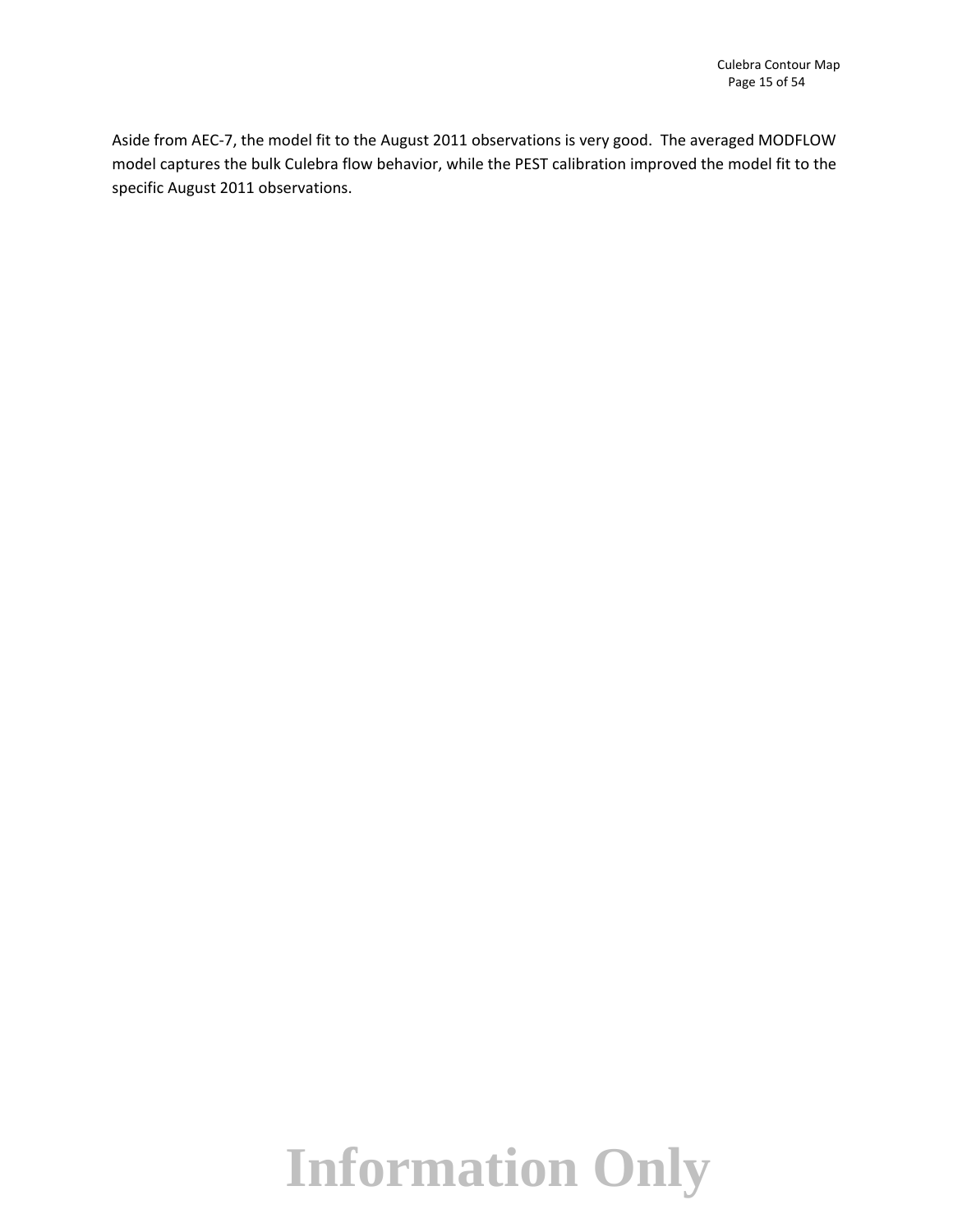#### **4 References**

- Doherty, J. 2002. *PEST: Model Independent Parameter Estimation*. Watermark Numerical Computing, Brisbane, Australia.
- Harbaugh, A.W., E.R. Banta, M.C. Hill, and M.G. McDonald. 2000. *MODFLOW‐2000, the U.S. Geological Survey modular ground‐water model – User guide to modularization concepts and the Ground‐ Water Flow Process*. U.S. Geological Survey Open‐File Report 00‐92.
- Hart, D.B., S.A. McKenna, and R.L. Beauheim. 2009. *Analysis Report for Task 7 of AP‐114: Calibration of Culebra Transmissivity Fields*. Carlsbad, NM, Sandia National Laboratories, ERMS 552391.
- Johnson, P.B. 2008. *Potentiometric Surface, Adjusted to Equivalent Freshwater Heads, of the Culebra Dolomite Member of the Rustler Formation near the WIPP Site, May 2007 (AP‐114 Task 6)*. Carlsabd, NM, Sandia National Laboratories, ERMS 548746.
- Johnson, P.B. 2009. *Potentiometric Surface, Adjusted to Equivalent Freshwater Heads, of the Culebra Dolomite Member of the Rustler Formation near the WIPP Site, May 2007, Revision 2 (AP‐114 Task 6)*. Carlsabd, NM, Sandia National Laboratories, ERMS 551116.
- Kuhlman, K.L. 2011. Analysis Report for Preparation of 2010 Culebra Potentiometric Surface Contour Map, Rev 2, Sandia National Laboratories, Carlsbad, NM, ERMS 555318.
- Kuhlman, K.L. 2009. Procedure SP 9‐9, revision 0, Preparation of Culebra potentiometric surface contour maps. Carlsbad, NM, Sandia National Laboratories, ERMS 552306.
- Moody, D.C. 2009. *Stipulated Final Order for Notice of Violation for Detection Monitoring Program*, Sandia National Laboratories, Carlsbad, NM. WIPP Records Center, ERMS 551713.
- Watterson, D. 2012. August 2011 Culebra ASER map data, Washington TRU Solutions, Carlsbad, NM. WIPP Records Center, ERMS 557462.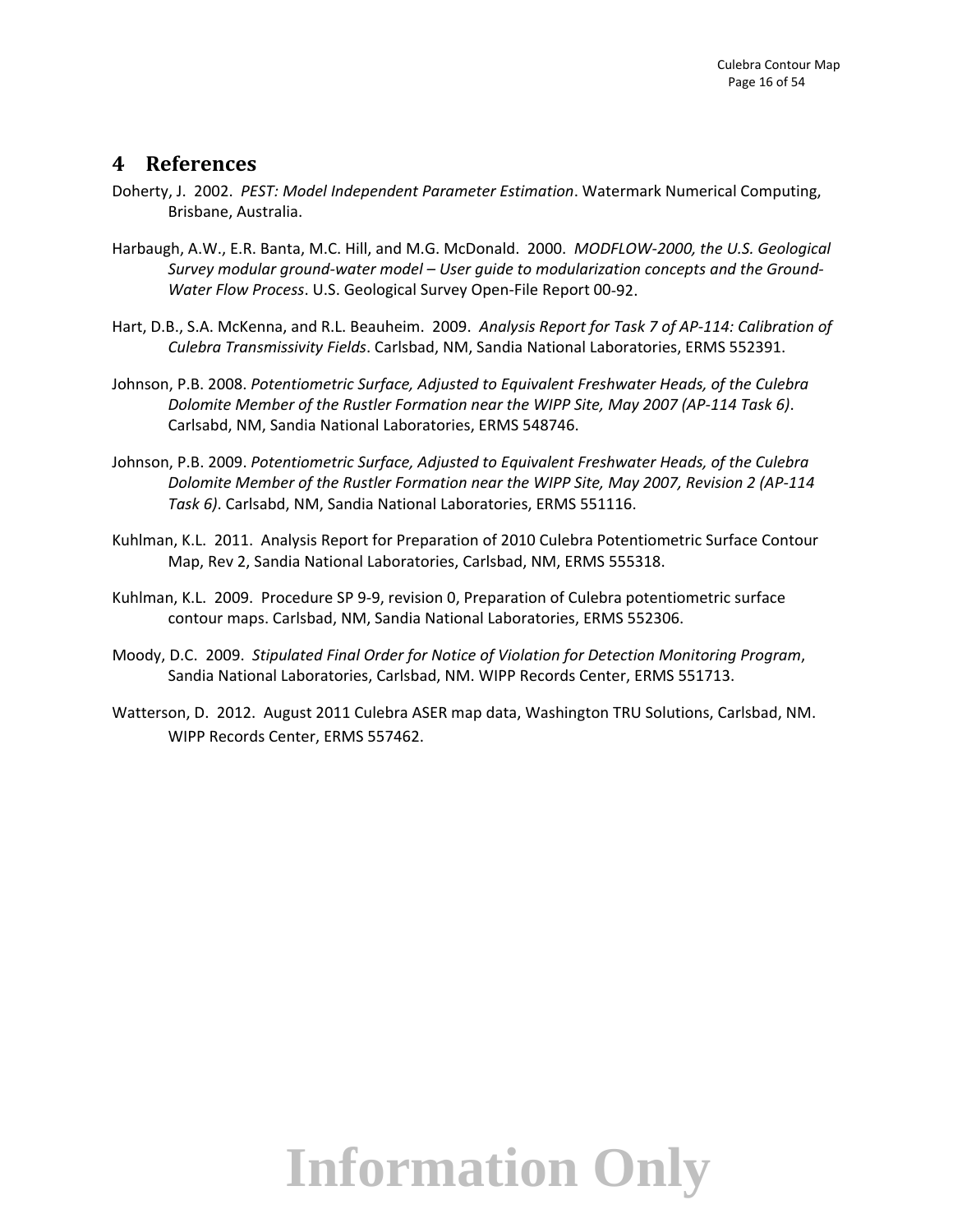#### **5 Run Control Narrative**

This section is a narrative describing the calculation process mentioned in the text, which produced the figures given there.

Figure 7 gives an overview of the driver script checkout\_average\_run\_modflow.sh (§A-4.1); this script first exports the 3 parameter fields (transmissivity (T), anisotropy (A), and recharge (R), and storativity (S)) from CVS for each of the 100 realizations of MODFLOW, listed in the file keepers (see lines 17-26 of script). Some of the realizations are inside the Update or Update2 subdirectories in CVS, which complicates the directory structure. An equivalent list keepers short is made from keepers, and the directories are moved to match the flat directory structure (lines 31‐53). At this point, the directory structure has been modified but the MODFLOW input files checked out from CVS are unchanged.

Python script average\_realizations.py (§A-4.2) is called, which first reads in the keepers short list, then reads in each of the 400 input files and computes the arithmetic average of the base‐10 logarithm of the value at each cell across the 100 realizations. The 400 input files are saved as a flattened 2D matrix, in row-major order. The exponentiated result is saved in 4 parameter fields, each with the extension . avg instead of . mod. A single value from each file, corresponding to either the cell in the southeast corner of the domain (input file row 87188 = model row 307, model column 284 for K and A) or on the west edge of the domain (input file row 45157 = model row 161, model column 1 for R and S) is saved in the text file parameter\_representative\_values.txt to allow checking the calculation in Excel, comparing the results to the value given at the same row of the . avg file. The value in the right column of Table 4 can be found by taking the geometric average of the values in the text file, which are the values from the indicated line of each of the 100 realizations.

The input files used by this analysis, the output files from this analysis (including the plotting scripts) are checked into the WIPP version control system (CVS) under the repository \$CVSLIB/Analyses/SP9\_9.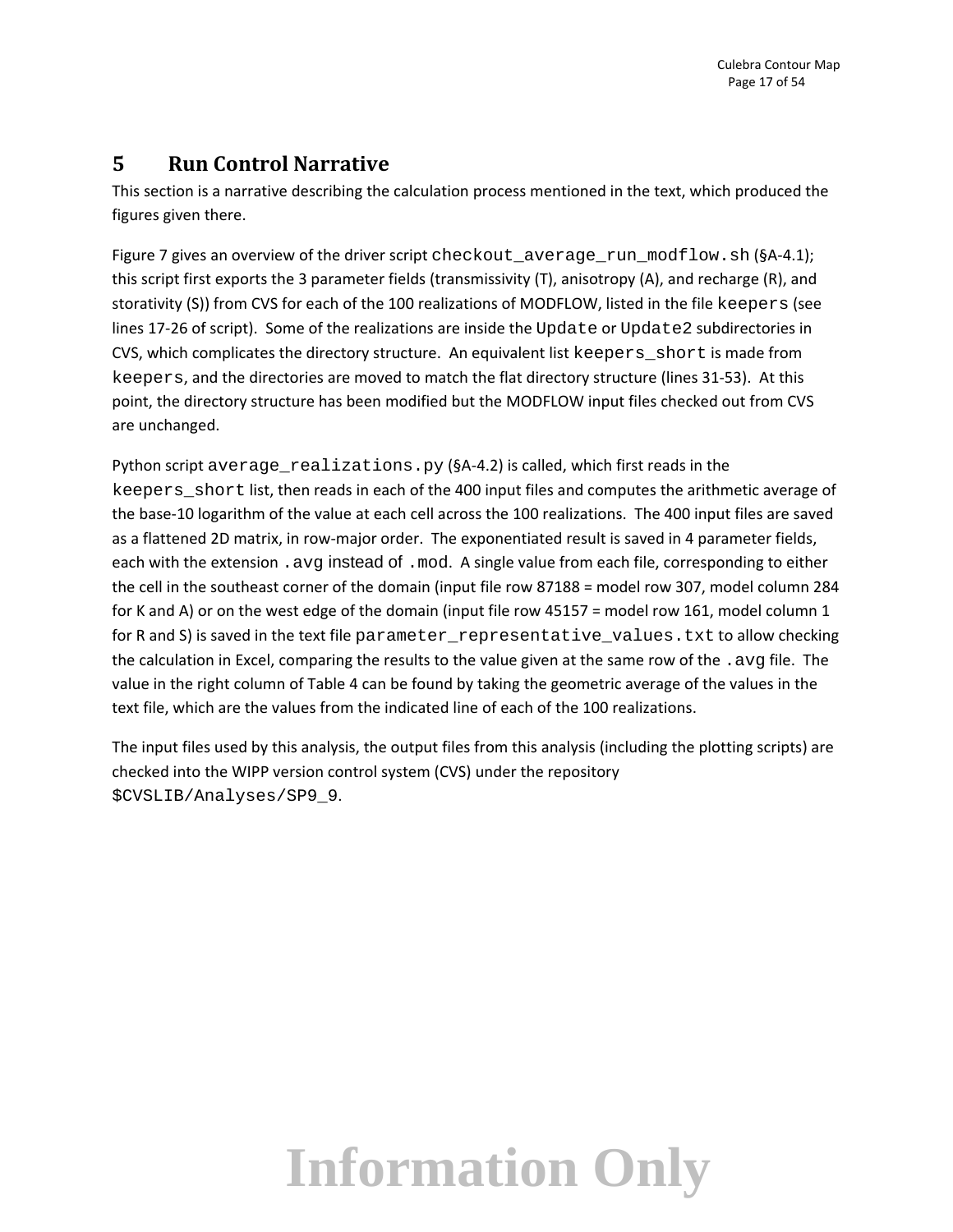

Figure 7. Process flowchart; dark gray indicates qualified programs, light gray are scripts written for this analysis

| <b>Field</b> | Input file row | <b>Model row</b> | Model column | <b>Geometric average</b> |
|--------------|----------------|------------------|--------------|--------------------------|
|              | 87188          | 307              | 284          | 9.2583577E-09            |
|              | 87188          | 307              | 284          | 9.6317478E-01            |
|              | 45157          | 161              |              | 1.4970689E-19            |
|              | 45157          | 161              |              | 4.0388352E-03            |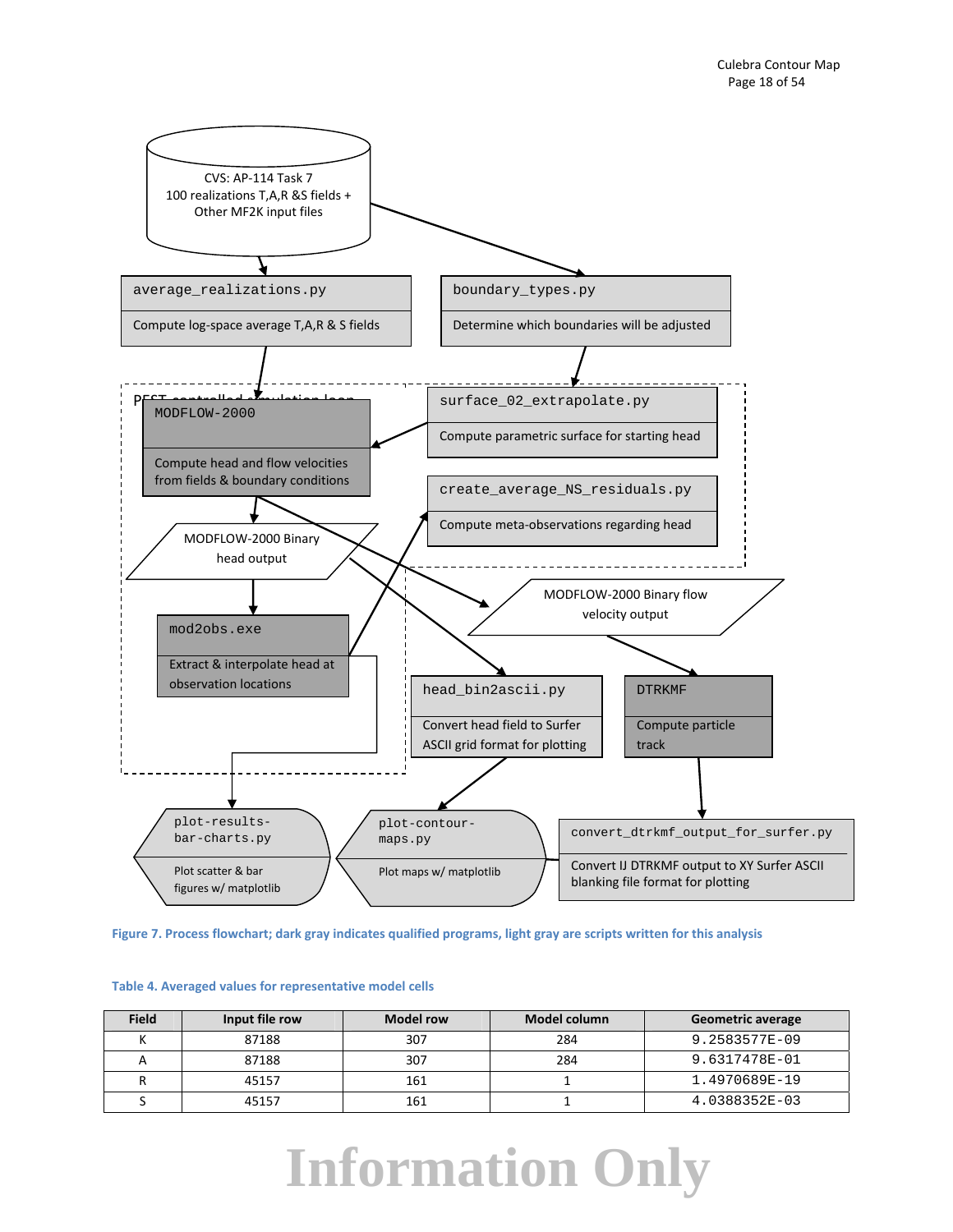Figure 8 shows plots of the average log10 parameters, which compare with similar figures in Hart et al. (2009); inactive regions <1.0E‐15 were reset to 1.0 to improve the plotted color scale. The rest of the calculations are done with these averaged fields.



Figure 8. Plots of base-10 logarithms of average parameter fields; rows and columns are labeled on edges of figures.

Next, a subdirectory is created, and the averaged MODFLOW model is run without any modifications by PEST. Subsequently, another directory will be created where PEST will be run to improve the fit of the model to observed heads at well locations.

The next portion of the driving script checkout\_average\_run\_modflow.sh links copies of the input files needed to run MODFLOW‐2000 and DTRKMF into the original\_average run directory. Then MODFLOW-2000 is run with the name file  $mf2k\_head$  . nam, producing binary head (modeled head.bin) and binary cell‐by‐cell flow budget (modeled flow.bud) files, as well as a text listing file (modeled\_head.lst). DTRKMF is then run with the input files dtrkmf.in and wippctrl.inp, which utilizes the cell‐by‐cell budget file written by MODFLOW to generate a particle track output file,  $dtrk$ . out. The input file wippctrl.inp specifies the starting location of the particle in DTRKMF face‐centered cell coordinates, the porosity of the aquifer (here 16%), and the

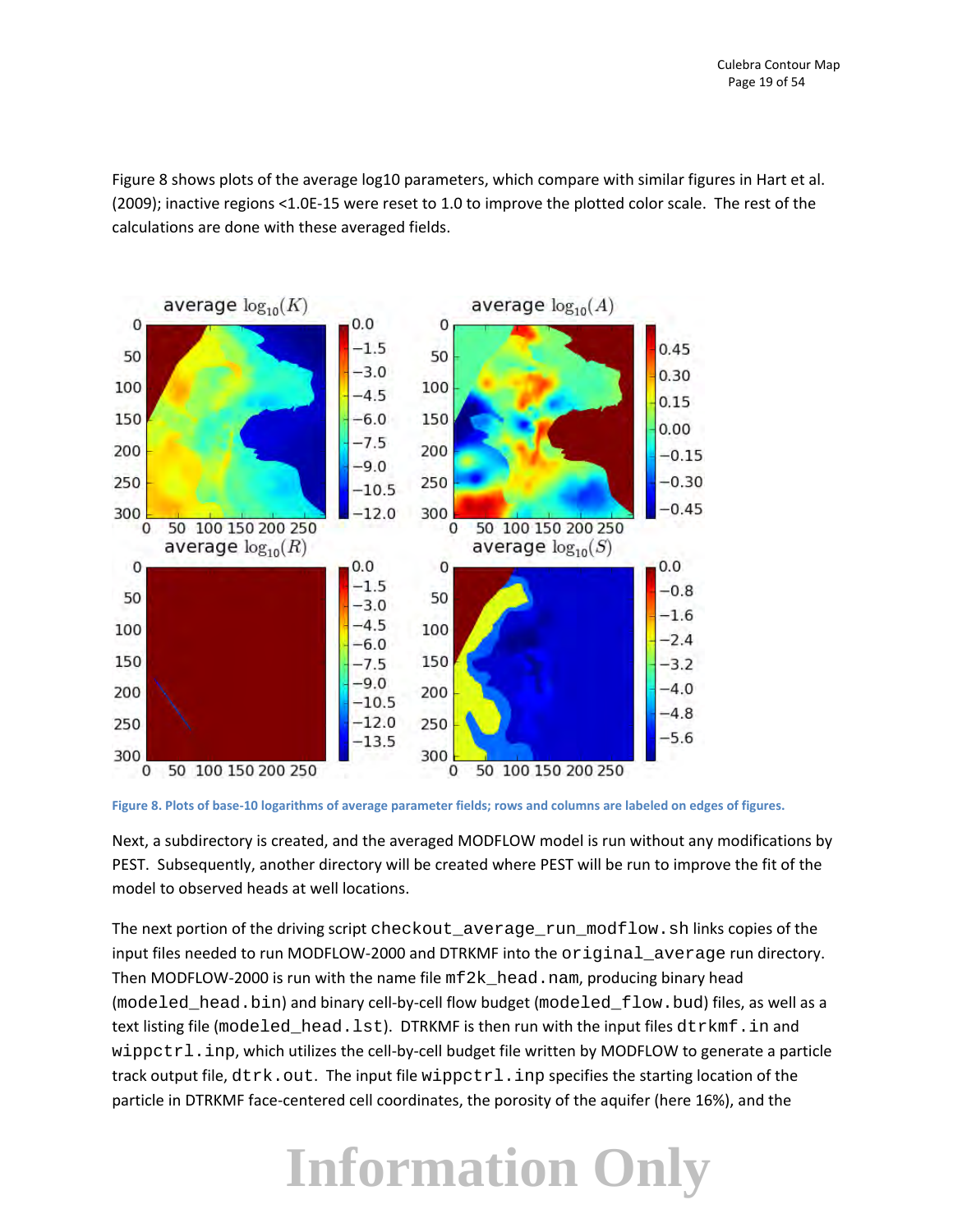coordinates of the corners of the WIPP LWB, since the calculation stops when the particle reaches the LWB.

The Python script head\_bin2ascii.py (§A-4.7) converts the MODFLOW binary head file, which includes the steady‐state head at every element in the flow model domain (307 rows × 284 columns) into a Surfer ASCII grid file format. This file is simply contoured in Python using matplotlib, no interpolation or gridding is needed. The Python script

convert\_dtrkmf\_output\_for\_surfer.py (§A-4.9) reads the DTRKMF output file dtrk.out and does two things. First it converts the row, column format of this output file to an X,Y format suitable for plotting, and second it converts the effective thickness of the Culebra from 7.75m to 4m. The following table shows the first 10 lines of the  $dtrk$ . out and the corresponding output of the Python script dtrk\_output\_original\_average.bln. The first three columns of dtrk.out (top half of Table 5) after the header are cumulative time (red), column (blue), and row (green). The three columns in the blanking file (second half of Table 5) after the header are UTM NAD27 X (blue), UTM NAD27 Y (green), and adjusted cumulative time (red, which is faster faster than the original cumulative travel time by the factor 7.75/4=1.9375). The conversion from row, column to X, Y is

> $X = 601700.0 + 100.0 * column$  $Y = 3597100.0 - 100.0 * row$

since the I,J origin is the northwest corner of the model domain (601700,3597100), while the X,Y origin is the southwest corner of the domain. The blanking file is plotted directly in Python using matplotlib, since it now has the same coordinates as the ASCII head file.

|                                                                                                                       | 159 |                                                                                                         |  |  |  |
|-----------------------------------------------------------------------------------------------------------------------|-----|---------------------------------------------------------------------------------------------------------|--|--|--|
| $0.00000000E+00$                                                                                                      |     | 118.79 150.21 1.18790000R+04 1.50210000R+04 0.00000000R+00 1.85168267R-01 1.59999996R-01 1.00000000R+00 |  |  |  |
| 5.53946616E+01                                                                                                        |     | 118.86 150.29 1.18859872E+04 1.50285080E+04 1.02562574E+01 1.85130032E-01 1.59999996E-01 1.0000000E+00  |  |  |  |
| 1.10789323E+02                                                                                                        |     | 118.93 150.36 1.18929942E+04 1.50359947E+04 2.05104788E+01 1.85094756E-01 1.59999996E-01 1.0000000E+00  |  |  |  |
| $1.66017959E + 02$                                                                                                    |     | 119.00 150.43 1.19000000R+04 1.50434379R+04 3.07321029R+01 1.85062532R-01 1.59999996R-01 1.00000000R+00 |  |  |  |
| $3.27990509E + 02$                                                                                                    |     | 119.21 150.62 1.19206651E+04 1.50624751E+04 5.88294962E+01 1.73534671E-01 1.59999996E-01 1.00000000E+00 |  |  |  |
| 4.89963060E+02                                                                                                        |     | 119.42 150.81 1.19415109R+04 1.50813473R+04 8.69490492R+01 1.73684593R-01 1.59999996R-01 1.00000000R+00 |  |  |  |
| $6.51450155E+02$                                                                                                      |     | 119.62 151.00 1.19624759R+04 1.51000000R+04 1.15010608R+02 1.73860152R-01 1.59999996R-01 1.00000000R+00 |  |  |  |
| 7.40581455E+02                                                                                                        |     | 119.75 151.10 1.19749757R+04 1.51102419R+04 1.31170520R+02 1.81333000R-01 1.59999996R-01 1.00000000R+00 |  |  |  |
| 8.29712755E+02 119.87 151.20 1.19874963E+04 1.51204665E+04 1.47335525E+02 1.81390626E-01 1.59999996E-01 1.0000000E+00 |     |                                                                                                         |  |  |  |
|                                                                                                                       |     |                                                                                                         |  |  |  |
| 159.1                                                                                                                 |     |                                                                                                         |  |  |  |
| 613579.0.3582079.0.0.00000000e+00                                                                                     |     |                                                                                                         |  |  |  |
| 613586.0.3582071.0.2.85907931e+01                                                                                     |     |                                                                                                         |  |  |  |
| 613593.0.3582064.0.5.71815861e+01                                                                                     |     |                                                                                                         |  |  |  |
| 613600.0.3582057.0.8.56866885e+01                                                                                     |     |                                                                                                         |  |  |  |
| 613621.0.3582038.0.1.69285424e+02                                                                                     |     |                                                                                                         |  |  |  |
| 613642.0.3582019.0.2.52884160e+02                                                                                     |     |                                                                                                         |  |  |  |
| 613662.0.3582000.0.3.36232338e+02                                                                                     |     |                                                                                                         |  |  |  |
| 613675.0.3581990.0.3.82235590e+02                                                                                     |     |                                                                                                         |  |  |  |

Table 5. Comparison of first 10 lines of DTRKMF output and converted Surfer blanking file for original average

The PEST utility script  $mod2obs$ . exe is run to extract and interpolate the model-predicted heads at observation locations. The input files for mod2obs.exe were taken from AP‐114 Task 7 in CVS. The observed head file has the wells and freshwater heads, but is otherwise the same as that used in the model calibration in AP-114. The Python script merge\_observed\_modeled\_heads.py (§A-4.9) simply puts the results from mod2obs.exe and the original observed heads in a single file together for easier plotting and later analysis.

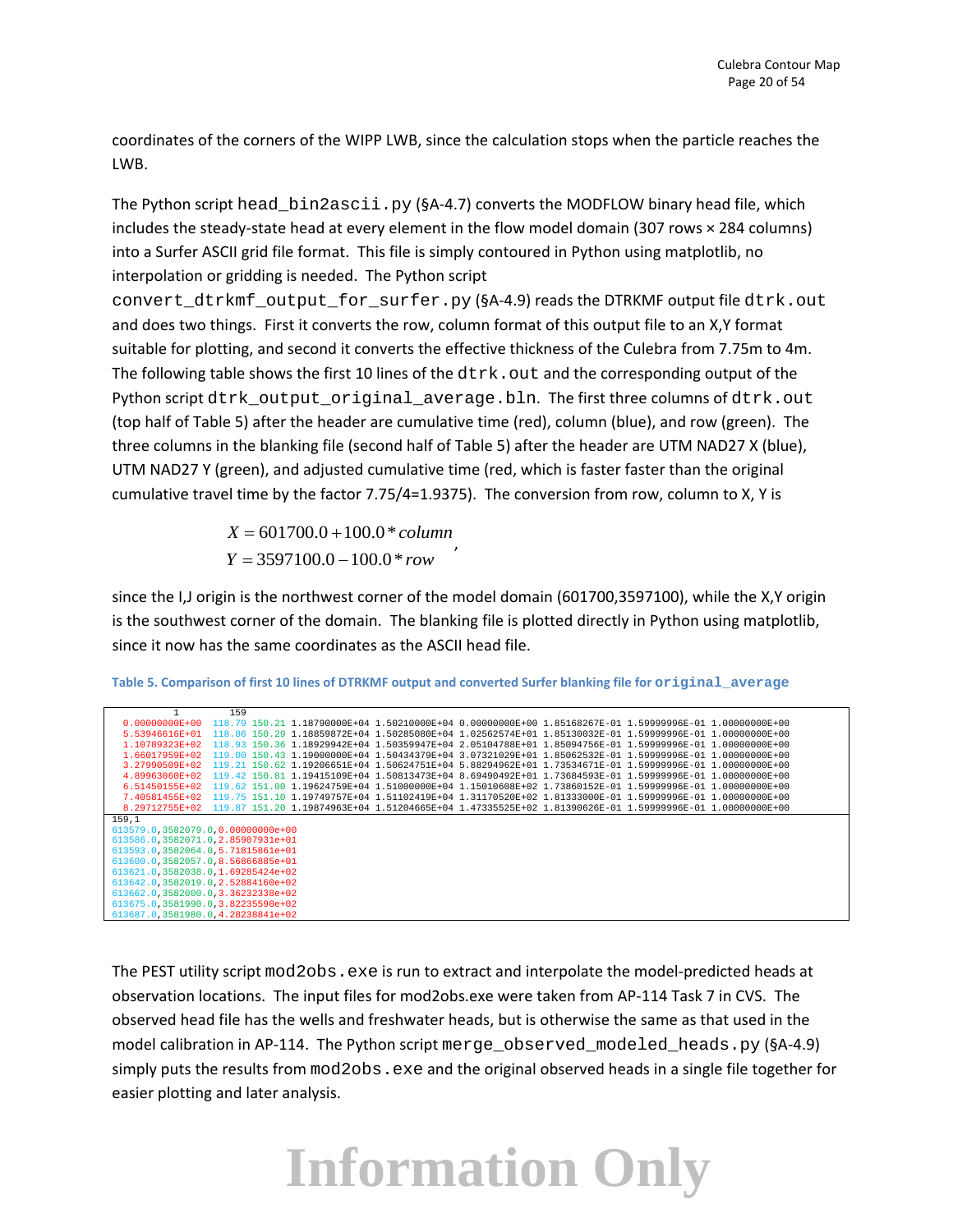A similar process to that described so far in this narrative is carried out in a new directory called pest\_02 (beginning line 146 of the driver script). The PEST calibration is carried out there, to keep it separate from the original\_average simulation. Now the Python script boundary\_types.py (§A‐4.3) is also run, to create a new MODFLOW IBOUND array, where the two different types of boundary conditions are differentiated. This Python script uses the MODFLOW IBOUND array (init\_bnds\_orig.inf first ⅓ of Table 6) and the initial head array (init\_head\_orig.mod middle ⅓ of Table 6) as inputs, and writes a new MODFLOW IBOUND array (init\_bnds.inf bottom ⅓ of Table 6) with constant‐head nodes indicated in red in Figure 1 marked as ‐2 and other constant‐head nodes remaining as ‐1 as output. The script differentiates between these two types of boundary conditions by checking if the starting head is <1000m. Starting heads >1000m are associated with the constant-head areas to the east of the halite margins (lighter gray areas in Figure 1).

| $\Omega$<br>$\Omega$<br>$\Omega$<br>$\Omega$<br>$\Omega$<br>$\cup$<br>$\Omega$<br><sup>0</sup><br>n.<br><sup>0</sup><br>n.<br><sup>0</sup><br>n.<br><sup>0</sup><br><sup>0</sup><br><sup>0</sup><br>0<br>O.<br><sup>0</sup><br>0<br>$\Box$<br>$\Omega$<br>$\Box$<br>0<br>0<br><sup>0</sup><br><sup>0</sup><br>$\Box$<br>0<br>$\Box$<br>O.<br>0<br>n.                       |
|----------------------------------------------------------------------------------------------------------------------------------------------------------------------------------------------------------------------------------------------------------------------------------------------------------------------------------------------------------------------------|
| <sup>0</sup><br>$\Omega$<br><sup>0</sup><br>n<br><sup>0</sup><br><sup>0</sup><br>n<br><sup>n</sup><br><sup>0</sup><br>$\Omega$<br><sup>0</sup><br><sup>0</sup><br><sup>0</sup><br>$\Omega$<br><sup>0</sup><br>$\Omega$<br><sup>0</sup><br><sup>0</sup><br>$\Omega$<br>n<br>n<br>n<br>$\Box$                                                                                |
| <sup>0</sup><br><sup>0</sup><br>O<br>O<br>O<br>O<br>0<br>O<br>0<br>O<br>n<br>O<br>O<br>O<br>O<br>n<br>n – 1<br>$\Omega$<br>0<br>$^{\circ}$<br>Ω<br>$\Omega$<br>Ω<br>$\Omega$<br>$\Omega$                                                                                                                                                                                   |
| -1-1-1-1-1-1<br>$-1$ $-1$ $-1$ $-1$                                                                                                                                                                                                                                                                                                                                        |
|                                                                                                                                                                                                                                                                                                                                                                            |
|                                                                                                                                                                                                                                                                                                                                                                            |
|                                                                                                                                                                                                                                                                                                                                                                            |
|                                                                                                                                                                                                                                                                                                                                                                            |
| $-1$ $-1$<br>$-1$<br>$-1$<br>$-1$ $-1$<br>$-1$ $-1$<br>$-1$                                                                                                                                                                                                                                                                                                                |
|                                                                                                                                                                                                                                                                                                                                                                            |
|                                                                                                                                                                                                                                                                                                                                                                            |
| 944                                                                                                                                                                                                                                                                                                                                                                        |
| 944 944<br>944 944                                                                                                                                                                                                                                                                                                                                                         |
| 944 944                                                                                                                                                                                                                                                                                                                                                                    |
|                                                                                                                                                                                                                                                                                                                                                                            |
|                                                                                                                                                                                                                                                                                                                                                                            |
|                                                                                                                                                                                                                                                                                                                                                                            |
|                                                                                                                                                                                                                                                                                                                                                                            |
|                                                                                                                                                                                                                                                                                                                                                                            |
| 1126 1127 1127 1129 1129 1130 1131 1132 1132 1133 1133 1134 1135 1136 1137 1137 1138 1139 1139                                                                                                                                                                                                                                                                             |
|                                                                                                                                                                                                                                                                                                                                                                            |
| 1147 1147 1148 1148 1147 1146 1144 1143 1143 1145 1147 1148 1149 1150 1149 1149 1148 1149 1149                                                                                                                                                                                                                                                                             |
| 1151 1151 1151 1150 1152 1153 1154 1155                                                                                                                                                                                                                                                                                                                                    |
| $\Omega$<br>n.<br>n.<br>n.<br>$\Box$<br>n.<br>n.<br>$\Box$<br>n.<br>$\mathsf{D}$<br>O.<br>$\Omega$<br>O.<br>$\Box$<br>n.<br>n.<br>n.<br>- 0<br>n.<br>$\Box$<br>$\Omega$<br>$\Omega$<br>$\mathbf{0}$<br>$\Box$<br>$\mathbf{0}$<br>n.<br>n.<br>n.<br>n.<br>n.<br>n.<br>n.<br>n.                                                                                              |
| $\Box$<br>n<br>n<br>n<br><sup>0</sup><br>n<br>n<br>O<br><sup>n</sup><br><sup>n</sup><br><sup>0</sup><br><sup>n</sup><br>n<br>n<br>O<br>n<br>n<br>n<br>n<br>n<br><sup>n</sup>                                                                                                                                                                                               |
| $\Box$<br>$0 -2$<br>$\Omega$<br>$^{\circ}$<br>$\Omega$<br>$^{\circ}$<br>$^{\circ}$<br>$^{\circ}$<br>$\Omega$<br>$^{\circ}$<br>$^{\circ}$<br>$\Omega$<br>$\Omega$<br>$\Omega$<br>$^{\circ}$<br>$^{\circ}$<br>$\Omega$<br>$^{\circ}$<br>$\Omega$<br>$\Omega$<br>$\Omega$<br>$\Omega$<br>$\Omega$<br>$\Omega$<br>$\Omega$<br>$^{\circ}$<br>$^{\circ}$<br>$\Omega$<br>$\Omega$ |
|                                                                                                                                                                                                                                                                                                                                                                            |
|                                                                                                                                                                                                                                                                                                                                                                            |
|                                                                                                                                                                                                                                                                                                                                                                            |
| $-1$                                                                                                                                                                                                                                                                                                                                                                       |
| $-1 - -1$                                                                                                                                                                                                                                                                                                                                                                  |
|                                                                                                                                                                                                                                                                                                                                                                            |

Table 6. Input IBOUND, starting head, and output IBOUND array data corresponding to first row of MODFLOW model

Table 6 shows the data corresponding to the northernmost row of the MODFLOW model domain (284 entries long) for the two input files and one output file. In the top IBOUND array, the values are either 0 or -1, indicating either inactive (the region northwest of the no-flow area shown in dark gray in Figure 1) or constant head (both red and light gray cells in Figure 1). The first 284 values from the initial head file (reformatted from scientific notation to integers to facilitate printing) show a jump from approximately 944 (in blue) to >1000 (in red). These same cells are colored in the output, showing how the initial head value is used to distinguish between the two types of constant-head boundaries. MODFLOW treats any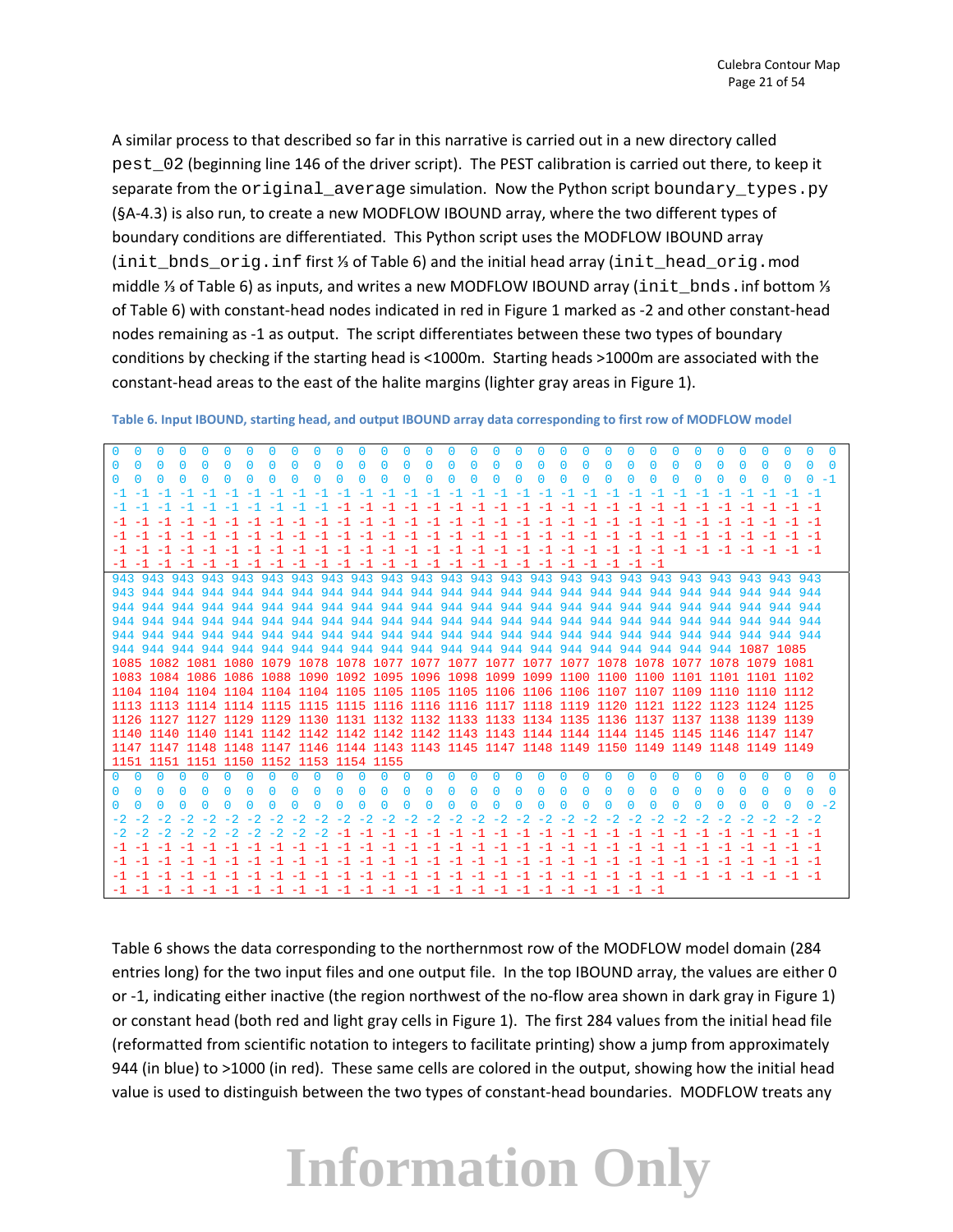cells as constant head which have an IBOUND entry < 0, so both ‐2 and ‐1 are the same to MODFLOW, but allow distinguishing between them in the Python script which extrapolates the heads to the boundaries.

The required PEST input files are created by the Python script create\_pest\_02\_input.py (§A‐4.4). This script writes **1)** the PEST instruction file (modeled\_head.ins), which shows PEST how to extract the model‐predicted heads from the mod2obs.exe output; **2)** the PEST template file (surface par params.ptf), which shows PEST how to write the input file for the surface extrapolation script; **3)** the PEST parameter file (surface par params.par), which lists the starting parameter values to use when checking the PEST input; **4)** the PEST control file (bc\_adjust\_2011ASER.pst), which has PEST-related parameters, definitions of extrapolation surface parameters, and the observations and weights that PEST is adjusting the model inputs to fit. The observed heads are read as an input file in the PEST borehole sample file format (meas\_head\_2011ASER.smp), and the weights are read in from the input file (obs\_loc\_2011ASER.dat).

PEST runs the "forward model" many times, adjusting inputs and reading the resulting outputs using the instruction and template files created above. The forward model actually consists of a Bash shell script (run\_02\_model) that simply calls a pre‐processing Python script surface\_02\_extrapolate.py (§A‐4.5), the MODFLOW‐2000 executable, the Python script

create\_average\_NS\_residuals.py, and the PEST utility mod2obs.exe as a post-processing step. The script redirects the output of each step to /dev/null to minimize screen output while running PEST, since PEST will run the forward model many dozens of times.

The Python script create\_average\_NS\_residuals.py takes the output from the PEST utility mod2obs.exe and creates a meta-observation that consists of the average residual between measured and model‐prediction, only averaged across the northern or southern WIPP wells (the wells in the center of the WIPP site are not included in either group). This was done to minimize cancelation of the errors north (where the model tended to underestimate heads) and south (where the model tended to overestimate heads) of the WIPP. The results of this script are read directly by PEST and incorporated as four additional observations (mean and median errors, both north and south of WIPP).

The pre-processing Python script surface\_02\_extrapolate.py reads the new IBOUND array created in a previous step (with ‐2 now indicating which constant‐head boundaries should be modified), the initial head file used in AP-114 Task 7 (init\_head\_orig.mod), two files listing the relative X and Y coordinates of the model cells  $(\text{rel}_{\mathcal{X},y})$  coord.dat), and an input file listing the coefficients of the parametric equation used to define the initial head surface. This script then cycles over the elements in the domain, writing the original starting head value if the IBOUND value is ‐1 or 0, and writing the value corresponding to the parametric equation if the IBOUND value is -2 or 1. Using the parameters corresponding to those used in AP‐114 Task 7, the output starting head file should be identical to that used in AP‐114 Task 7.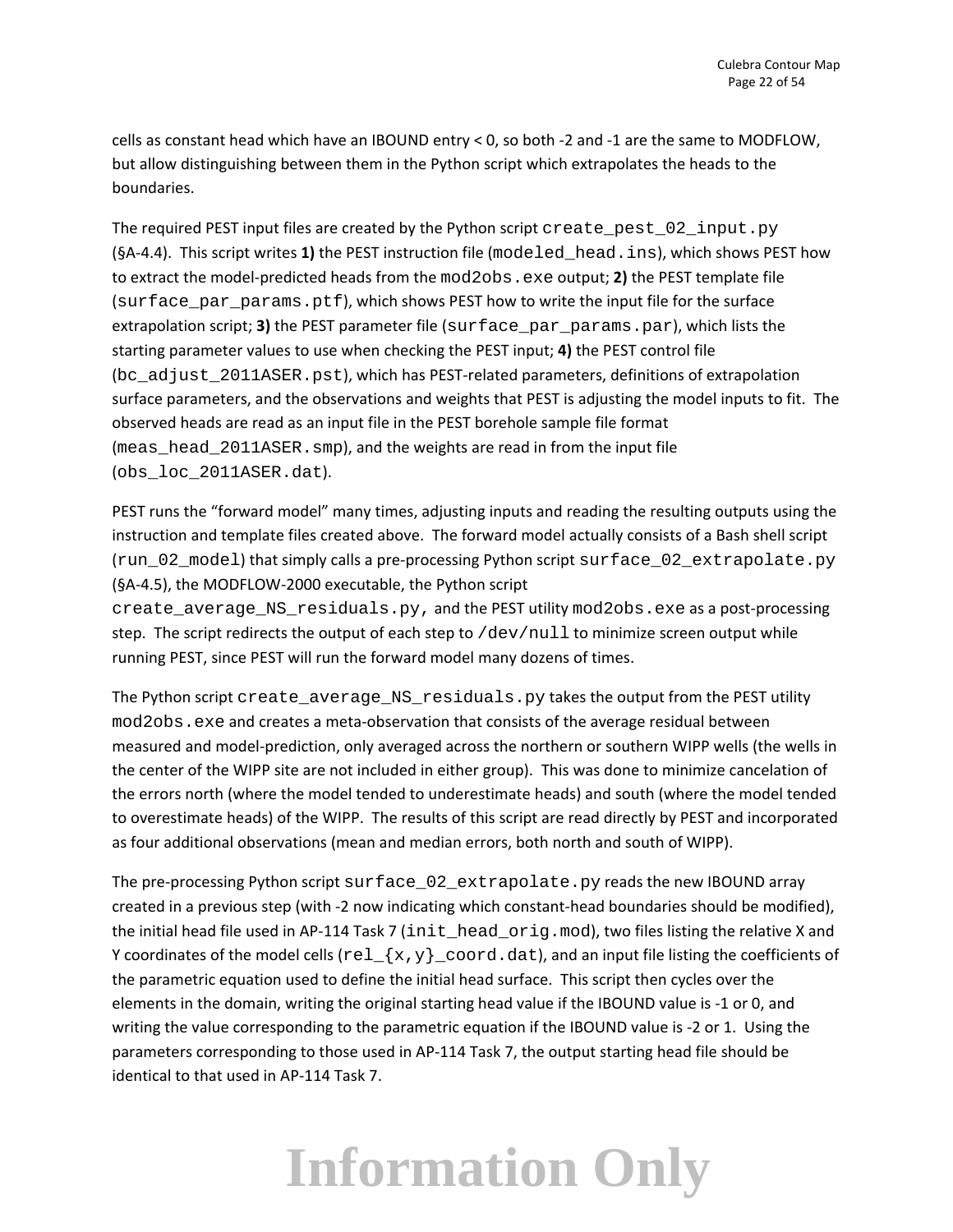After PEST has converged to the optimum solution for the given observed heads and weights, it runs the forward model one more time with the optimum parameters. The post-processing Python scripts for creating the Surfer ASCII grid file and Surfer blanking file from the MODFLOW and DTRKMF output are run and the results are plotted using additional Python scripts that utilize the plotting and map coordinate projection functionality of the matplotlib library.

These two plotting scripts (plot-contour-maps.py and plot-results-bar-charts.py) are included in the appendix for completeness, but only draw the figures included in this report, and passed on to WRES for the ASER. These two scripts automate the plotting process and take the place of the Microsoft Excel, USACE Corpscon, and Golden Software Surfer input files that were previously used.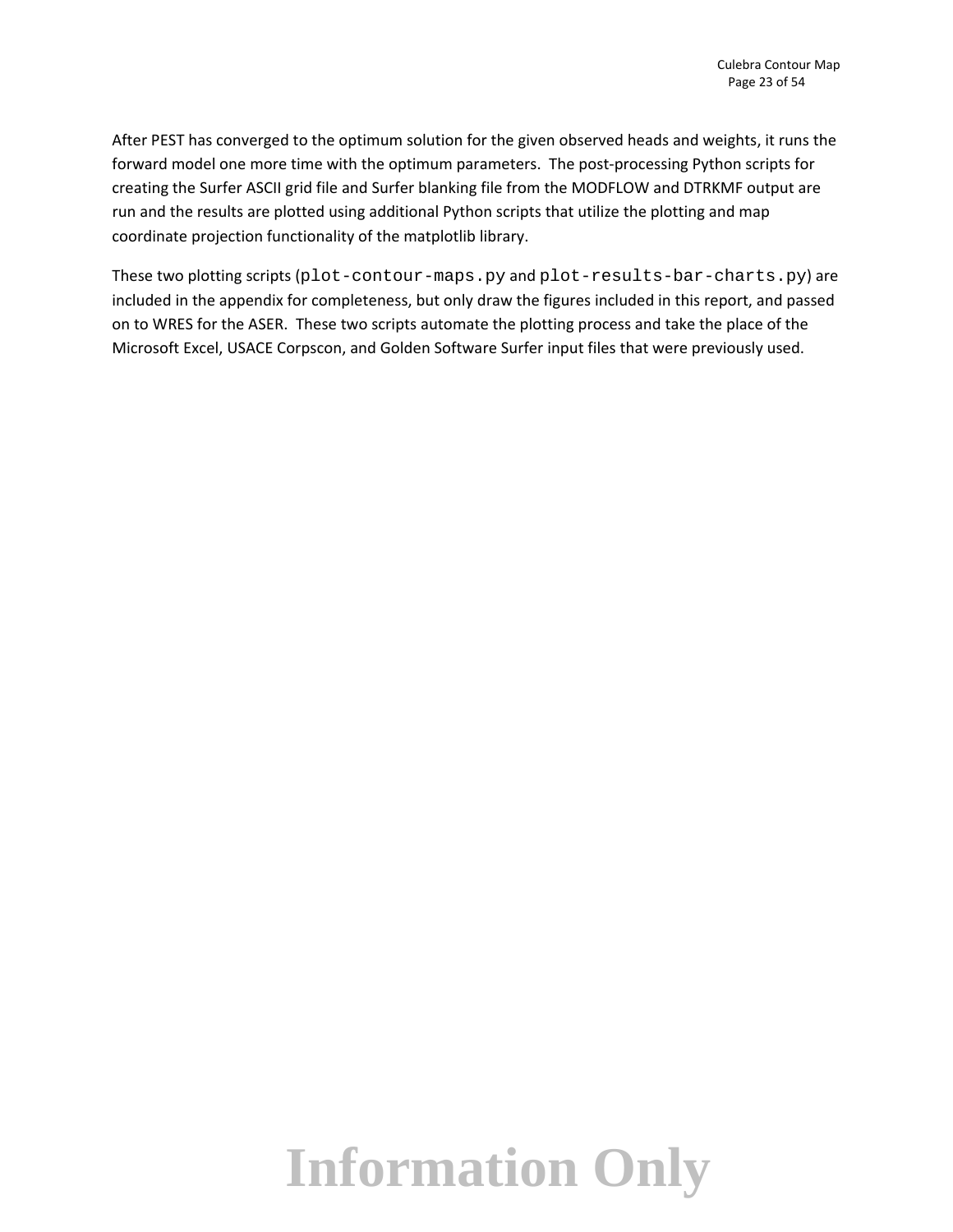#### 6 Files and Script Source Listings

#### 6.1 Input Files

| bytes            | file type                                       | description                                                                     | file name                           |
|------------------|-------------------------------------------------|---------------------------------------------------------------------------------|-------------------------------------|
| 1.4K             | Python script                                   | $average\ 100\ realizations$                                                    | average_realizations.py             |
| $2.0\mathrm{K}$  | Python script<br>distinguish different BC types |                                                                                 | boundary_types.py                   |
| 6.5K             | Bash script                                     | main routine: checkout files, run MODFLOW<br>$\;$ run PEST, call Python scripts | checkout_average_run_modflow.sh     |
| 624              | Python script                                   | convert DTRKMF IJ output<br>to Surfer X, Y blanking format                      | convert_dtrkmf_output_for_surfer.py |
| 2.7K             | Python script                                   | create meta observations of avg heat                                            | create_average_NS_residuals.py      |
| $3.0\mathrm{K}$  | Python script                                   | create PEST input files from observed data                                      | create_pest_02_input.py             |
| 48               | input listing                                   | responses to DTRKMF prompts                                                     | dtrkmf.in                           |
| $3.9\mathrm{K}$  | Python script                                   | convert MODFLOW binary<br>output to Surfer ASCII grid format                    | head_bin2ascii.py                   |
| 1.1K             | input                                           | listing of 100 realizations from CVS                                            | keepers                             |
| 1.5K             | input                                           | observed August 2011 heads<br>in mod2obs.exe bore sample file format            | meas_head_2011ASER.smp              |
| 968              | Python script                                   | paste observed head and model-generated<br>heads into one file                  | merge_observed_modeled_heads.py     |
| 76               | file listing                                    | files needed to run mod2obs.exe                                                 | mod2obs_files.dat                   |
| 139              | input listing                                   | responses to mod2obs.exe prompts                                                | mod2obs_head.in                     |
| $\overline{372}$ | file listing                                    | files needed to run MODFLOW                                                     | modflow_files.dat                   |
| $\overline{382}$ | input                                           | listing of wells and geographic groupings                                       | obs_loc_2011ASER.dat                |
| $\overline{215}$ | file listing                                    | files needed to run PEST                                                        | pest_02_files.dat                   |
| 2.3M             | input                                           | relative coordinate $1 \leq x \leq 1$                                           | rel_x_coord.dat                     |
| $2.3\rm M$       | input                                           | relative coordinate $1 \leq y \leq 1$                                           | rel_y_coord.dat                     |
| 389              | Bash script                                     | PEST model: execute MODFLOW and<br>do pre- and post-processing                  | run_02_model                        |
| 26               | input                                           | mod2obs.exe input file                                                          | settings.fig                        |
| $\overline{47}$  | input                                           | mod2obs.exe input file                                                          | spec_domain.spc                     |
| $1.7\mathrm{K}$  | input                                           | mod2obs.exe input file                                                          | spec_wells.crd                      |
| 2.4K             | Python script                                   | compute starting head from<br>parameter and coordinate inputs                   | surface_02_extrapolate.py           |
| 506              | input                                           | <b>DTRKMF</b> input file                                                        | wippctrl.inp                        |

Table 1: Input Files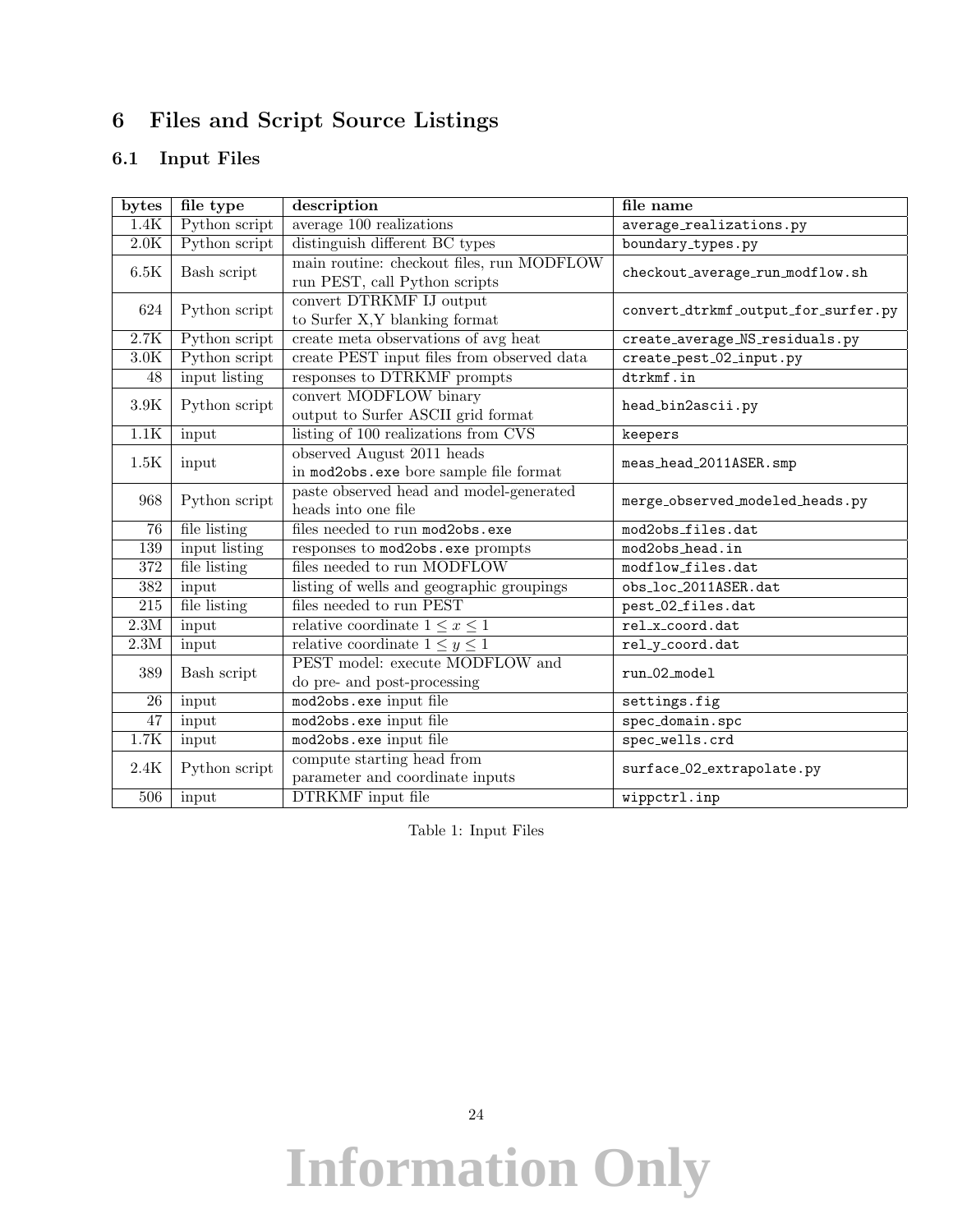#### 6.2 Output Files

| bytes             | file type     | description                                  | file name                            |
|-------------------|---------------|----------------------------------------------|--------------------------------------|
| 19K               | DTRKMF output | particle track results                       | dtrk.out                             |
| 16K               | DTRKMF output | particle track debug                         | dtrk.dbg                             |
| 2.0K              | script output | heads at well locations                      | modeled_vs_observed_head_pest_02.txt |
| $1.1M$            | script output | formatted MODFLOW heads                      | modeled_head_pest_02.grd             |
| $5.3\mathrm{K}$   | script output | formatted DTRKMF particle                    | dtrk_output_pest_02.bln              |
| 16K               | PEST output   | matrix condition numbers                     | bc_adjust_2011ASER.cnd               |
| $2.7\mathrm{K}$   | PEST output   | binary intermediate file                     | bc_adjust_2011ASER.drf               |
| 7.4K              | PEST output   | binary intermediate file                     | bc_adjust_2011ASER.jac               |
| $7.5K$            | PEST output   | binary intermediate file                     | bc_adjust_2011ASER.jco               |
| $9.9\mathrm{K}$   | PEST output   | binary intermediate file                     | bc_adjust_2011ASER.jst               |
| $3.8\mathrm{K}$   | PEST output   | parameter statistical matrices               | bc_adjust_2011ASER.mtt               |
| 477               | PEST output   | parameter file                               | bc_adjust_2011ASER.par               |
| 62K               | PEST output   | optimization record                          | bc_adjust_2011ASER.rec               |
| 4.6K              | PEST output   | model outputs for last iteration             | bc_adjust_2011ASER.rei               |
| 8.4K              | PEST output   | summary of residuals                         | bc_adjust_2011ASER.res               |
| 28                | PEST output   | binary restart file                          | bc_adjust_2011ASER.rst               |
| $\overline{2}4K$  | PEST output   | relative parameter sensitivities             | bc_adjust_2011ASER.sen               |
| $4.0\mathrm{K}$   | PEST output   | absolute parameter sensitivities             | bc_adjust_2011ASER.seo               |
| $\overline{213K}$ | png image     | matplotlib plot (Fig. $2)$ )                 | aser-area-contour-map2011.png        |
| $223\mathrm{K}$   | png image     | $\overline{\text{matplotlib}}$ plot (Fig. 3) | large-area-contour-map2011.png       |
| $\overline{33K}$  | png image     | $\overline{\text{matplotlib}}$ plot (Fig. 5) | model-error-histogram2011.png        |
| $55\mathrm{K}$    | png image     | matplotlib plot (Fig. $6$ )                  | model-error-residuals2011.png        |
| $93\mathrm{K}$    | png image     | $\overline{\text{matplotlib}}$ plot (Fig. 4) | scatter_pest_02_2011.png             |

Table 2: Listing of Output Files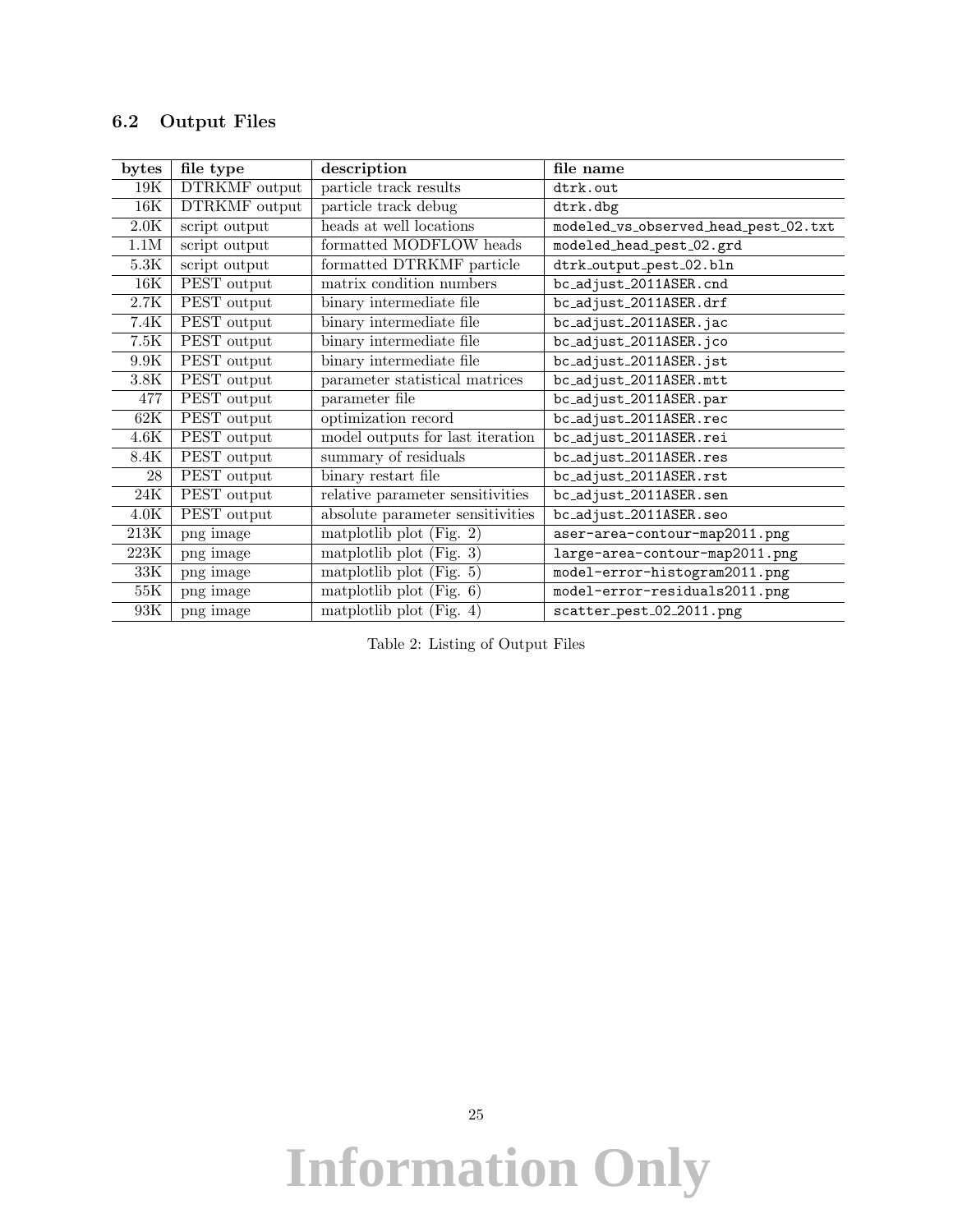#### 6.3 Individual scripts

6.3.1 Bash shell script checkout average run modflow.sh

```
_1 #!/bin/bash
2
3 set -o nounset # explode if using an un-initialized variable
4 set -o errexit # exit on non-zero error status of sub-command
5
6 \# this script makes the following directory substitute7 #
\text{ s }\# \text{ current-dir } \text{--}-\text{ Outputs } \text{ (calibrated parameter fields - INPUTS)}\textcolor{red}{\bullet} \# \textcolor{blue}{\longleftarrow} \textcolor{blue}{\textbf{Inputs}} \textcolor{red}{\bullet} \textcolor{blue}{(other\ mod flow\ files - \textcolor{blue}{INPUTS})}\rightarrow \leftarrow original_average (foward sim using average fields)
11 # \leftarrow bin (MODFLOW and DTRKMF binaries)
\rightarrow 12 # \rightarrow \rightarrow pest_0? (pest-adjusted results)
13
14 \#s \, e \, t \ -o \; x \, tr \, a \, c \, e15
16 echo \blacksquare ^^^^^^^^^^^^^^^^^^^^^^^^^^^^ \blacksquare17 echo " checking out T fields"
18 echo " ^^^^^^^^^^^^^^^^^^^^^^^^^^^^^ "
19
20 \# these will checkout the calibrated parameter-field data into subdirectories
21 \# checkout things that are different for each of the 100 realiztaions
_{22} for d in 'cat keepers'
23 do
24 cvs −d /nfs/data/CVSLIB/Tfields checkout Outputs/${d}/modeled {K,A,R,S} field mod
25 done
26
_{{\sf z}\bar{\bf r}} # checkout MODFLOW input files that are constant for across all realizations
28 cvs −d /nfs/data/CVSLIB/Tfields checkout Inputs/data/elev<sub>-</sub>{top,bot}.mod
29 cvs -d /nfs/data/CVSLIB/Tfields checkout Inputs/data/init_{bnds.inf,head.mod}
30 cvs -d /nfs/data/CVSLIB/Tfields checkout Inputs/modflow/mf2k_culebra.{lmg, lpf}
31 cvs −d /nfs/data/CVSLIB/Tfields checkout Inputs/modflow/mf2k_head {ba6,nam, oc, dis, rch}
32
33 \# modify the path of "updated" T-fields, so they are all at the
\begin{array}{cccc} 34 & \# \textit{ same level in the directory structure (simplifying scripts elsewhere). \end{array}35
36 if \left[ -a \right] keepers_short \left[37 then
38 rm keepers_short
39 fi
40 touch keepers_short
41
42 for d in 'cat keepers'
43 do
_{44} bn='basename \{\dagger\}'
45 # test whether it is a compount path
46 if \{\$\{d\} \} = \$\{bn\}47 then
_{48} dn='dirname \{\dagger\}'
```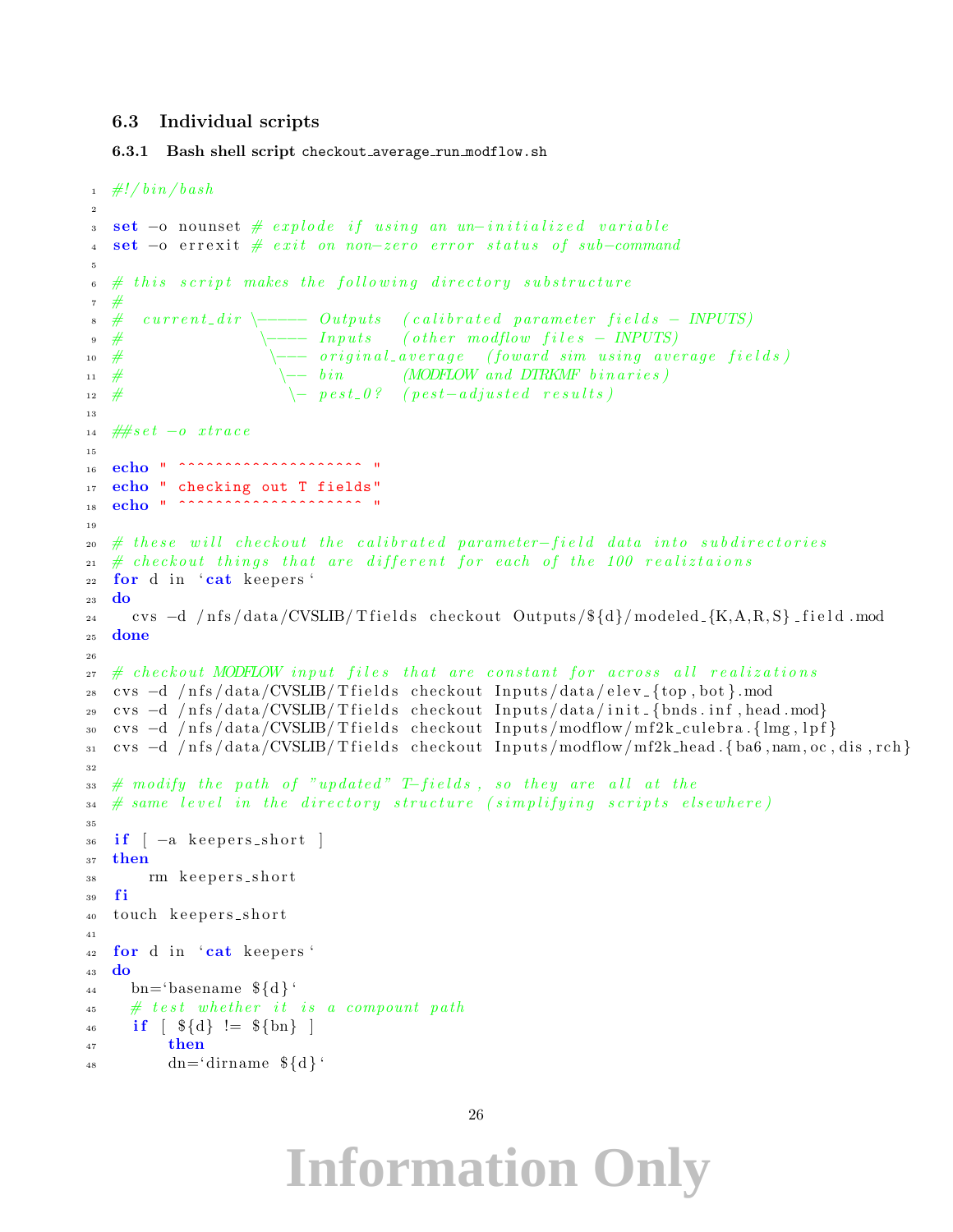```
\text{inv} . / Outputs / \{d\} . / Outputs /
50
\frac{1}{2} \frac{1}{2} \frac{1}{2} \frac{1}{2} \frac{1}{2} \frac{1}{2} \frac{1}{2} \frac{1}{2} \frac{1}{2} \frac{1}{2} \frac{1}{2} \frac{1}{2} \frac{1}{2} \frac{1}{2} \frac{1}{2} \frac{1}{2} \frac{1}{2} \frac{1}{2} \frac{1}{2} \frac{1}{2} \frac{1}{2} \frac{1}{2} \frac{4}{52} # what the directory was previously named
_{53} touch ./ Outputs/\{\text{bn}\}/\{\text{dn}\}54 fi
55
56 # create a keepers list without directories
\frac{1}{57} echo \{\text{bn}\} \gg \text{keepers} short
58 done
59
60 # −−−−−−−−−−−−−−−−−−−−−−−−−−−−−−−−−−−−−−−−−−−−−−−−−−
61
62 echo " ^^^^^^^^^^^^^^^^^^^^^^^^^^^^^^^^^^^^^^^^^ "
63 echo " perform averaging across all realizations "
64 echo \overline{\phantom{a}} \overline{\phantom{a}} \overline{\phantom{a}}6566 python average-realizations.py
67
68 # checkout MODFLOW / DTRKMF executables
69 cvs −d /nfs/data/CVSLIB/MODFLOW2K checkout bin/mf2k/mf2k_1.6.release
70 cvs −d /nfs/data/CVSLIB/MODFLOW2K checkout bin/dtrkmf/dtrkmf_v0100
71
72 # check out pest and obs2mod binaries
73 cd bin
74 cvs −d /nfs/data/CVSLIB/PEST checkout Builds/Linux/pest.exe
75 cvs −d /nfs/data/CVSLIB/PEST checkout Builds/Linux/mod2obs.exe
76 cd . .
77
78 # −−−−−−−−−−−−−−−−−−−−−−−−−−−−−−−−−−−−−−−−−−−−−−−−−−
79
80 echo " ^^^^^^^^^^^^^^^^^^^^^^^^^^^^^^^^^^^^^^^^^^^^^^^^^^^^^^^ "
81 echo " setup copies of files constant between all realizations "
82 echo " ^^^^^^^^^^^^^^^^^^^^^^^^^^^^^^^^^^^^^^^^^^^^^^^^^^^^^^^ "
83
\alpha_{4} # directory for putting original base-case results in
_{85} od=original_average
86
s7 if \begin{bmatrix} -d & \frac{6}{3} \end{bmatrix}88 then
89 echo ${od}" directory exists: removing and re -creating"
90 rm -rf \${od}
91 fi
92
93 mkdir ${od}
94 cd \{\odot d\}95 echo 'pwd'
96
97 \# link to unchanged input files98 for file in cat../modflow_files.dat
99 do
```

```
27
```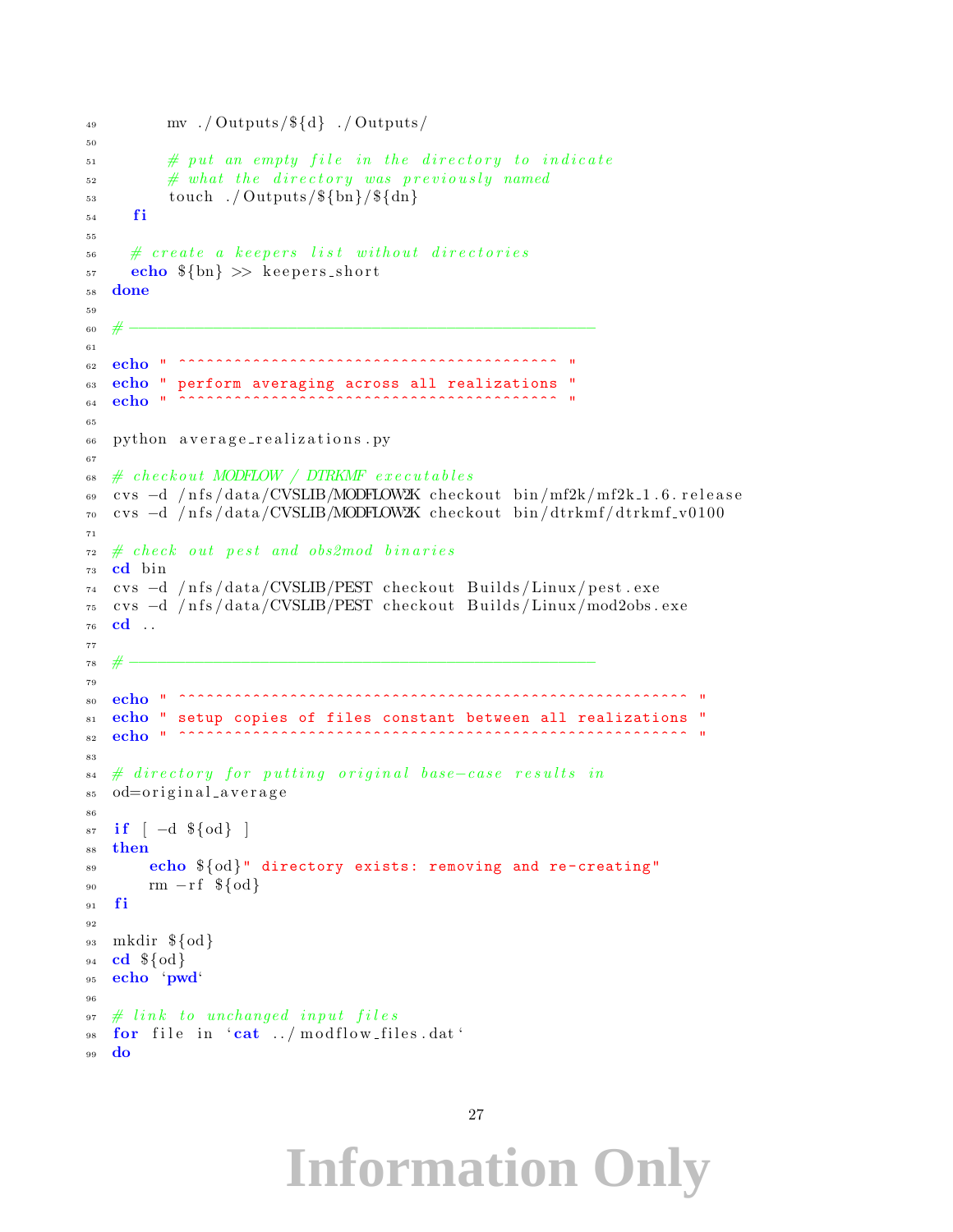```
_{100} ln -sf \{file\}.
101 done
102
_{103} \# link to averaged files computed in previous step
104 for f in {A, R, K, S}105 do
106 ln -sf../modeled \{f\} field .avg./modeled \{f\} field .mod
107 done
108
_{109} ln -sf elev_top mod fort .33
_{110} ln -sf elev_bot.mod fort.34
111
112 echo " ^^^^^^^^^^^^^^^^^^^^^^^^^^^^^^^^^^^^^^^^^^^^^^^^^^^^^^^^^^^^^^^^ "
113 echo " run original MODFLOW and DTRKMF and export results for plotting"
114 echo "^^^^^^^^^^^^^^^^
115
_{116} \# run MODFLOW, producing average head and CCF
117 ../bin/mf2k/mf2k_1.6.release mf2k_head.nam
118
_{119} # run DTRKMF, producing particle track (from ccf)
_{120} ../bin/dtrkmf/dtrkmf_v0100 <dtrkmf.in
121
122 \# convert binary MODFLOW head output to Surfer ascii grid file format
_{123} ln -sf ../head_bin2ascii.py.
_{124} python head_bin2ascii.py
125 mv modeled_head_asciihed.grd modeled_head_${od}.grd
126
_{127} # convert DTRKMF output from cells to X, Y and
_{128} # save in Surfer blanking file format
_{129} ln -sf ../ convert_dtrkmf_output_for_surfer.py.
130 python convert_dtrkmf_output_for_surfer.py
_{131} mv dtrk_output.bln dtrk_output_$\{od\}.bln
132
133 # extract head results at well locations and merge with observed
_{134} # head file for easy scatter plotting in Excel (tab delimited)
_{135} for file in 'cat ../mod2obs_files.dat'
136 do
_{137} ln −sf \{file\}.
138 done
139
_{140} ln -sf ../ meas_head_2011ASER.smp.
141 ln -sf ../obs_loc_2011ASER.dat.
142 ../bin/Builds/Linux/mod2obs.exe \ltqmod2obs_head.in
143 ln −sf ../ merge_observed_modeled_heads.py
144 python merge_observed_modeled_heads.py
_{145} mv both heads smp modeled vs observed head \{\dagger\}. txt
146
147
_{148} # go back down into root directory
149 cd ..
150 echo 'pwd'
```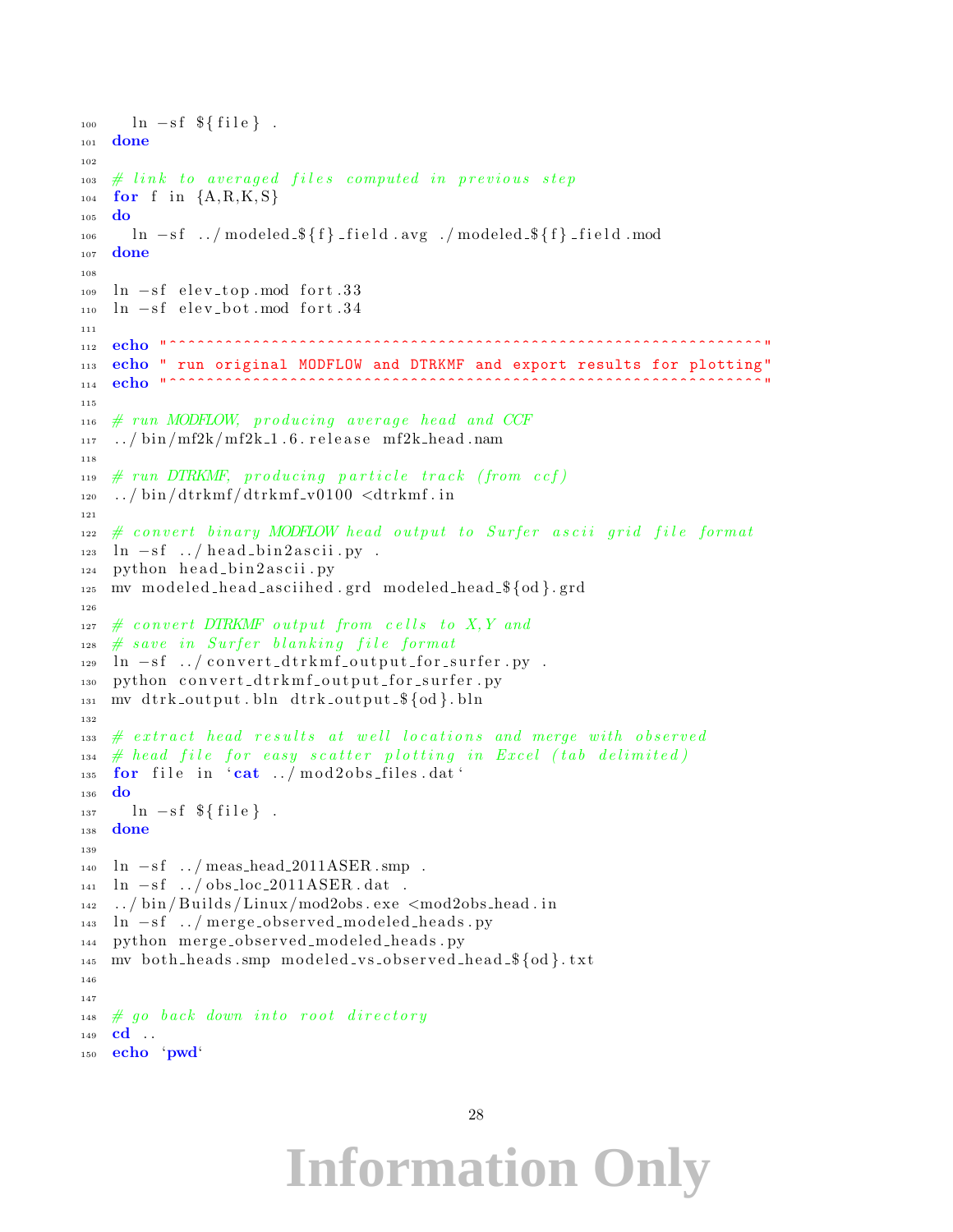```
151
152 echo " ^^^^^^^^^^^^^^^^^^^^^^^^^^^^^^^^^^^^^^^^^^^^^^^^^^^^^^^^^^^^^ "
153 echo " setup and run PEST to optimize parametric surface to set BC "
154 echo " ^^^^^^^^^^^^^^^^^^^^^^^^^^^^^^^^^^^^^^^^^^^^^^^^^^^^^^^^^^^^^ "
155
156 for p in pest 02
157 do
158
_{159} if [-d \\{p\}]160 then
161 echo \{p\}" directory exists: removing and re-creating"
\text{nm} - \text{rf} ${p}
163 fi
164
165 mkdir ${p}
_{166} cd \{p\}167 echo 'pwd'
168
169 # link to unchanged input files
170 for file in 'cat ../ modflow_files.dat'
171 do
172 \quad \ln -sf \ \{file\}.
173 done
174
175 # link to averaged files computed in previous step
_{176} for f in {A, R, K, S}177 do
178 ln -sf ../modeled \{f}{f} field .avg ./modeled \{f}{f} field .mod
179 done
180
181 # link to mod2obs files (needed for pest)
_{182} for file in 'cat ../mod2obs_files.dat'
183 do
184 \quad \ln -sf \ \{file}.
185 done
186
187 # link to pest files
188 for file in 'cat \ldots / \{p\} files dat '
189 do
_{190} ln -s \{\text{file}\}.
191 done
192
\# rename 'original' versions of files to be modified by pest
194 rm init_head . mod
195 ln −sf ../Inputs/data/init_head.mod ./init_head_orig.mod
_{196} rm init_bnds.inf
197 ln -sf ../Inputs/data/init_bnds.inf ./init_bnds_orig.inf
198
\# create new ibound array for easier modification during PEST
200 # optimization iterations
201 python boundary_types.py
```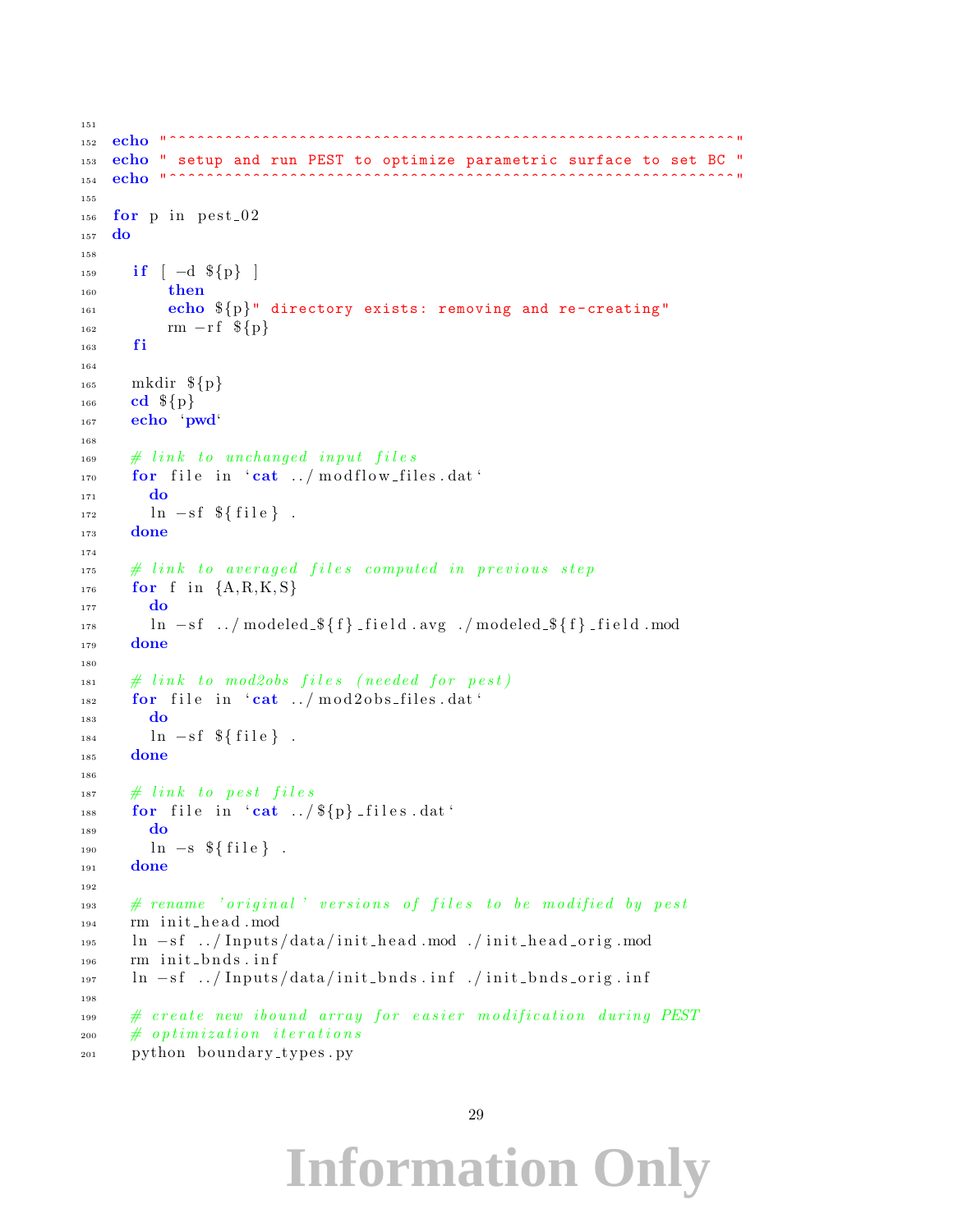```
202
203 # create the necessary input files from observations
_{204} python create _{p}{p} input . py
205
206 # run pest
207 \ldots / \text{bin/Builds/Linux/pest.} exe bc_adjust_2011ASER
208
209 # last output files should be best run
210 # extract all the stuff from that output
211 ########################################
212
213 ln -Sf elev_top mod fort .33
_{214} ln -sf elev_bot.mod fort.34
215
216 ... / bin /dtrkmf /dtrkmf_v0100 <dtrkmf.in
217
218 ln -sf ../head_bin2ascii.py.
_{219} python head_bin2ascii.py
220 mv modeled_head_asciihed.grd modeled_head_${p}.grd
221
222 ln -sf ../convert_dtrkmf_output_for_surfer.py.
223 python convert_dtrkmf_output_for_surfer.py
_{224} mv dtrk_output.bln dtrk_output_$\{p\}.bln
225
_{226} for file in 'cat ../mod2obs_files.dat'
227 do
228 ln -sf \{file\}.
229 done
230
231 ... / bin / Builds / Linux / mod2obs . exe <mod2obs head . in
232 ln -sf../merge_observed_modeled_heads.py
233 python merge_observed_modeled_heads.py
_{234} mv both heads . smp modeled vs observed head \{\rho\}. txt
235
236 cd . .
```

```
237 done
```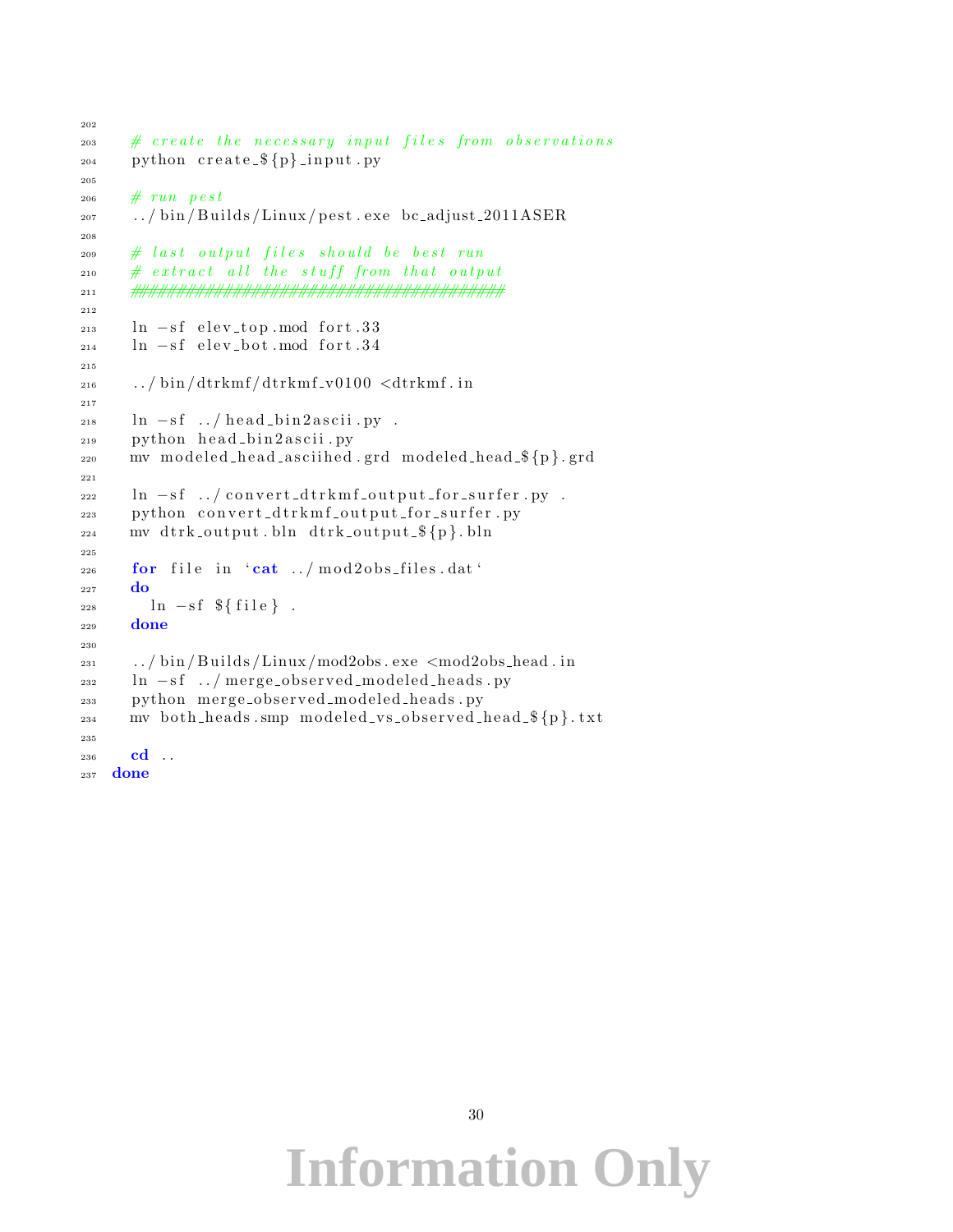#### 6.3.2 Python script average\_realizations.py

```
_1 from math import log 10, pow
2
3 \text{ nrow} = 307_4 n c o l = 284
   nel = nrow * ncol\text{nf } r = 100 \# number of fields (realizations)\tau n ft = 4 # number of field types
8
\theta def floatload (filename):
10 """ Reads file (a list of strings, one per row) into a list of strings."""
f = \text{open}(\text{filename}, 'r')m = [ float (line. rstrip ()) for line in f
\text{13} \quad \text{f. close} ()
14 return m
15
16 types = [\,'K', 'A' , 'R' , 'S' ]17
18 # get list of 100 best calibrated fields
19 flist = open ('keepers_short','r')
_{20} runs = flist read () strip () split (\,\cdot\, \setminus n\,)_{21} flist.close()
22
23 \# initialize to help speed lists up a bit24 # nfr (100) realizations of each
25 fields = \lceil \rceil26 for i in xrange (nft):
_{27} fields . append ([None] * nfr)
28 for i in xrange (nfr):
\# each realization being nel (87188) elements
30 fields [-1][i] = [None]*nel31
32 # read in all realizations
33 print 'reading ...'
34 for i, run in enumerate (runs):
35 print i, run
36 for j, t in enumerate (types):
\text{57} fields \text{5} \text{5} \text{6} \text{6} \text{6} \text{6} \text{6} \text{6} \text{6} \text{6} \text{6} \text{6} \text{6} \text{6} \text{6} \text{6} \text{6} \text{6} \text{6} \text{6} \text{6} \text{6} \text{6} \text{6} \text{6} \text{638
39 # open up files for writing
_{40} fh = [41 for t in types:
42 fh.append (open ('modeled_'+ t +'_field.avg','W'))
43
\# transpose fields to allow slicing across realizations, rather than across cells
45 for j in range (\text{len}(types)):
46 fields [j] = \text{zip} (*(\text{fields} [j]))47
48 print 'writing ...'
   # do averaging across 100 realizations
```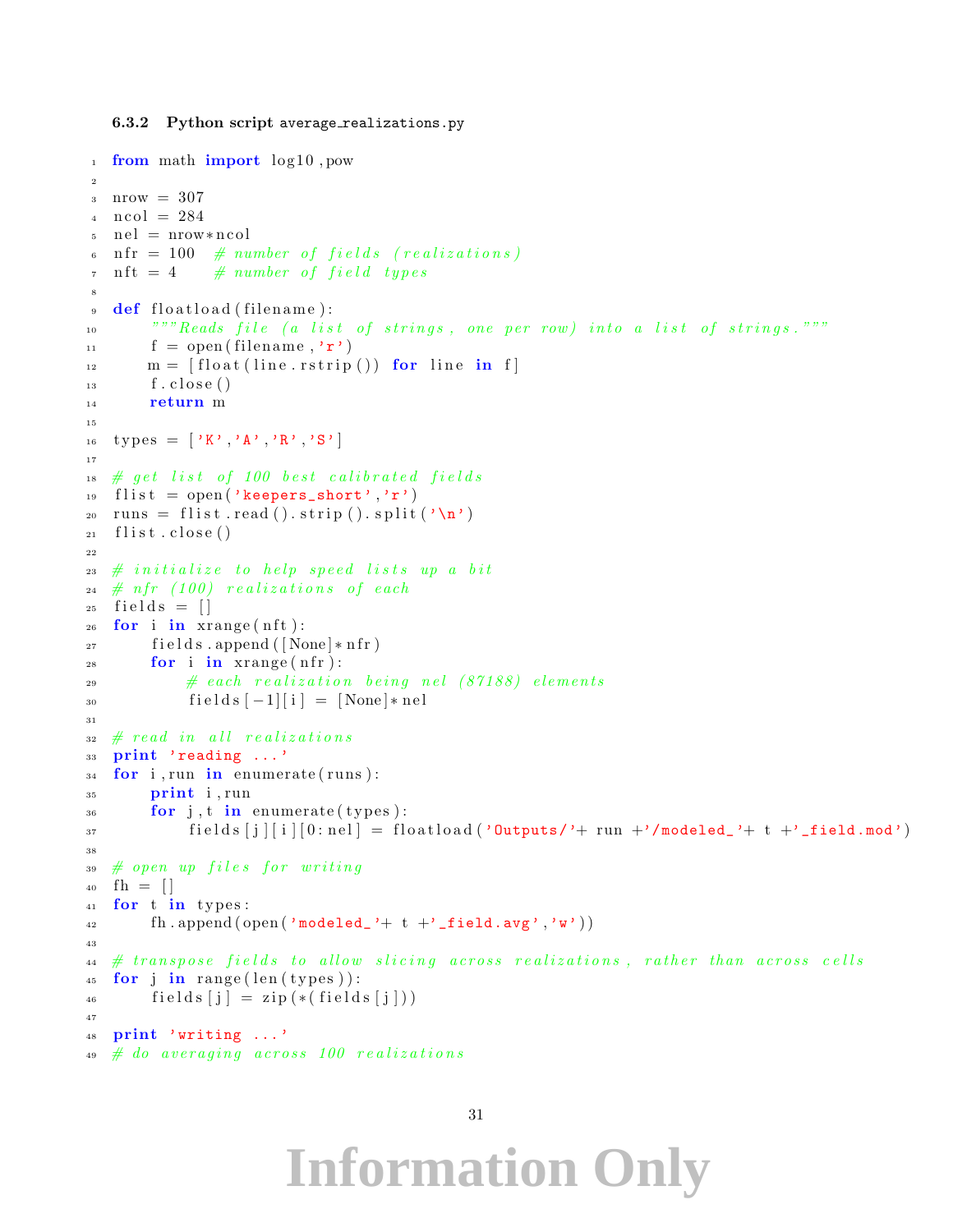```
_{50} for i in \mathrm{xrange}(\mathrm{nel}):
\mathbf{if} \quad \frac{1}{6} \times 10000 = 0:
52 pr int i
53 for h,d in zip (fh, fields):
54 h. write (\sqrt[3]{18.11e\{n\}} \% \ pow(10.0, sum(map(log10, d[i]))/nfr)55
56 for h in fh:
57 h. close ()
```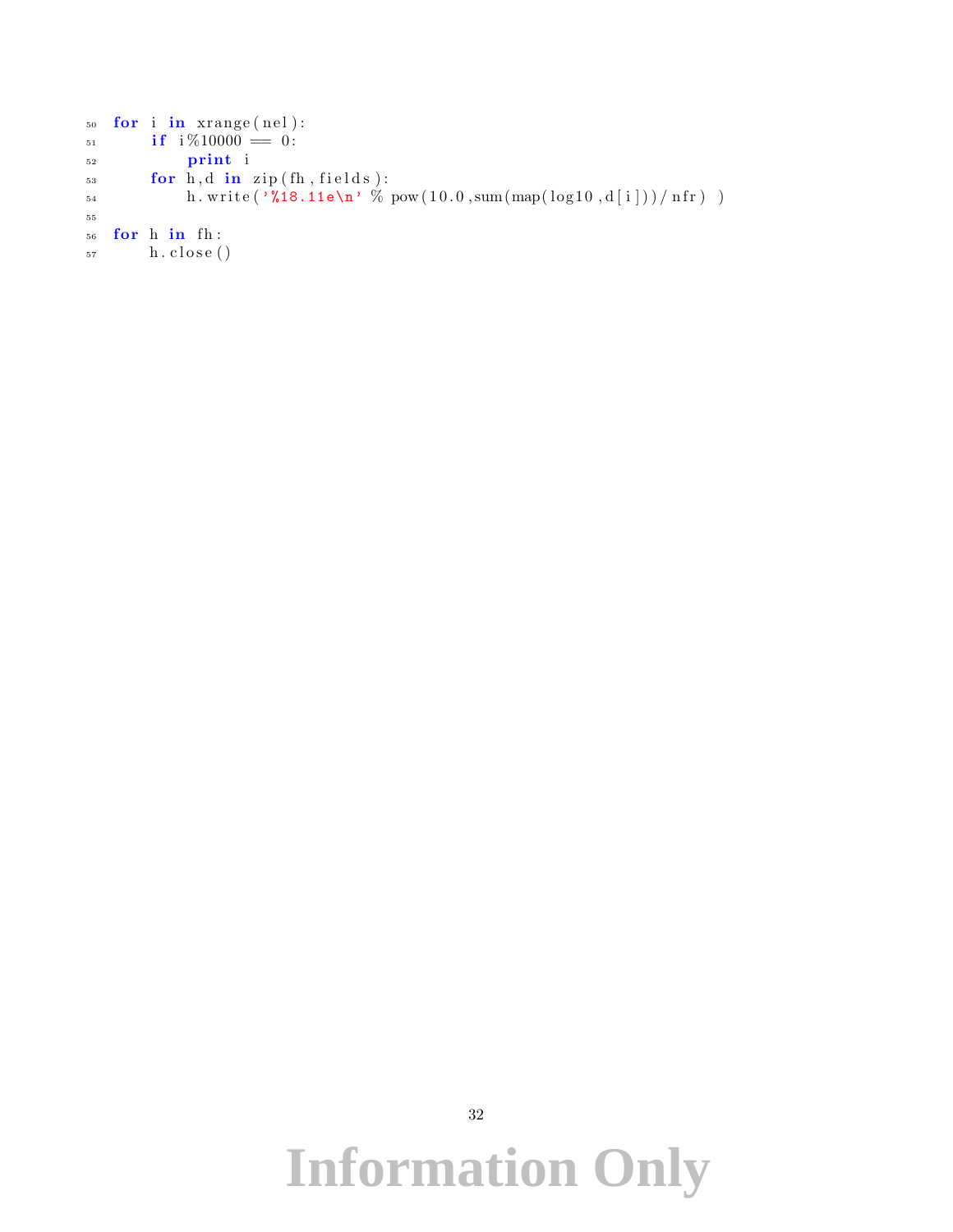```
6.3.3 Python script boundary types.py
```

```
\ln n = 284 # number columns in model grid
2 ny = 307 \# number rows
3 n el = nx∗ny
4
5 def intload (filename):
6 """ Reads file (a 2D integer array) as a list of lists.
7 0uter list is rows, inner lists are columns."""
\text{sign}(f = \text{open}(filename, \text{'r'})\mathbf{m} = \left[ \left[ \text{int}(\mathbf{v}) \text{ for } \mathbf{v} \text{ in line.} \right] \text{ is split} \left( \right) \right] \text{ for line in } f \right]_{10} f. close ()
11 return m
12
_{13} def intsave (filename,m):
14 """Writes file as a list of lists as a 2D integer array, format '%3i'.
15 Outer list is rows, inner lists are columns."""
_16 \qquad \text{f = open (filename, 'w') }17 for row in m:
18 f. write (''). join ( \frac{1}{2i}, \% col for col in row ) + \sqrt{n'}_{19} f. close ()
20
_{21} def floatload (filename):
<sup>22</sup> """Reads file (a list of real numbers, one number each row) into a list of floats."""
23 f = open (filename, r')
m = \left[ \text{float}(\text{line}. \text{rstring}() \right) \text{ for line in } f \right]25 \quad \text{f. close}()26 return m
27
28 def reshapev2m(v):
29 """ Reshape a vector that was previously reshaped in C−major order from a matrix,
30 back into a matrix (here a list of lists)."""
_{31} \text{ m} = [\text{None}]*\text{ny}\text{for } i, (\text{lo}, \text{hi}) in enumerate (zip (xrange (0, \text{nel}-nx+1, nx), xrange (nx, \text{nel}+1, nx))):
\text{33} \qquad \qquad \text{m}[\text{i}] = \text{v}[\text{lo:hi}]34 return m
35
36 ########################################
37
38 # read in original MODFLOW IBOUND array (only 0,1, and -1)
_{39} ibound = intload ('init_bnds_orig.inf')
40
41 # read in initial heads
_4<sup>2</sup> h = reshapev2m (floatload ('init_head_orig.mod'))
43
44 \# discriminate between two types of constant head boundaries
45 \# -1) CH, where value > 1000 (area east of halite margin)
\frac{46}{2} \neq -2) CH, where value \lt 1000 (single row/column of cells along edge of domain
47
48 for i, row in enumerate (ibound):
\mathbf{f} for j, val in enumerate (row):
```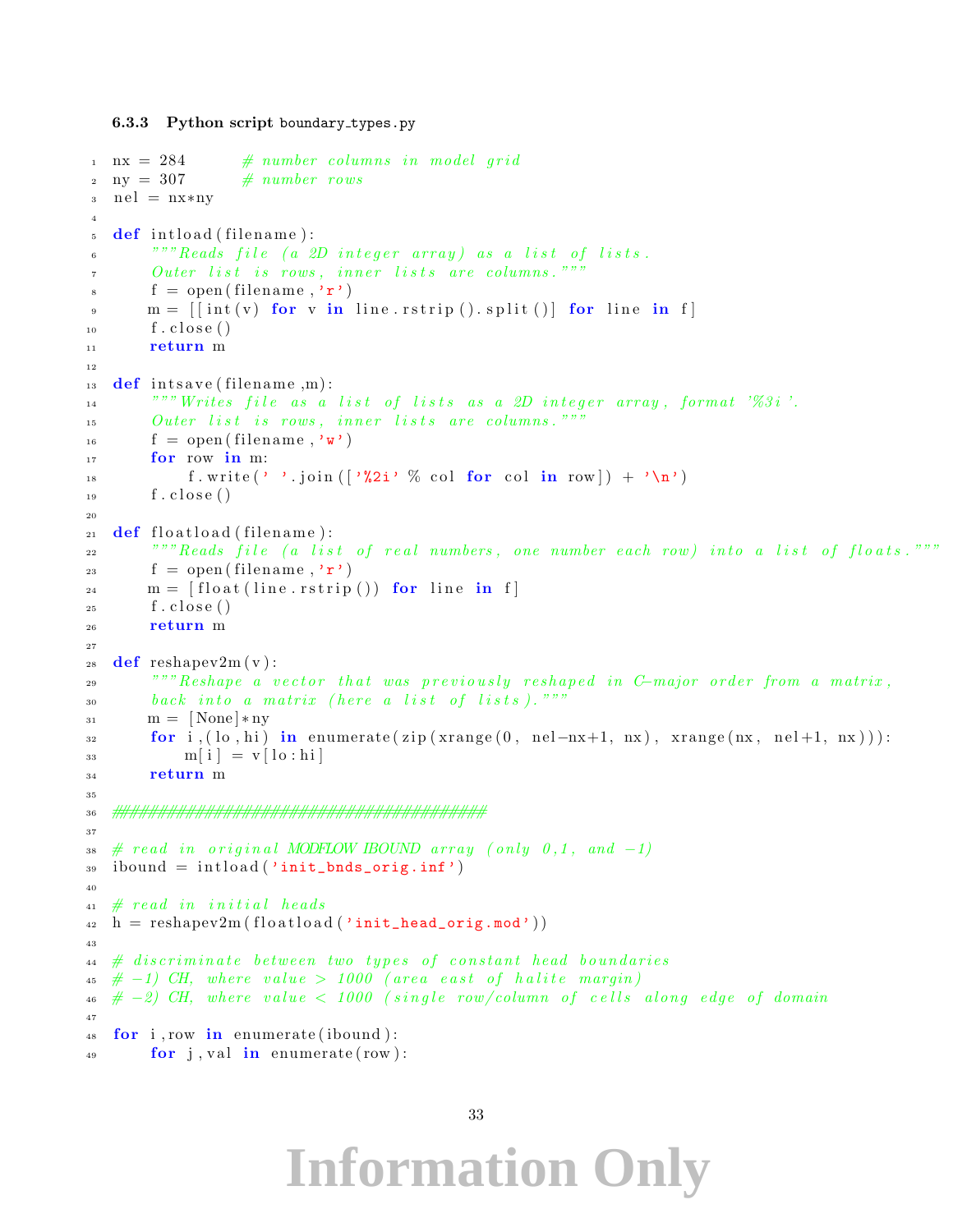$\#$  is this constant head and is starting head less than 1000m? 51 **if** ibound  $[i][j] = -1$  and  $h[i][j] < 1000.0$ :  $_{52}$  ibound [i] [j] = -2 53  $\begin{array}{cccccccccc} 54 & \# & save & new & \text{IBOUND} & array & that & allows & easy & distribution & between & types & in & python & script & dur \end{array}$  $55$  # PEST optimization runs, and is still handled the same by MODFLOW  $56$  # since all ibound values  $<$  0 are treated as constant head.

57 intsave ('init\_bnds.inf', ibound)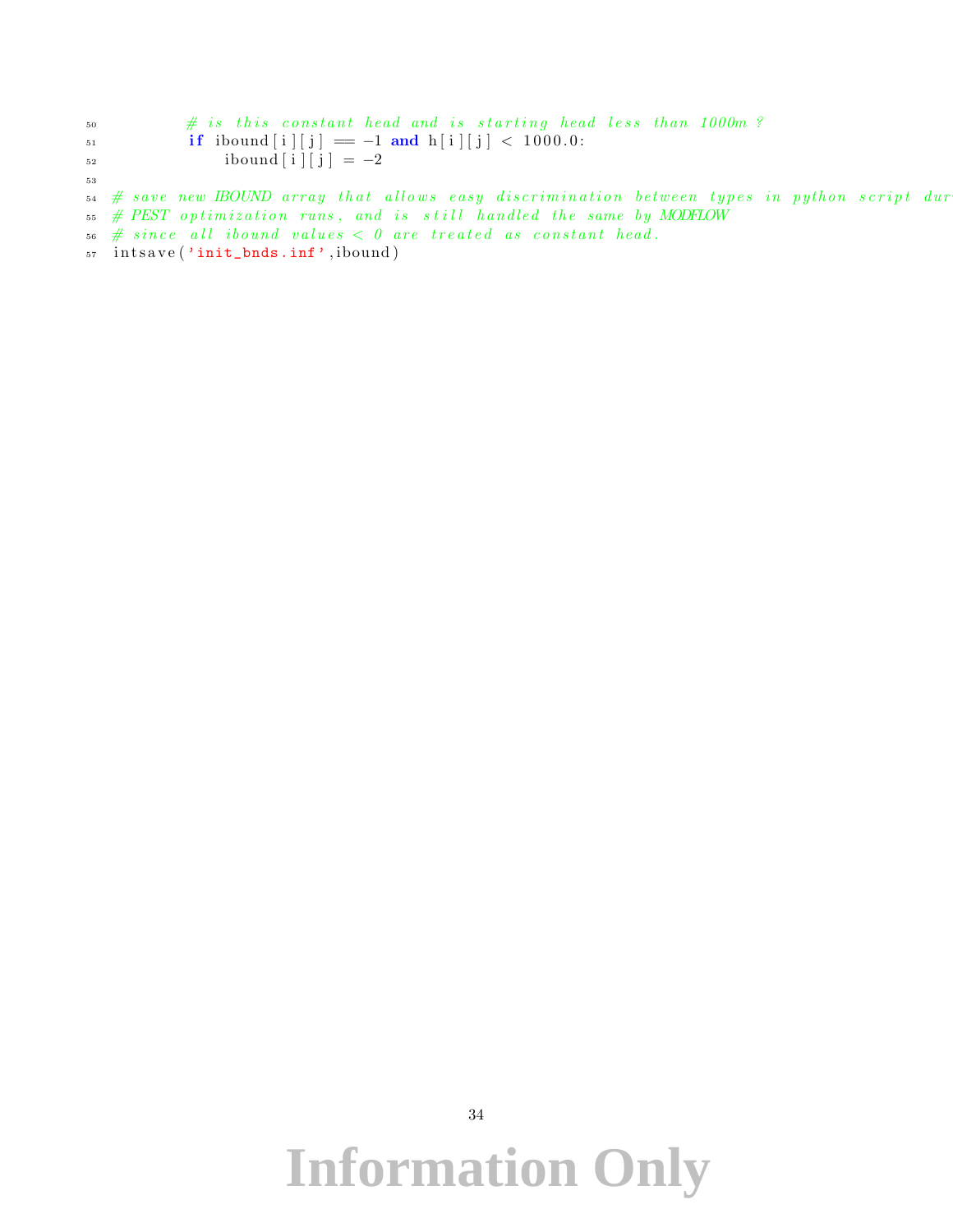#### 6.3.4 Python script create pest 02 input.py

```
i prefix = '2011ASER'
2
3 ##################################################
4 ## pest instruction file reads output from mod2obs
5 fin = open ('meas_head_%s.smp' % prefix,'r')
 6
\tau # each well is a [name, head] pair
\text{wells} = \left[ \text{line.split()}(0], \text{line.split()}(3] \right] for line in fin
9 \text{ fin } . \text{ close } ()10
_{11} fout = open ('modeled_head.ins','w')
12 fout write ('pif \mathbb{Q}_n')
13 for i, well in enumerate (wells):
14 fout . write ("11 \; [\%s]39:46\n^n \; \% \; well [0])_{15} fout _{\rm{close}} ()
16
17 # exponential surface used to set initial head everywhere
18 # except east of the halite margins, where the land surface is used.
19 \# initial \; guesses \; come \; from \; AP-114 \; Task \; report_{20} params = [928.0, 8.0, 1.2, 1.0, 1.0, -1.0, 0.5]_{21} pnames = \begin{bmatrix} \n\prime a', & \n\prime b', & \n\prime c', & \n\prime d', & \n\end{bmatrix}, \prime e', \prime f', \prime e x p'22
23 f out = open ('avg_NS_res.ins','w')
24 fout . write \left( \begin{array}{c} n & n \\ n & n \end{array} \right) of \omega25 11 \text{median} N / 1 : 16_{26} 11 (medians)1:1627 \quad l1 \quad |meanN/1:1628 l1 \ / \text{meanS} / 1 : 1629 \frac{y y y}{2}_{30} fout .close()31
32
33 ##############################
34 \# pest template file
35 ftmp = open('surface\_par\_params.ptf', 'w')36 ftmp. write ('ptf @ \n\in \mathbb{R})
37 for n in pnames :
38 ftmp.write \gamma \mathbf{C} \mathbf{C} \mathbf{C} \mathbf{C} \mathbf{C} \mathbf{D} \gamma \mathbf{C} \mathbf{D} \gamma \gamma \gamma39 ftmp.close()
40
41
42 ###################
43 # pest parameter file
44
45 fpar = open ('surface_par_params.par','w')
_{46} fpar. write ('double point\n')
47 for n, p in zip (pnames, params):
48 fpar.write ( \%s \%.2f 1.0 0.0\n' % (n, p))
_{49} fpar.close()
```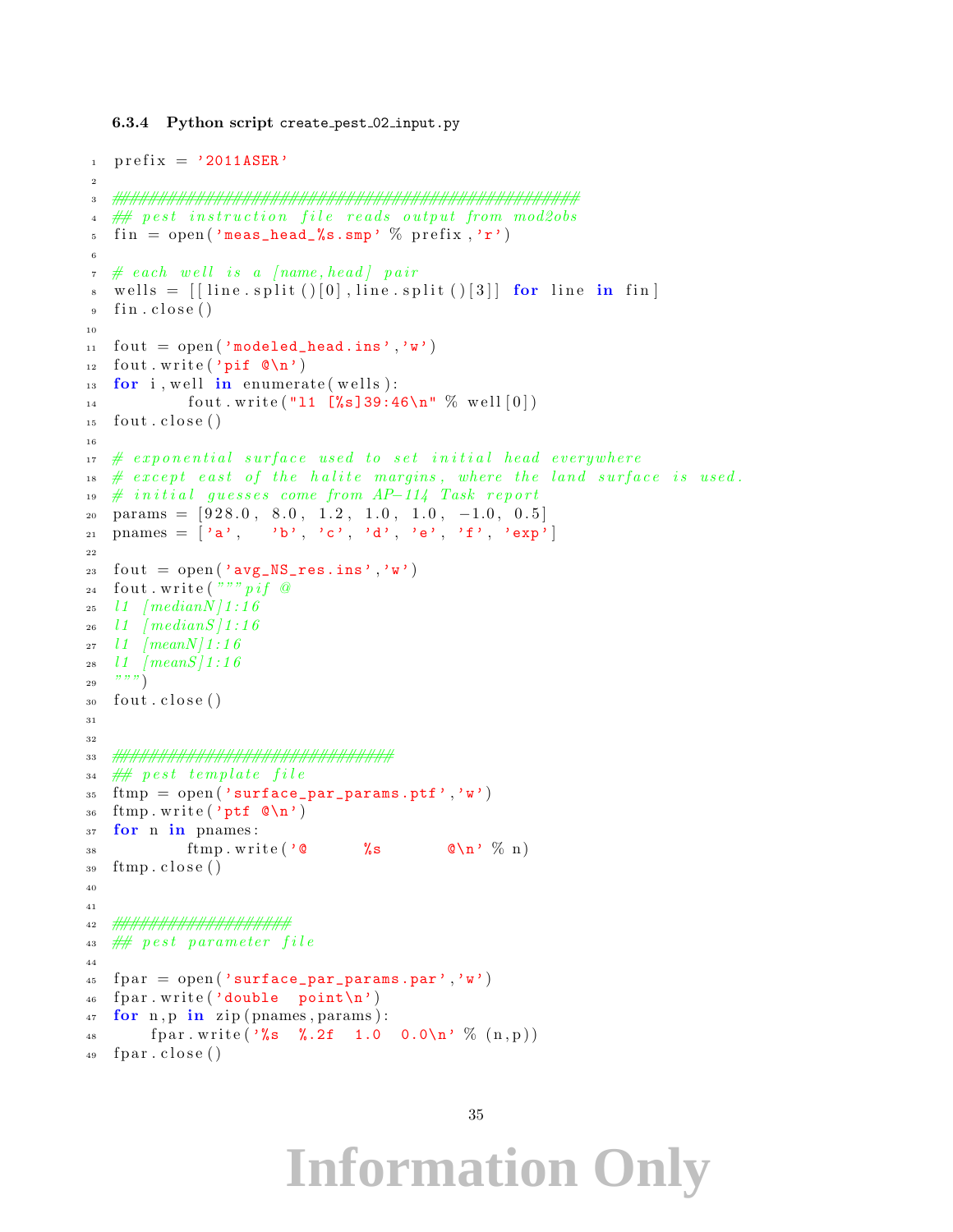```
50
51
52 ####################
53 # p est control file
54
55 f = open ('bc_adjust_%s.pst' % prefix,'w')
56
57 f.write ("") pcf
58 * control data59 restart estimation60 %i %i 1 0 2
61 \quad 1 \quad 2 \quad double \quad point \quad 1 \quad 0 \quad 062 5.0 2.0 0.4 0.001 1063 3.0 3.0 1.0E-3
64 0.165 30 0.001 4 4 0.0001 4
66 1 1 1
67 ∗ parame ter g r ou p s
68 bc relative 0.005 0.0001 switch 2.0 parabolic
\begin{pmatrix} 69 & \text{max } m & \text{min } m \\ 69 & \text{min } m & \text{min } m \end{pmatrix}, len (\text{well} s) + 4)70
71 f. write ('* parameter data\n')
\tau_2 for n, p in zip (pnames, params):
73 if p > 0:
74 f. write '%s none relative %.3f %.3f %.3f bc 1.0 0.0 1\n' %
(n, p, -2.0*p, 3.0*p)76 else:
\frac{77}{100} f. write \frac{1}{6} \frac{1}{6} and relative %.3f %.3f %.3f bc 1.0 0.0 1\n' %
\left( n, p, 3.0 * p, -2.0 * p \right)79
s_0 f. write \binom{m}{x} s \theta b servation groups
s_1 ss he ad82 \quad avg\_head83 * observation data
84 \binom{m}{3}85
\frac{1}{286} \frac{1}{28} read in observation weighting group definitions
\sin fin = open ('obs_loc_%s.dat' % prefix,'r')
\text{ss} location = [line.rstrip ().split ()[1] for line in fin]
_{89} fin.close()
90
_{91} weights = []
92
93 for l in location:
94 \# inside LWB
95 if l = '0':
^{96} weights append (2.5)97 \# near LWB
98 if l = '1':
^{99} weights append (1.0)100 # distant to LWB
```

```
36
```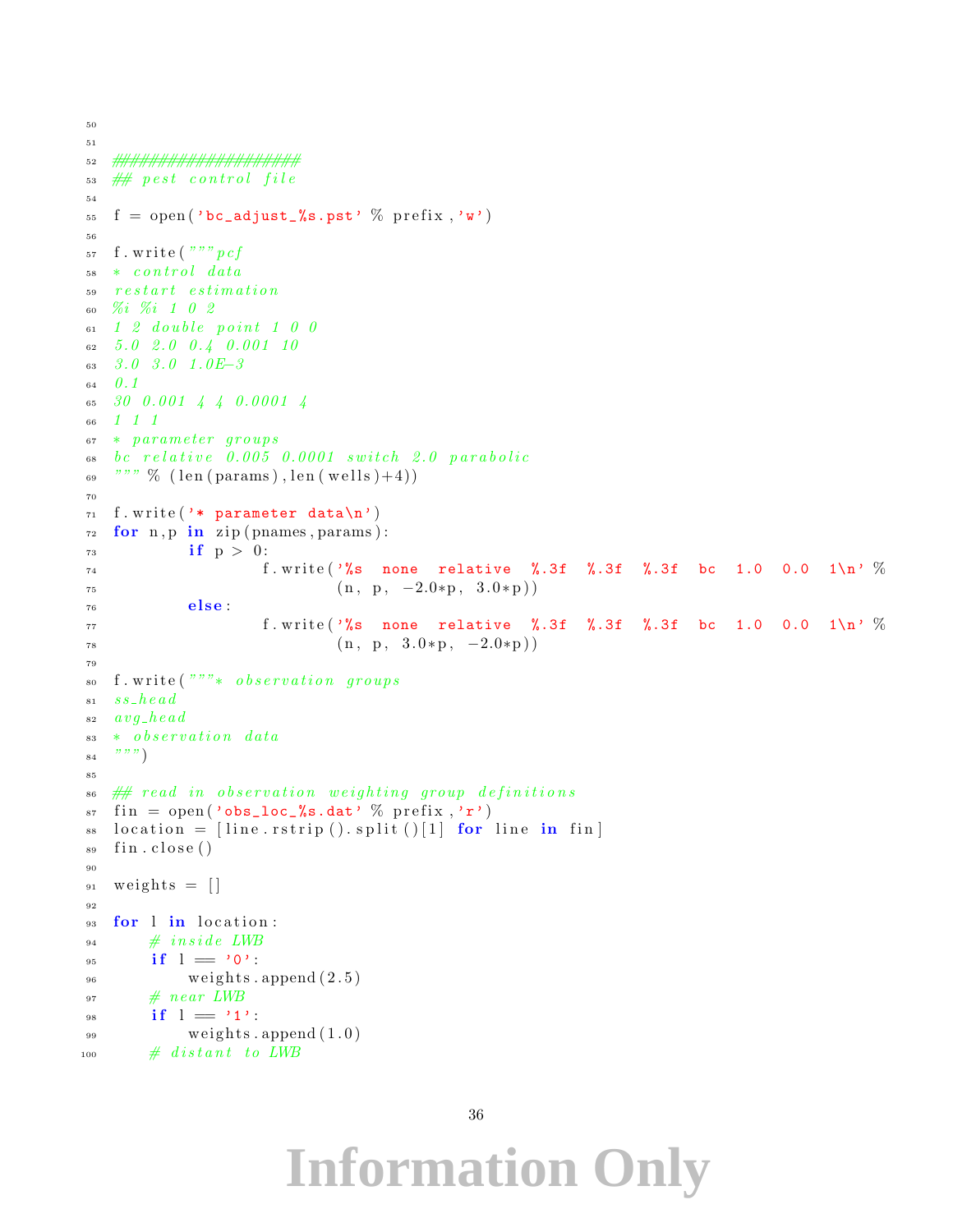```
_{101} if l = '2':102 \qquad \text{weights. append} (0.4)_{103} if l = '99':
104 \text{ weights } . \text{ append } (0.01) \# AEC-7105
106
107 for name, head, w in zip (zip (*wells )[0], zip (*wells )[1], weights):
108 f.write '%s %s %.3f ss_head\n' % (name, head, w))
109
110 # one fewer N observation (WIPP-25 removed), there were 13111 # there are 12 N observations in the average and 11 S, therefore
_{112} # split the weight between the mean and median
113 f. write ("""medianN 0.0 18.0 avg-head114 \text{ median}S 0.0 16.5 avg_head
115 meanN 0.0 18.0 avg_head
116 meanS 0.0 16.5 avg_head
117 \t\t m N118
119 f. write \left( \begin{array}{cc} n & m \\ r & r \end{array} \right) model command line
120 ./run_02_model_{121} * model input/output
122 surface_par_params.ptf surface_par_params.in
123 modeled\_head . ins modeled\_head . smp124 avg NS_{\texttt{S}} res. ins avg NS_{\texttt{S}} res. smp
125 """)
_{126} f. close ()
```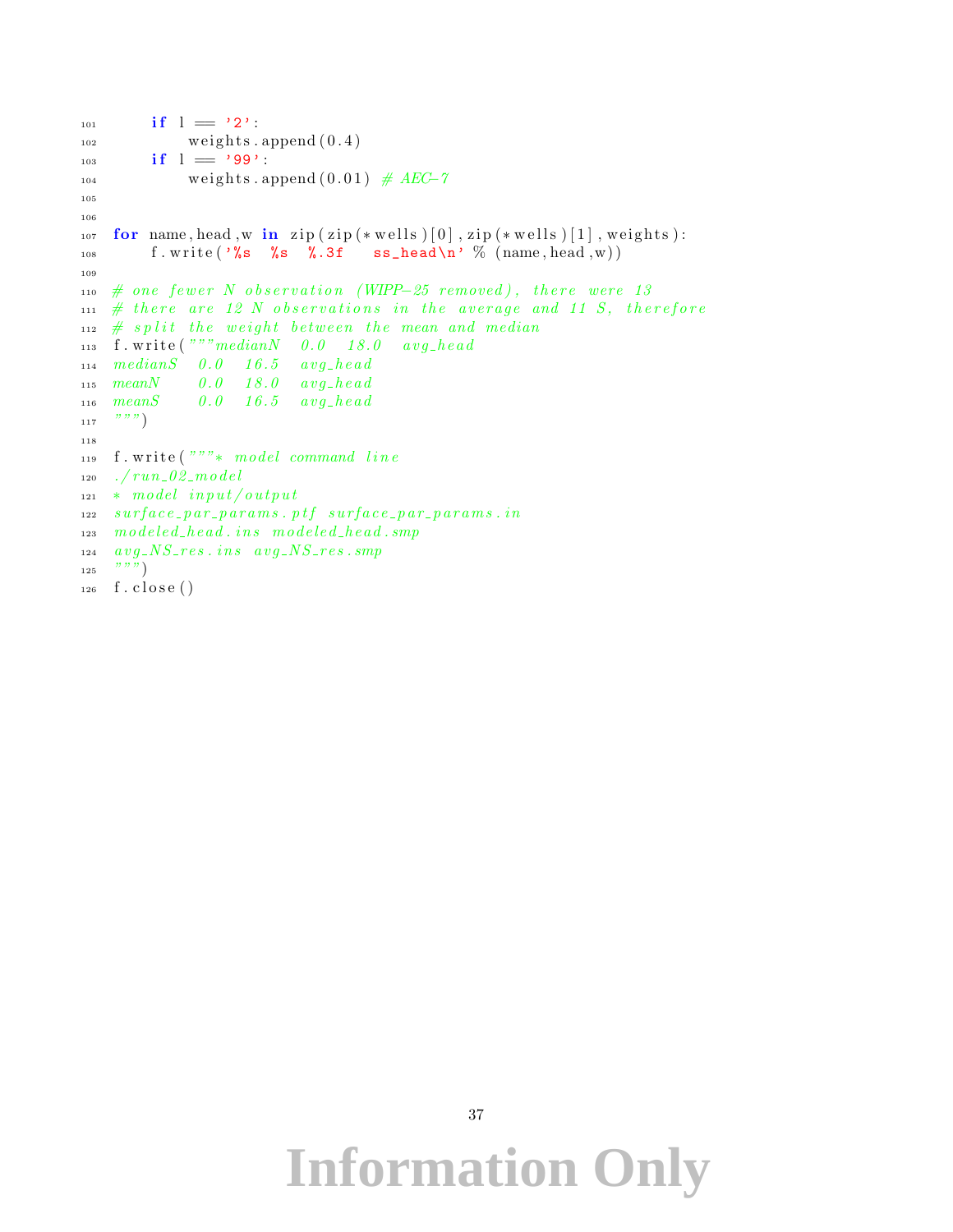6.3.5 Python script surface 02 extrapolate.py

```
1 from itertools import chain
2 from math import sqrt
3
\frac{4}{4} def matload (filename):
5 "" Reads file (a 2D string array) as a list of lists.
6 0uter list is rows, inner lists are columns."""
f = \text{open}(\text{filename}, 'r')\mathbf{m} = [\text{line}. \text{rstrip}() \text{.} \text{split}() \text{ for line in } f]\mathfrak{g} f. close ()
10 return m
11
_{12} def floatload (filename):
<sup>""</sup>" Reads file (a list of real numbers, one number each row) into a list of floats."""
f = \text{open}(\text{filename}, \text{'r'})m = \left[ float (line. rstrip ()) for line in f
_{16} f. close ()
17 return m
18
19 def reshapem2v(m):
20 """ Reshapes a rectangular matrix into a vector in same fashion as numpy.reshape ().
21 which is C-major order"""
_{22} return list (chain (*m))
23
_{24} def sign(x):
\begin{array}{cc}\n\text{25} & \text{325} \\
\text{26} & \text{275}\n\end{array}26 if x < 0:
27 return -128 elif x>0:
29 return +130 else:
31 return 0
32
33 ########################################
34
35 # read in modified IBOUND array, with the cells to modify set to -236 ibound = reshapem2v(matload('init_bnds.inf'))
37
s_8 h = floatload ('init_head_orig.mod')
39
\begin{array}{lll} 40 & \# \,\text{these} \,\text{are} \,\text{relative} \,\text{coordinates} \,\text{,} \,\text{--}1 \leq & x, y < \,\text{+-}1 \, \end{array}_{41} x = \text{floatload}('rel_xj] coord.dat')
_{42} y = floatload ('rel_y_coord.dat')
43
44 # unpack surface parameters (one per line)
45 \neq z = A + B*(y + D*sign(y)*sqrt(abs(y)))+C*(E*xx*3 - F*xx*2 - x)46
47 finput = open ('surface_par_params.in','r')
48 try :
a_9 a, b, c, d, e, f, exp = \left[\text{float}(\text{line}. \text{rstrip}))\right] for line in finput
```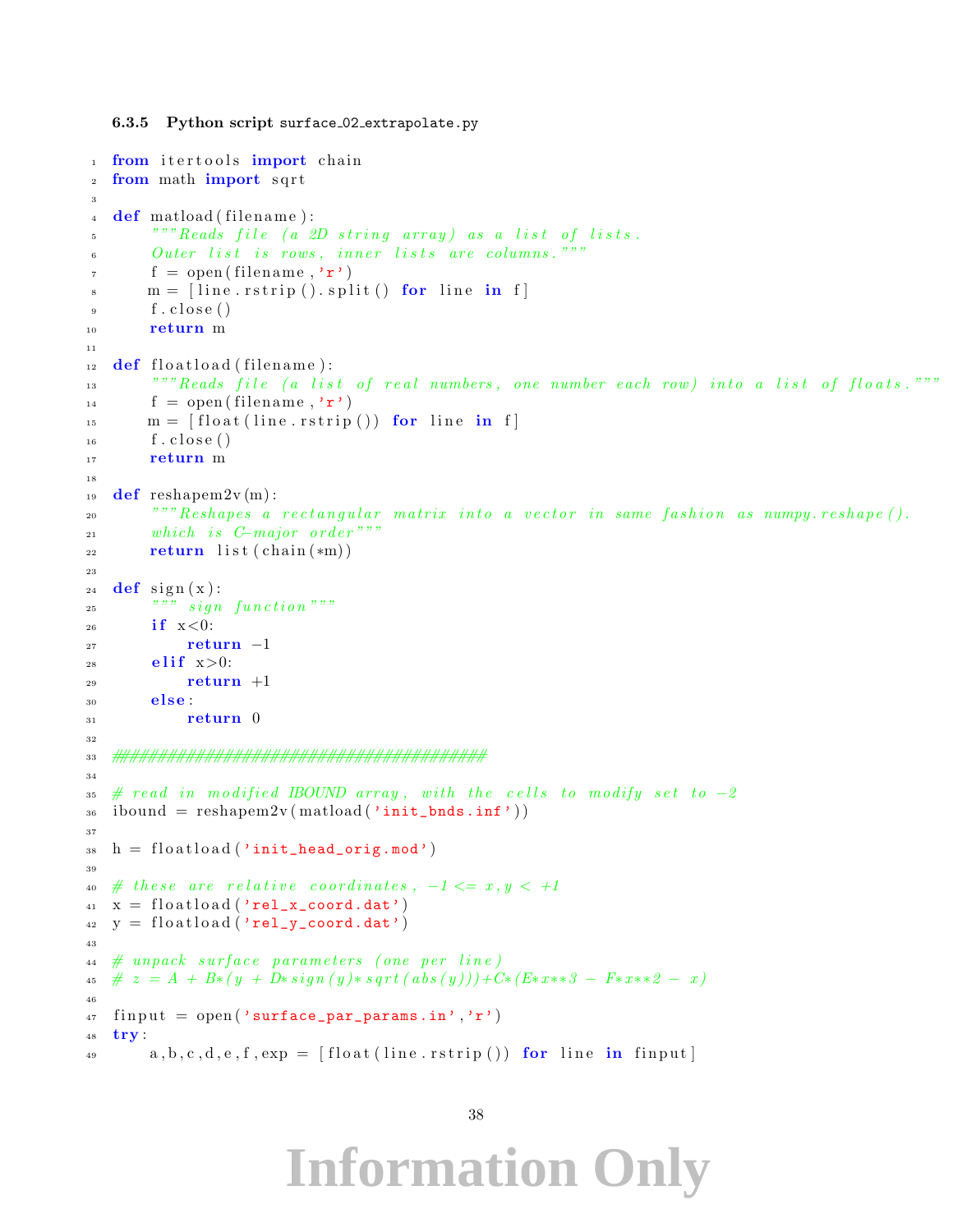```
50 except ValueError:
\mu_{\text{min}} # python doesn't like 'D' in 1.2D-4 notation used by PEST sometimes.
_{52} fin put . seek (0)_{53} lines = [line.rstrip() for line in finput]
_{54} for i in range (len (lines)):
\text{55} lines [i] = lines [i]. replace ('D','E')
_{56} a, b, c, d, e, f, _{exp} = [float (line) for line in lines]
57
58 fin put . close ()
59
60 \# file to output initial/boundary head for MODFLOW model
61 fout = open ('init_head.mod','W')
62 for i in \mathbf{x} range (len (ibound)):
63 if ibound |i| = '-2' or ibound |i| = '1':
\# apply exponential surface to active cells (ibound=1) \rightarrow starting guess
\begin{array}{ll}\n 65 \quad \text{#} \quad \text{and} \quad non-geological \quad boundary \quad conditions \quad (ibound==2) \implies constant \quad head \quad value\n \end{array}66 if y[i] = 0:
67 fout write ( '%.7e \n' % ( a + c * ( e * x [ i ] * * 3 + f * x [ i ] * * 2 - x [ i ] ) )
\begin{array}{ccc} 68 & \text{else} \end{array}69 fout . write ( '%.7e \n' % (a + b*(y[i] + d*sign(y[i]) * abs (y[i]) ** exp) +
70 c * (e * x [i] * * 3 + f * x [i] * * 2 - x [i]))71 else :
\# use land surface at constant head east of halite boundary
\# \;ibound=0 \;\; doesn \;'t \;\; matter \;\; (in active)_{74} fout . write (\sqrt[9]{\cdot 7e \cdot n}, \% h [i])
75
76 fout .close()
```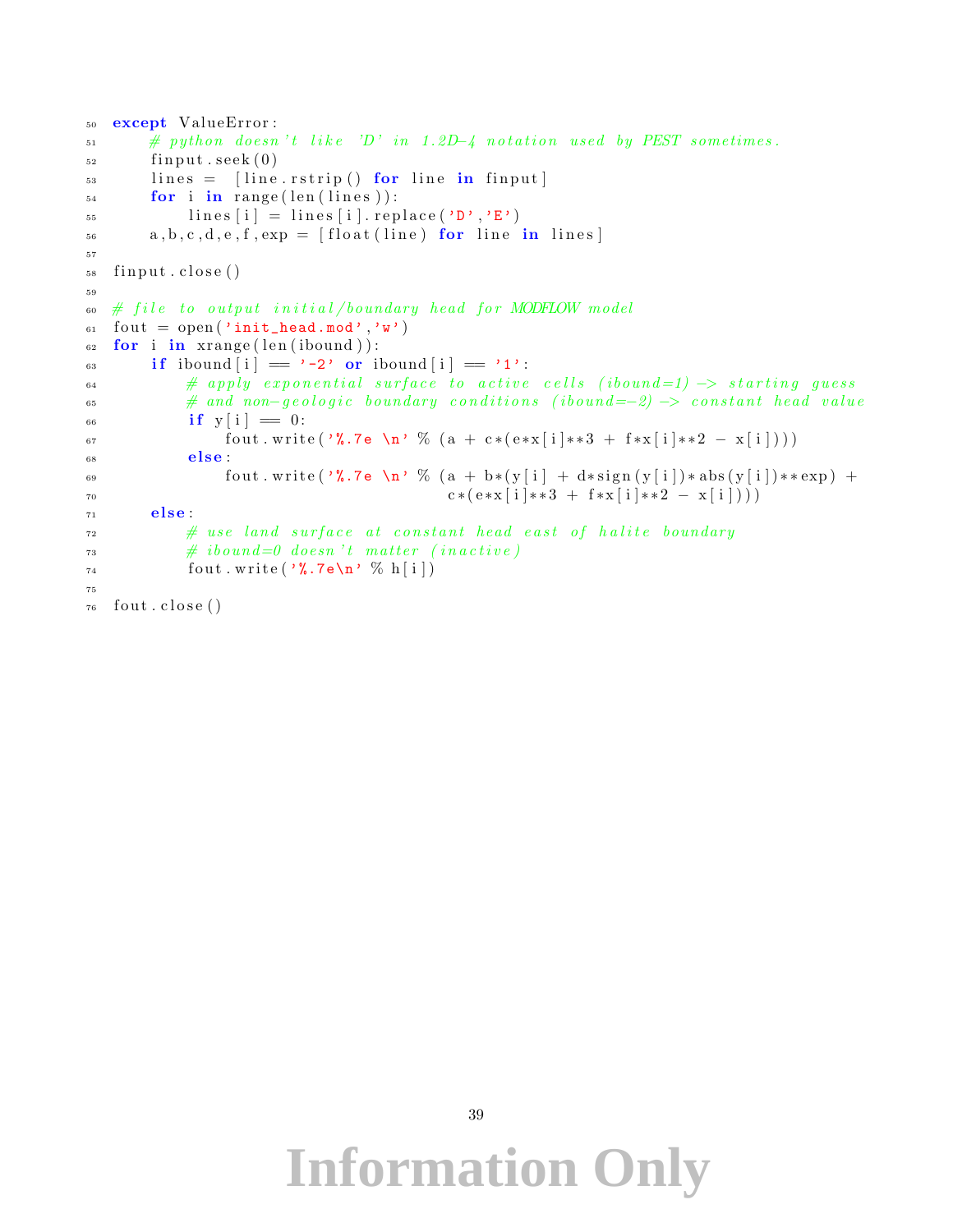6.3.6 Bash shell script run 02 model

```
_1 #!/bin/bash
2
3 #\# set - o xtrace
4
5 #echo 'step 1: surface extrapolate'
6 python surface_02_extrapolate.py
7
\ast # run modflow
\bullet \ \ \#echo \ \ 'step \ 2: run \ mod flow'10 ../bin/mf2k/mf2k_1.6.release mf2k_head.nam >/dev/null
11
12 # run mod2obs
13 #echo 'step 3: extract observations'
14 ../bin/Builds/Linux/mod2obs.exe < mod2obs_head.in >/dev/null
15
16 # create meta-observations of N vs. S
17 python create_average_NS_residuals.py
```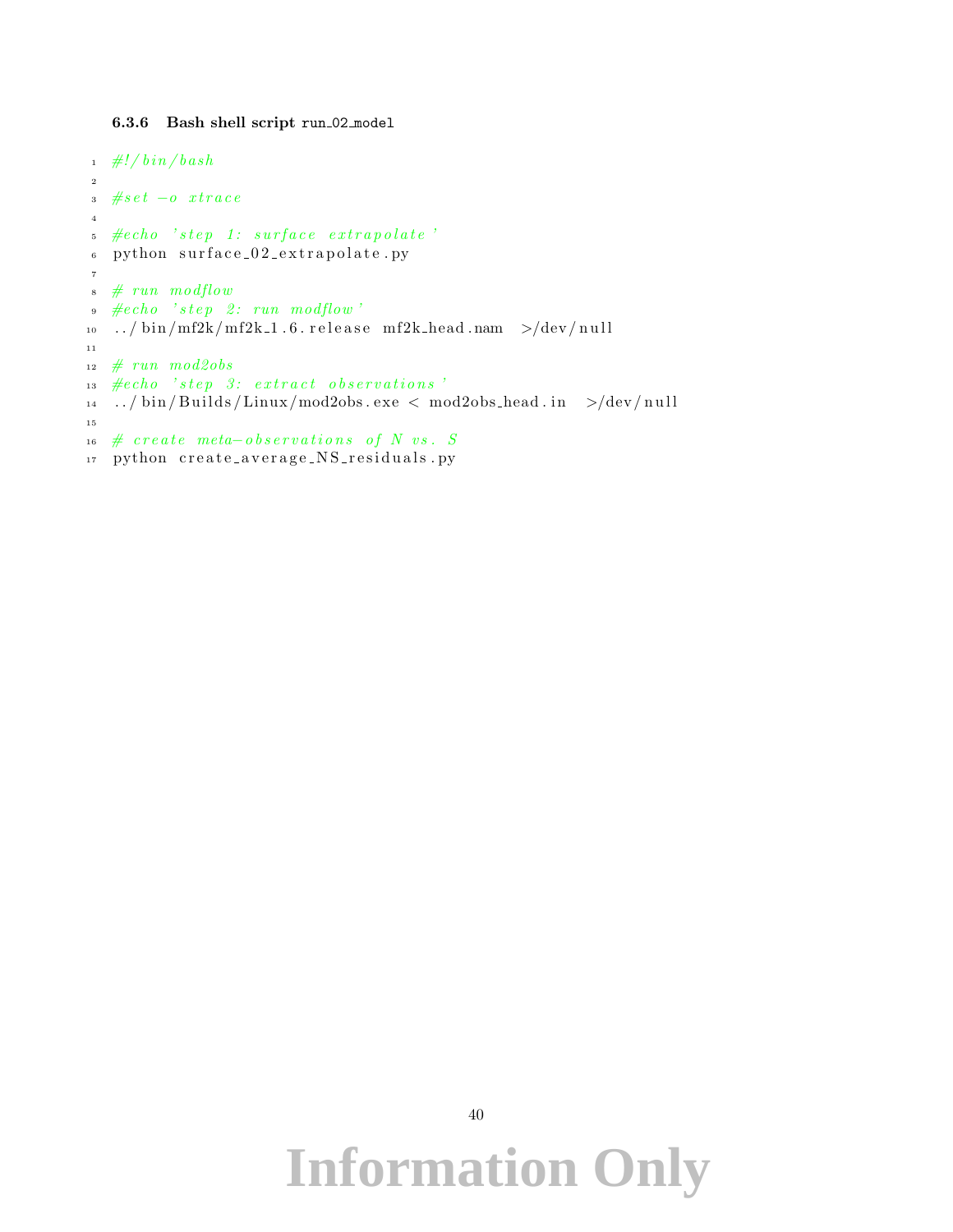```
6.3.7 Python script head bin2ascii.py
```

```
<sup>1</sup> import struct
2 from sys import argv, exit
3
4 class Fortran File (file):
5 """ modified from May 2007 Enthought−dev mailing list post by Neil Martinsen-Burrell""
6
\tau def .init. (self, fname, mode='r', buf=0):
8 file . __init__(self, fname, mode, buf)
9 \text{self.}\ \text{ENDIAN} = \text{'\checkmark} \neq \text{little} \text{endian}10 self. di = 4 # default integer (could be 8 on 64– bit platforms)
11
_{12} def read Reals (self, prec='f'):
<sup>""</sup>Read in an array of reals (default single precision) with error checking""
\# \ read \ header \ (length \ of \ record)15 \quad 15 \quad 1 = \text{struct.} unpack (self. ENDIAN+'i', self. read (self. di)) [0]
_{16} data_str = self.read(1)
17 \quad \text{len-real} = \text{struct} \cdot \text{calcsize} (\text{prec})_{18} if 1\% len_real != 0:
19 19 raise IOError ('Error reading array of reals from data file')
20 num = 1/len\_realr_{\text{e}a} = \text{struct.} \text{unpack}(\text{self.}\text{ENDIAN} + \text{str}(\text{num}) + \text{prec,} \text{data\_str})22 # check footer
23 if struct unpack (self. ENDIAN+'i', self. read (self. di) [0] != 1:
24 ra is e IOError ( 'Error reading array of reals from data file ')
<sup>25</sup> return list (reals)
26_{27} def read Ints (self):
<sup>28</sup> ""Read in an array of integers with error checking"""
29 \left[1 = \text{struct.} \text{unpack}(\text{'}i', \text{self.} \text{read}(\text{self.} \text{d}i'))[0]\right]_{30} d at a<sub>-</sub>str = self.read (1)
\lim_{n \to \infty} \ln t = \text{struct} \cdot \text{calcsize}(\lambda \cdot i)_{32} if \frac{1}{2} % len_int != 0:
33 raise IOError ('Error reading array of integers from data file')
_{34} num = 1/len\_int\int_{35} ints = struct.unpack (str (num)+'i', data_str)
_{36} if struct .unpack (self.ENDIAN+'i', self.read (self.di) [0] != 1:
37 raise IOError ('Error reading array of integers from data file')
38 return list (ints)
39
_{40} def readRecord (self):
<sup>"""</sup>Read a single fortran record (potentially mixed reals and ints)<sup>"""</sup>
_{42} dat = self.read (self.di)
i \mathbf{f} \text{ len}(\text{dat}) = 0:
44 raise IOError ('Empy record header')
1 = \text{struct} \cdot \text{unpack}(\text{self} \cdot \text{ENDIAN} + \text{'i'}, \text{dat})[0]_{46} data_str = self.read(1)
i if len (data_str) != 1:
48 raise IOError ('Didn''t read enough data')
_{49} check = self.read (self.di)
```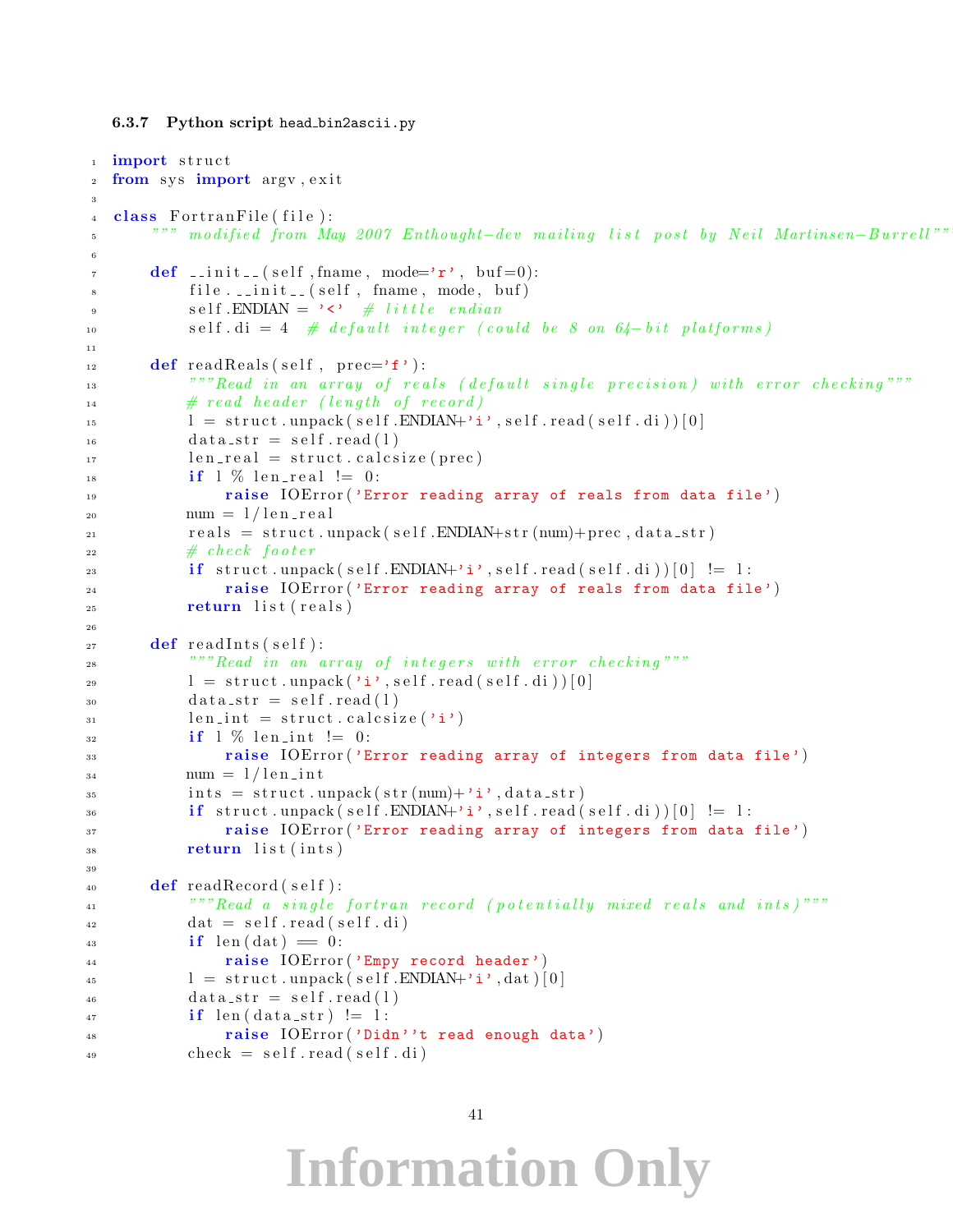```
\inf len ( check ) != 4:
51 raise IOError ('Didn''t read enough data')
\text{if} \quad \text{struct} \cdot \text{unpack} \left( \text{self} \cdot \text{ENDIAN} + \text{'i} \cdot \text{check} \right) \left[ 0 \right] \quad \text{!=} \quad 153 raise IOError ('Error reading record from data file')
54 return data_str
55
56 def reshapev2m (v, nx, ny):
57 """ Reshape a vector that was previously reshaped in C-major order from a matrix,
58 back into a C-major order matrix (here a list of lists). """
\text{59} \qquad \text{m} = |\text{None}| * \text{ny}60 n = nx∗ny
61 for i, ( lo, hi) in enumerate ( zip ( xrange (0, n-mx+1, nx), xrange (nx, n+1, nx) ) :
\begin{array}{c|c|c|c} \n\text{62} & \text{m} & \text{i} & \text{v} & \text{lo} & \text{hi} \n\end{array}63 return m
6465 def floatmatsave (filehandle, m):
\begin{array}{r@{\quad}l} \text{66} \end{array} ""Writes array to open filehandle, format '568%e12.5'.
67 Outer list is rows, inner lists are columns."""
68
69 for row in m:
\tau_0 f. write (''. join ( |' %12.5e' % col for col in row |) + '\n')
71
72 \# open file and set endian-ness
73 try :
_{74} infn, outfn = argv [1:3]
75 except :
76 print '2 command-line arguments not given, using default in/out filenames'
77 in fn = 'modeled_head.bin'
78 outfn = 'modeled_head_asciihed.grd'
79
_{80} ff = FortranFile (infn)
81s_2 \# currently this assumes a single-layer MODFLOW model (or at least only one layer of output
83
\alpha_{\mathbf{S}4} # format of MODFLOW header in binary layer array
\text{sn} fmt = '<2i2f16s3i'
\begin{array}{cccc} \text{86} & \text{#} & \text{little} & \text{endian} \text{,} & \text{2} & \text{integers} \text{,} & \text{2} & \text{floats} \text{,} \end{array}\frac{1}{287} # 16-character string (4 element array of 4-byte strings), 3 integers
88
89 while True :
90 try:
\# \ read \ in \ headerh = \text{ff} \cdot \text{readRecord}()93
94 except IOError:
95 \# exit while loop
96 break
97
98 else:
99 \# unpack header
100 kstp, kper, pertim, totim, text, ncol, nrow, ilay = struct. unpack (fmt, h)
```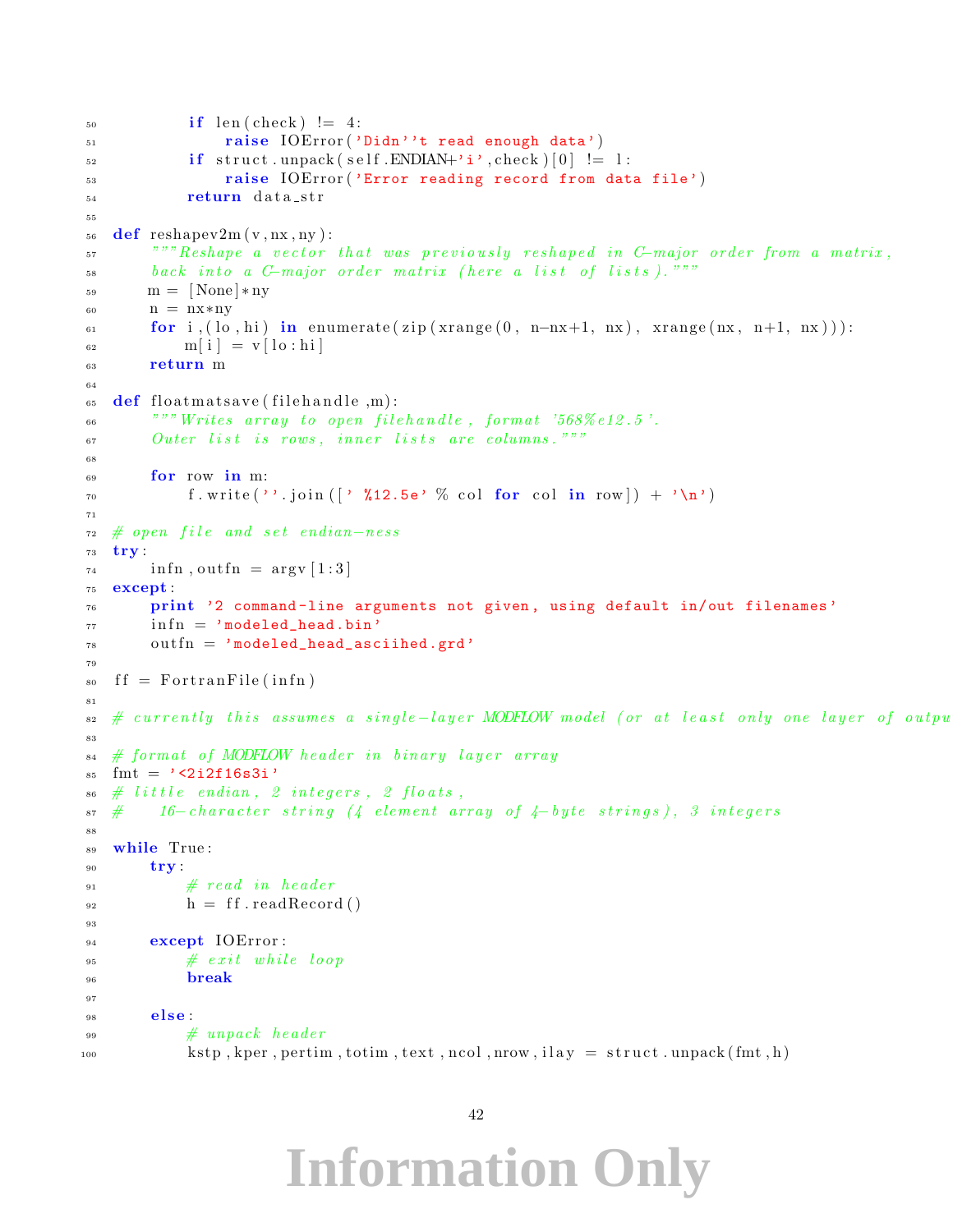```
101
\# print status/confirmation to terminal
103 print kstp, kper, pertim, totim, text, ncol, nrow, ilay
104
h = \text{ff}\cdot\text{readReals}()106
_{107} ff.close()
108
_{109} xmin, xmax = (601700.0, 630000.0)_{110} ymin, ymax = (3566500.0, 3597100.0)_{111} hmin = min(h)
_{112} hmax = max(h)
113
114 # write output in Surfer ASCII grid format
_{115} f = open (outfn, 'w')
116 f. write ("""DSAA
117 %i %i
118 %.1 f %.1 f
119 \% .1f \% .1f120 %.8e %.8e
\lim_{121} """ % (ncol, nrow, xmin, xmax, ymin, ymax, hmin, hmax))
_{122} hmat = reshapev2m (h, ncol, nrow)
123
_{124} # MODFLOW starts data in upper-left corner
125 # Surfer expects data starting in lower-left corner
_{126} # flip array in row direction
127
128 floatmatsave (f, hmat[::-1])_{129} f. close ()
```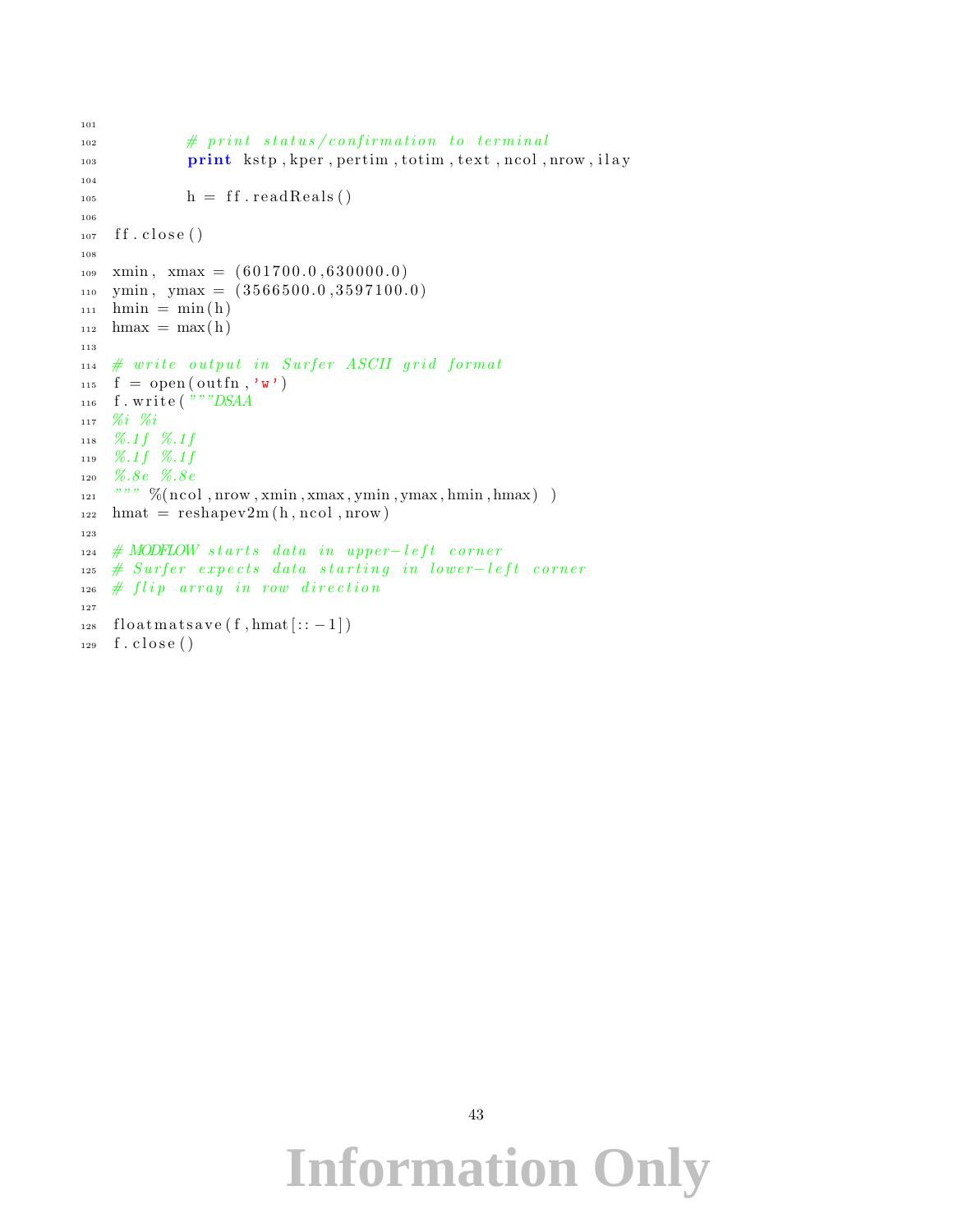#### 6.3.8 Python script merge observed modeled heads.py

```
1 fobs = open ('meas_head_2011ASER.smp','r') \# measured head
2 fmod = open('modeled\_head.sum', 'r') # modeled head
3 fwgt = open('obs\_loc\_2011ASER.dat', 'r') # weights4 fdb = open('spec\_wells.crd', 'r') \# x/y coordinates
5
6 fout = open ('both_heads.smp','w') \# resulting file
7
\frac{1}{8} # read in list of x/y coordinates, key by well name
9 \text{ well} \text{ s } = \{\}_{10} for line in fdb:
11 well, x, y = line \nvert (0:3] \# ignore last column\text{well} \left[ \text{well} \cdot \text{upper} \left( \right) \right] = \left[ \text{x}, \text{y} \right]_{13} fdb.close()
14
15 f out . write (\n\chi^{\star} \cdot \text{join } (\n\chi^{\star} \cdot \text{mAME'} \cdot \n, \n\chi^{\star} \cdot \text{m-MAD27} - \chi^{\star} \n, \n\chi^{\star} \cdot \text{m-MAD27} - \chi^{\star} \n, \n\chi^{\star} \cdot \text{m} \cdot \text{m} \cdot \text{m} \cdot \text{m} \cdot \text{m} \cdot \text{m} \cdot \text{m} \cdot \text{m} \cdot \text{m} \cdot \text{m} \cdot \text{m} \cdot \text{m} \cdot \text{m} \cdot \text{^{16} 'OBSERVED', 'MODELED', 'OBS-MOD', 'WEIGHT' \vert +'\n')
17
18 for sobs, smod, w in zip (fobs, fmod, fwgt):
_{19} obs = float (sobs. split ()[3])
_{20} \qquad \mod = \text{float}(\text{smooth}, \text{split}() [3])_{21} name = sobs . split () [0] . upper ()
22 fout write (\forall t'.join([name,wells[name][0],wells[name][1],\text{str}(\text{obs}), \text{str}(\text{mod}), \text{str}(\text{obs}-\text{mod}),v \cdot \text{rstrip}(\cdot) \cdot \text{split}(\cdot)[1]] + '\n')
25
_{26} fobs.close()
27 \mod close ()
28 fwgt.close()
29 fout .close()
```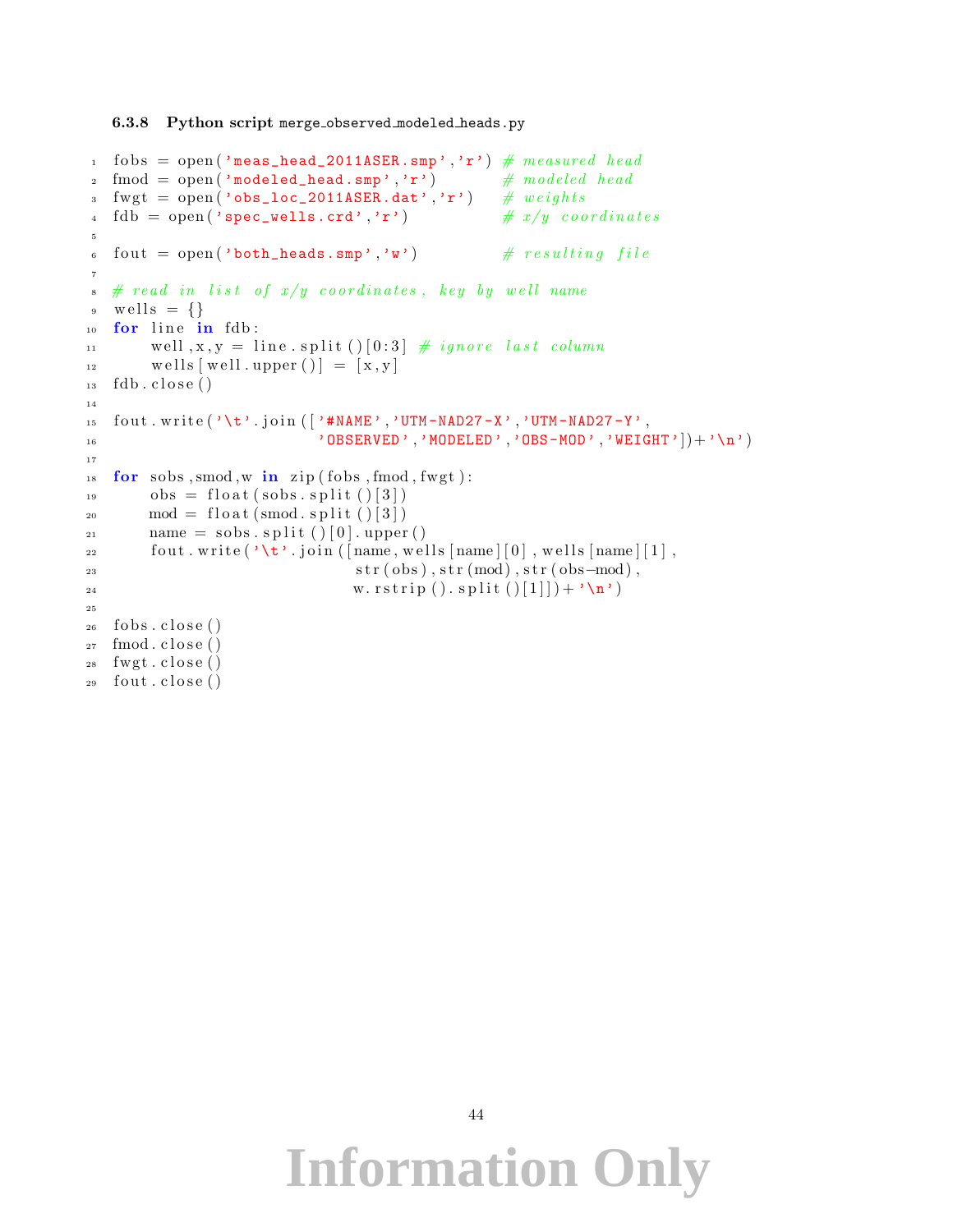1

```
2 \# grid \ origin \ for \ dtrkmf \ cell \ \rightarrow \ x \, , \ y \ conversion\alpha \times 0 = 601700.0_4 y0 = 3597100.0
5
dx = 100.0v_7 dy = 100.0
8
\theta fout = open ('dtrk_output.bln','w')
10
11 # read in all results for saving particle tracks
12 fin = open ('dtrk.out','r')
13 results = [1.split() for l in fin. readlines () [1:]]_{14} fin.close()
15
_{16} npts = len (results)
17
18 # write Surfer blanking file header
19 fout . write (\sqrt[3]{\mathbf{i}}, 1 \n\sqrt{n}, \sqrt[6]{n} npts)
20
21 \# write x, y location and time
22 for pt in results:
23 x = \text{float}(\text{pt}[1]) * dx + x024 y = y0 - float (pt [2]) * dyt = \text{float}(\text{pt}[0])/7.75*4.0 \# convert to 4m Cuelbra thickness26 fout write (\frac{1}{2}, 1f, \frac{1}{2}, 1f, \frac{1}{2}, 8e\pi' \frac{1}{2} (x, y, t)27
28 fout .close()
```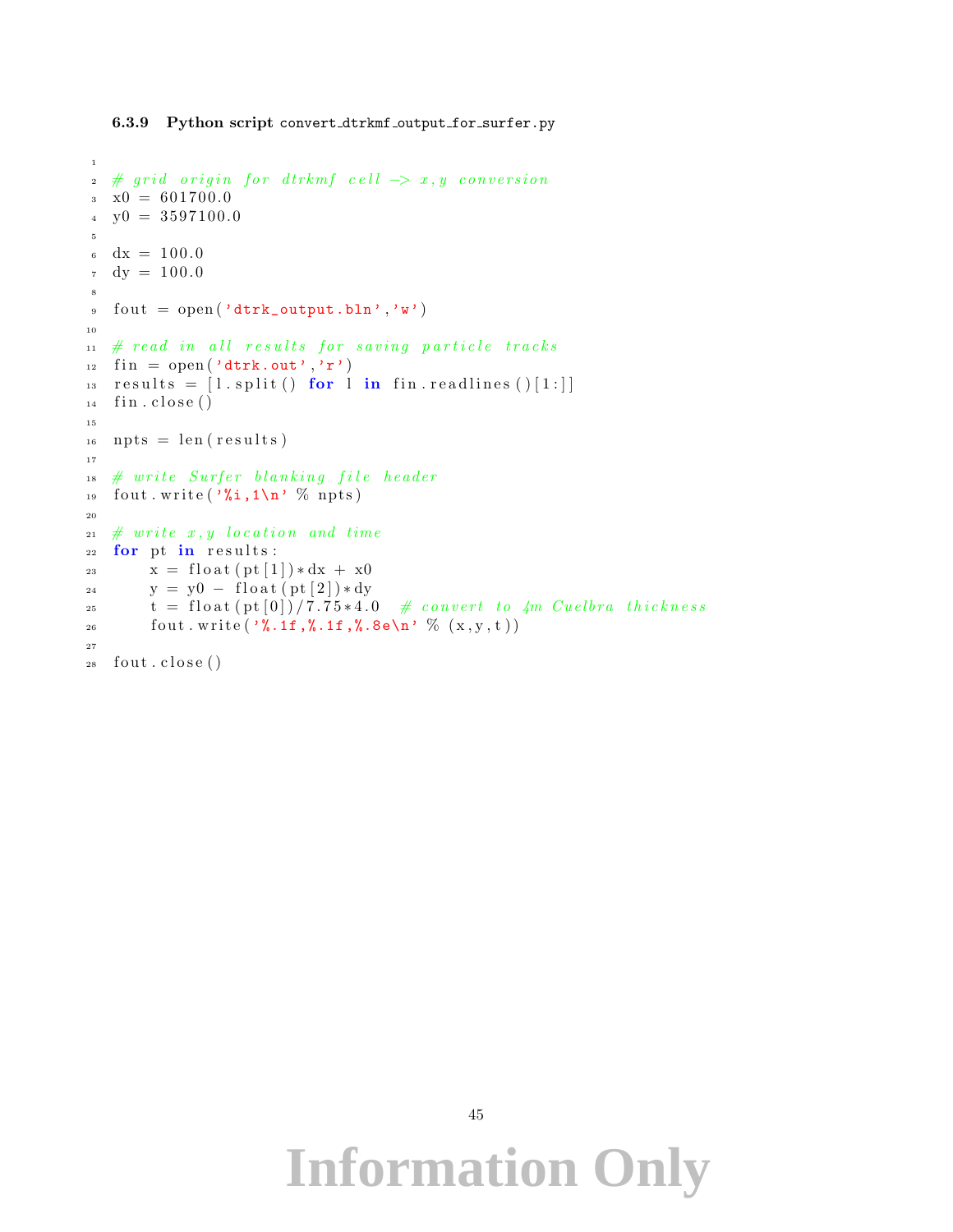```
6.3.10 Python script plot-contour-maps.py
```

```
<sup>1</sup> import numpy as np
\hat{z} #import matplotlib
\frac{1}{3} #matplotlib.use ('Agg')
  import matplotlib pyplot as plt
5 from mpl_toolkits.basemap import pyproj
6
\tau # http://spatialreference.org/ref/epsg/26713/
\frac{1}{2} # http://spatialreference.org/ref/epsg/31013/
9 putm = pyproj. Proj(init='epsg:26713') \# UTM Zone 13N NAD27 (meters)
10 pstp = pyproj. Proj(init='epsg:32012') \# MM state plane east NAD27 (meters)
11
_{12} def transform (xin, vin):
13 """ does the default conversion from utm \rightarrow state plane
14 then also convert to feet from meters"""
_{15} xout , yout = pyproj . transform (putm, pstp, xin, yin)
_{16} xout /= M2FT
_{17} yout /= M2FT
<sup>18</sup> return xout, yout
19
_{20} year = '2011'
_{21} fprefix = 'pest_02/'
22 mprefix = \cdot../../wipp-polyline-data/'
_{23} cfname = fprefix + 'modeled_head_pest_02.grd'
_{24} pfname = fprefix + 'dtrk_output_pest_02.bln'
_{25} wfname = fprefix + 'modeled_vs_observed_head_pest_02.txt'
26_{27} M2FT = 0.3048
28
29 \# read in well-related things30 # %%%%%%%%%%%%%%%%%%%%%%%%%%%%%%%%%%%
31 \# load in observed, modeled, obs-mod, (all in meters)
s<sub>2</sub> res = np. loadtxt (wfname, skiprows = 1, usecols = (3, 4, 5))
33 res /= M2FT \# convert heads to feet
_{34} wellx, welly = transform (*np.loadtxt(wfname, skiprows=1,usecols=(1,2), unpack=True))\alpha_{35} names = np. load txt (wfname, skiprows = 1, usecols = (0,), dtype=' |S6')
36
37 # read in head-related things
38 # %%%%%%%%%%%%%%%%%%%%%%%%%%%%%%%%%%%
\mathbf{a}_1 = \mathbf{a}_2 \cdot \mathbf{b}_1 is a denoted the control of the set of modeled head in meters AMSL
h \, h < 0.0 = np. NaN \# no-flow zone in northeast
_{41} h [h > 1000.0] = np. NaN # constant-head zone in east
_42 h \neq M2FT \# convert elevations to feet
43
44 # surfer grid is implicit in header
45 \# create grid from min/max UTM NAD27 coordinates (meters)
_{46} utmy, utmx = np. mgrid [3566500.0:3597100.0:307j, 601700.0:630000.0:284j]
47
48 # head contour coords
  hx, hy = transform (utmx, utmy)
```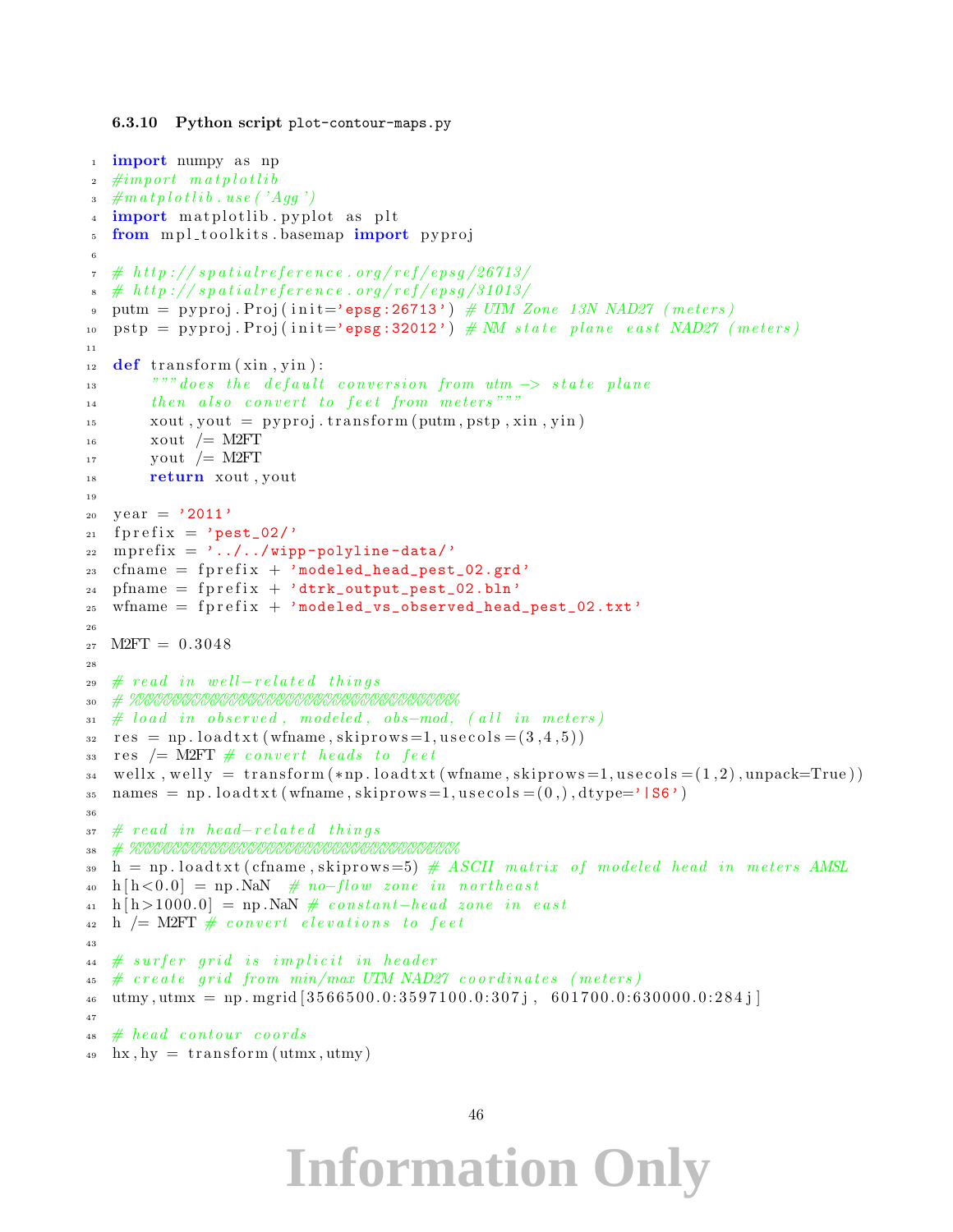```
50 del utmx , utmy
51
52 \# read in particle-related things53 # %%%%%%%%%%%%%%%%%%%%%%%%%%%%%%%%%%%
\mathbf{S}_{4} px, py = transform (*np. loadtxt (pfname, skiprows = 1, delimiter=',', usecols = (0,1), unpack=True))
\sigma_{55} part = np. loadtxt (pfname, skiprows=1, delimiter=',', usecols = (2,))
56
57 \# \text{ read in MODFLOW model}, \text{ WIPP LWB} \& \text{ASER contour domain (UTM X & T) }58 # %%%%%%%%%%%%%%%%%%%%%%%%%%%%%%%%%%%
59 modx, mody = transform (*np. loadtxt (mprefix+'total_boundary.dat', unpack=True))
60 wippx, wippy = transform (*np. loadtxt (mprefix+'wipp_boundary.dat',
\text{use} \cos\left(\frac{1}{6}a\right), unpack=True)
62 aserx, asery = transform (*np. loadtxt (mprefix+'ASER_boundary.csv',
\text{delimiter} =',', \text{usecols} = (1, 2), \text{unpack} = \text{True})
6465 \quad a = []66
67 \# plot \ contour \ map \ of \ entire \ model \ area68 # ∗∗∗∗∗∗∗∗∗∗∗∗∗∗∗∗∗∗∗∗∗∗∗∗∗∗∗∗∗∗∗∗∗∗∗∗∗∗∗∗
69 fig = plt. figure (1, figgsize = (12, 16))70 \text{ ax} = \text{fig} \cdot \text{add\_subplot}(111)71 \text{ lev} = 3000 + \text{np.} \text{arange} (17) * 10\tau_2 CS = ax. contour (hx, hy, h, levels=lev, colors='k', linewidths=0.5)
\alpha ax. clabel \text{(CS, lev}[:2], \text{fmt}='%i')74 ax. plot (wippx, wippy, 'k<sup>-'</sup>)
75 ax. plot (aserx, asery, 'g-')
76 ax. plot (modx, mody, \cdot-\cdot, color='purple', linewidth=2)
77 ax. plot (wellx, welly, linestyle='none', marker='o',
78 markeredgecolor='green', markerfacecolor='none')
79 \text{ ax.} \set{set\_xticks(630000 + np.arange(10.0) * 10000)}80 ax \cdot set\_yticks(450000 + np.arange(10.0)*10000)_{81} labels = ax.get.yticklabels()s<sub>2</sub> for label in labels:
_{83} label.set_rotation (90)s_4 for x, y, n in zip (wellx, welly, names):
\frac{1}{2} \frac{1}{2} \frac{1}{2} \frac{1}{2} \frac{1}{2} \frac{1}{2} \frac{1}{2} \frac{1}{2} \frac{1}{2} \frac{1}{2} \frac{1}{2} \frac{1}{2} \frac{1}{2} \frac{1}{2} \frac{1}{2} \frac{1}{2} \frac{1}{2} \frac{1}{2} \frac{1}{2} \frac{1}{2} \frac{1}{2} \frac{1}{2} \alpha a . append ( plt . annotate (n, xy=(x, y), xytext{ text} = (0, 5),\text{text} textcoords='offset points',
88 horizontalalignment='center',
s<sub>9</sub> fontsize =8))
90 plt. axis ('image')
91 ax. set_title ('Freshwater Heads Model Area '+year)
92 ax.set_xlabel('NAD27 NM East State Plane Easting (ft)')
93 ax.set_ylabel('NAD27 NM East State Plane Northing (ft)')
94
\frac{1}{25} \# compute travel time and path length to WIPP LWB
 96 # ∗∗∗∗∗∗∗∗∗∗∗∗∗∗∗∗∗∗∗∗∗∗∗∗∗∗∗∗∗∗∗∗∗∗∗∗∗∗∗∗
97
98 # compute incremental distance between times
99 pd = M2FT*np.sqrt ((px[1:-px[-1])**2 + (py[1:-1]-py[-1])**2)100
```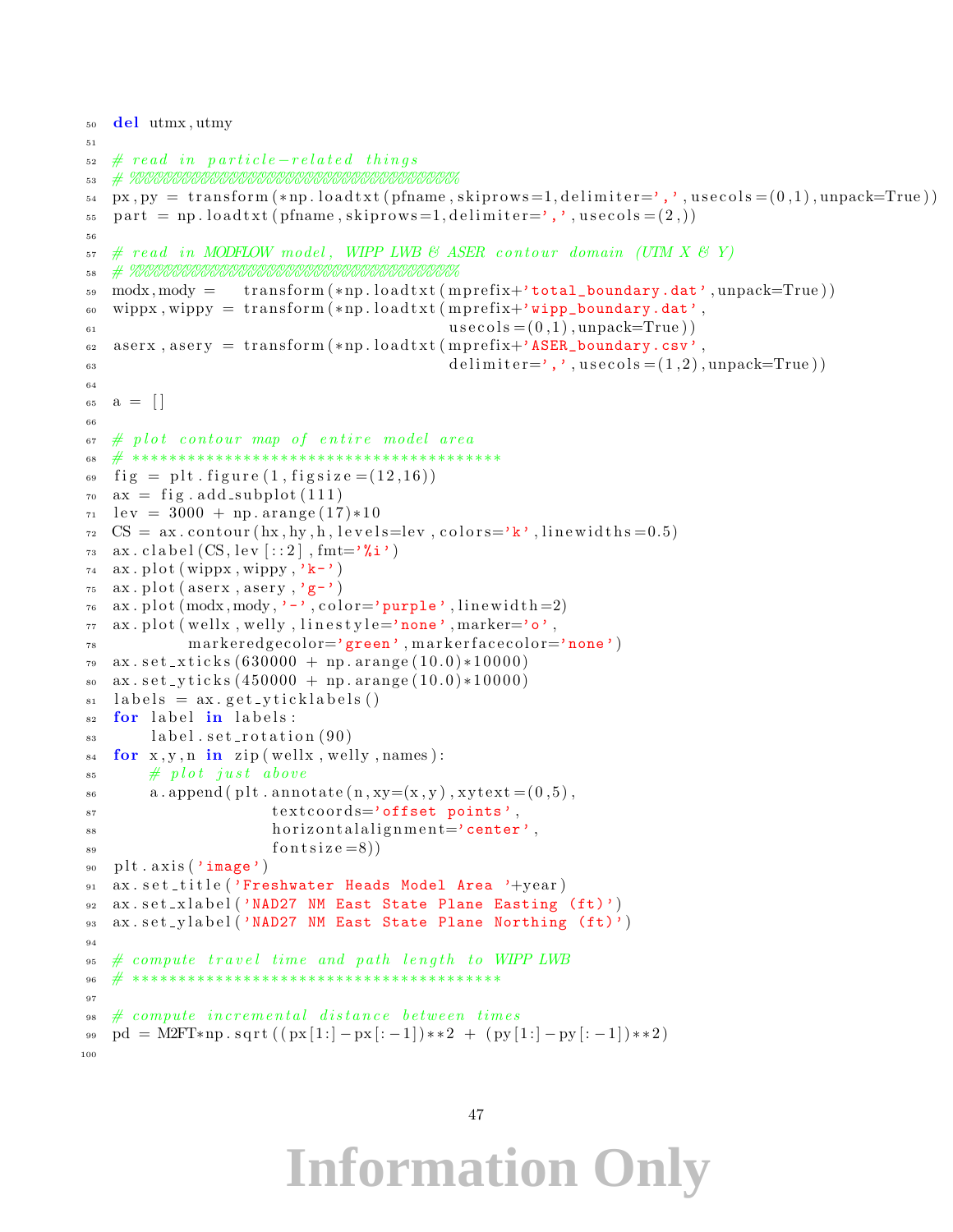```
101 print 'particle length:', pd. sum (),' (meters); travel time:', part [-1],' (years); ',
_{102} print ' avg speed:', pd.sum()/part [-1], '(m/yr)'
103
104 \# \# \gg >> >> \times \# \# \ fix labels >> >_{105} for lab in a:
_{106} lab. draggable ()
_{107} plt.show()
108 ### <<<<<<<<<<<<<<<<<<<<<<<<<<<<<<
109
_{110} plt.savefig ('large-area-contour-map'+year+'.png')
_{111} plt.close (1)112
_{113} del lev, CS
_{114} mask = np. logical_and (np. logical_and (hx>aserx.min(), hx<aserx.max()),
115 np. l o g i c a l a n d ( hy \alpha s e r y . min ( ), hy \alpha s e r y . max ( ) ) )
_{116} h \lceil \text{^{\sim}} \text{mask} \rceil = \text{np} \cdot \text{NaN}117
118 \quad a = []119
_{120} # plot contour map of ASER-figure area
121 # ∗∗∗∗∗∗∗∗∗∗∗∗∗∗∗∗∗∗∗∗∗∗∗∗∗∗∗∗∗∗∗∗∗∗∗∗∗∗∗∗
_{122} fig = plt. figure (1, figgsize = (12, 16))_{123} ax = fig. add_subplot (111)_{124} lev = 3000 + np. arange (17)*5\text{CS} = \text{ax contour}(\text{hx}, \text{hy}, \text{h}, \text{levels} = \text{lev}, \text{colors} = \text{'k'}, \text{linewidths} = 0.5)_{126} ax. plot (wippx, wippy, 'k-')
127 ax.plot (\text{mod}x, \text{mod}y, \text{'-}, \text{color='purple'}, \text{line'}, \text{linewidth=2})_{128} ax. plot (wellx, welly, linestyle='none', marker='o',
129 markeredgecolor='green', markerfacecolor='none')
130 ax. plot (px, py, linestyle='solid', color='blue', linewidth=4)131 p l t . arrow (x=px[-3], y=py[-3], dx=-10, dy=-50,132 linewidth=4, color='blue', head_length=500, head_width=500)
_{133} plt. axis('image')134 ax . set \exists x l im ( [ as erx . min ( ), as erx . max ( ) ] )
\alpha x \cdot \text{set\_vlim} ( [ \text{asery .min} ), \alpha \text{sery .max} ( ) ])
_{136} ax. clabel (CS, \text{lev}[:2], \text{fmt}=\gamma\i', inline_spacing=2)
137 \text{ ax. set\_xticks (660000 + np.arange (5.0) * 5000)}138 ax \cdot set \text{-yticks} (485000 + np \cdot arange (5.0) * 5000)_{139} labels = ax.get_vticklabels()_{140} for label in labels:
_{141} label.set_rotation (90)142 for j, (x, y, n) in enumerate (zip (wellx, welly, names)):
\# only plot labels of wells inside the figure area
\text{if } \text{as} \text{er} \text{x} \cdot \text{min}() \leq x \leq \text{as} \text{er} \text{x} \cdot \text{max}() \text{ and } \text{as} \text{er} \text{y} \cdot \text{min}() \leq y \leq \text{as} \text{er} \text{y} \cdot \text{max}():
\# \ name \ abovea \cdot \text{append}(\text{plt} \cdot \text{annotate}(\text{n}, \text{xy} = (\text{x}, \text{y}), \text{xytext} = (\text{0}, 5),147 textcoords='offset points',
148 horizontalalignment='center',
149 f o n t s i z e = 10)
\# \; observed \; FW \; head \; belowa \cdot \text{append}(\text{plt} \cdot \text{annotate}(\text{ % } s \cdot \text{if 'Wres}[\text{j}, 0], \text{xy=(x, y)}, \text{xytext=(0, -15)},
```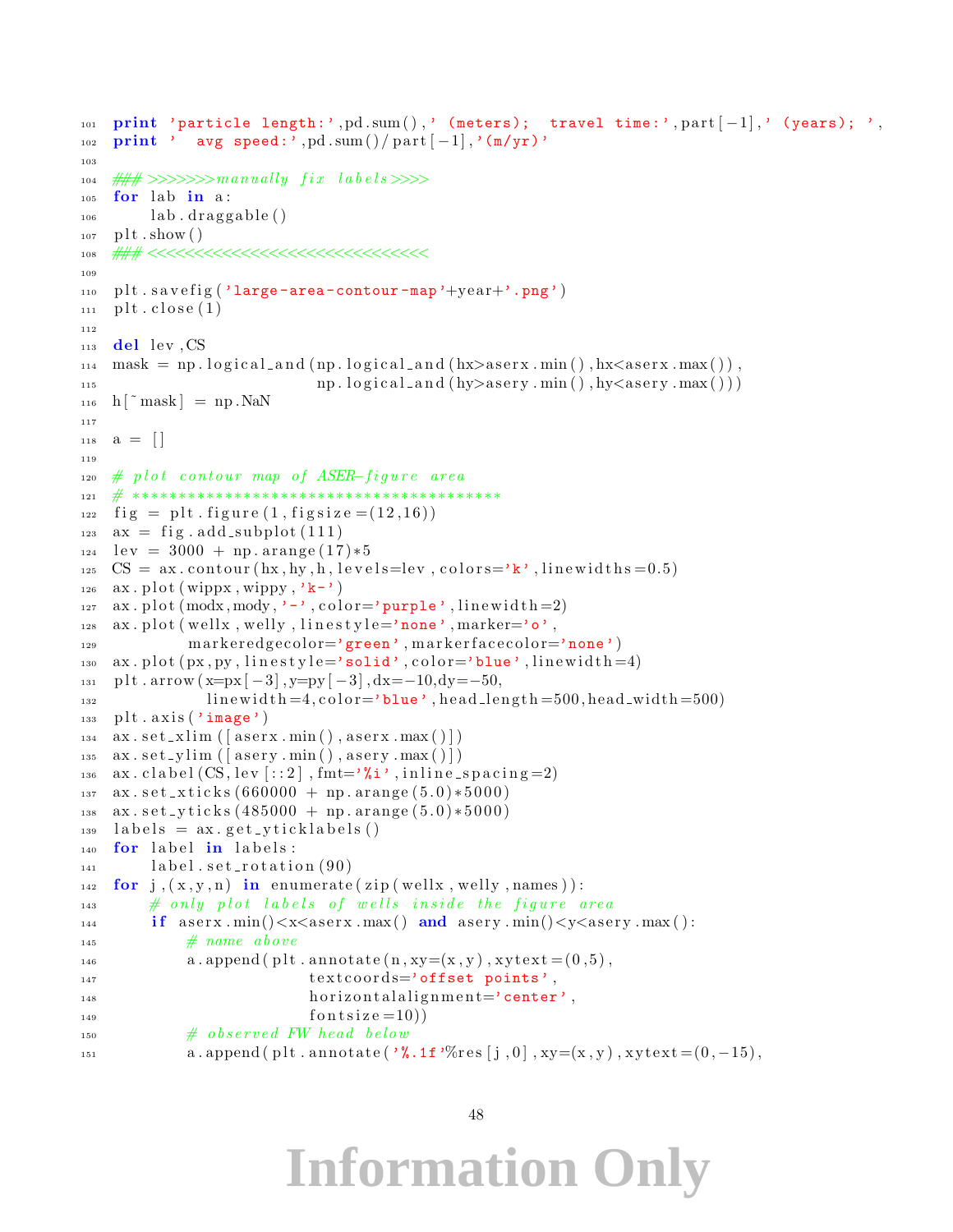```
152 textcoords='offset points',
153 h orizontal alignment='center',
154 f o n t s i z e = 6))
155 ax.set_title ('Freshwater Heads WIPP Area '+ year)
156 ax.set_xlabel('NAD27 NM East State Plane Easting (ft)')
157 ax.set_ylabel('NAD27 NM East State Plane Northing (ft)')
158
159 \# \# \gg>>>>>maxually fix labels>>>>
_{160} for lab in a:
_{161} lab.draggable()
_{162} plt.show()
163 ### <<<<<<<<<<<<<<<<<<<<<<<<<<<<<<
164
_{165} plt.savefig ('aser-area-contour-map'+year+'.png')
_{166} plt.close (1)
```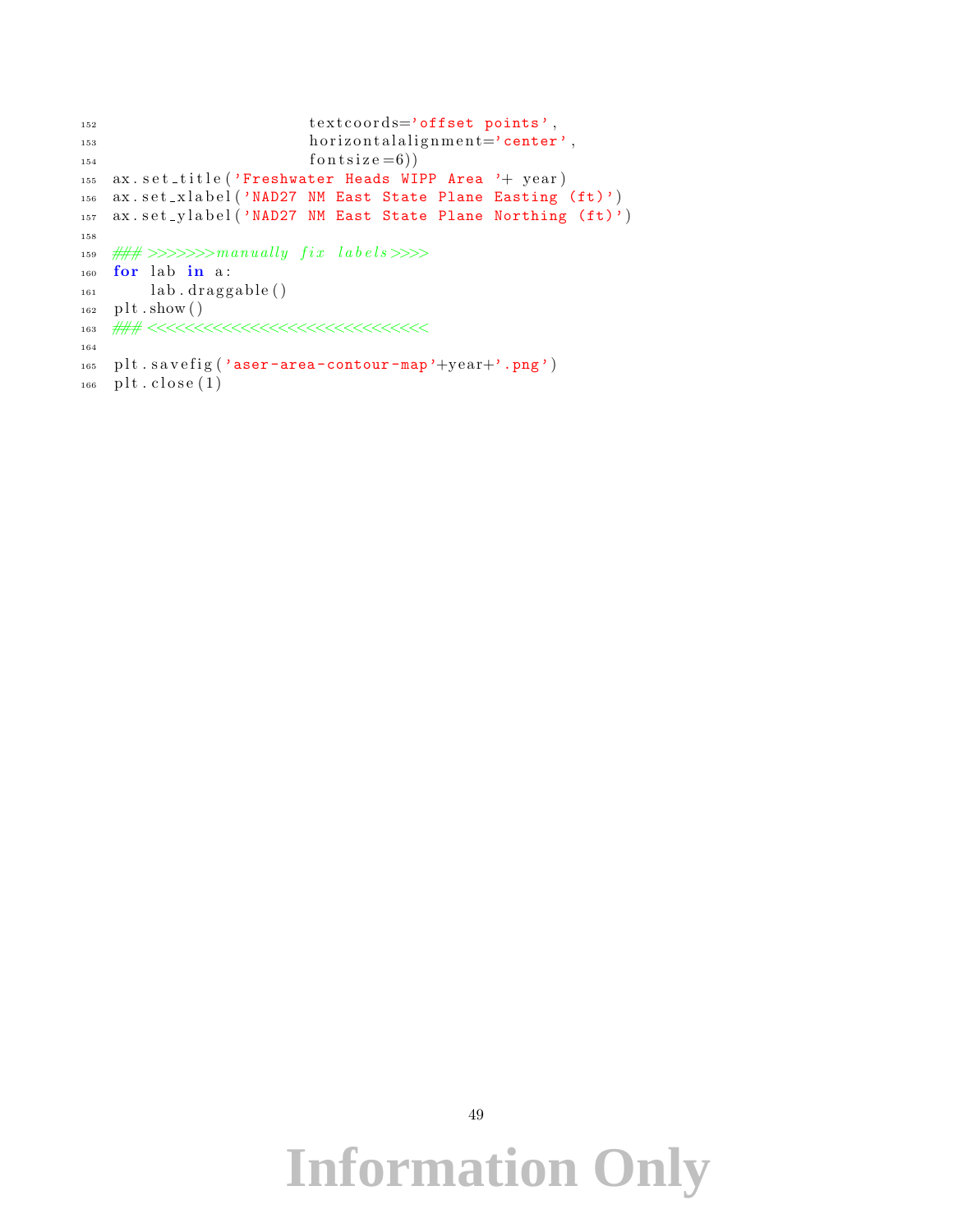```
6.3.11 Python script plot-results-bar-charts.py
```

```
<sup>1</sup> import numpy as np
2 import matplotlib
3 matplotlib.use ('Agg')
4 import matplotlib pyplot as plt
 5
6 fprefix = 'pest_02/'
\tau mprefix = \prime \ldots / \ldots / wipp-polyline-data/'
s fname = fprefix + 'modeled_vs_observed_head_pest_02.txt'
9
10 ofname = 'original_average/modeled_vs_observed_head_original_average.txt'
11
_{12} M2FT = 0.3048
_{13} year = '2011'
14
15 \# load in observed, modeled, obs-mod, (all in meters)
res = np. loadtxt (fname, skiprows = 1, usecols = (3, 4, 5))
17 ores = np. load txt (of name, skip rows = 1, usecols = (3, 4, 5))
18
19 \# load in weights20 weights = np.loadtxt (fname, skiprows=1, usecols = (6,), dtype='int')
21 \# load in names
22 names = np.loadtxt (fname, skiprows=1, usecols = (0,), dtype='|S6')
23
_{24} # load in N/S/C/X zones
_{25} zones = np.loadtxt('obs_loc_%sASER.dat' % year, usecols = (2,.), dtype='|S1')
2627 \# checking locations / zones
28 # ∗∗∗∗∗∗∗∗∗∗∗∗∗∗∗∗∗∗∗∗∗∗∗∗∗∗∗∗∗∗∗∗∗∗∗∗∗∗∗∗∗∗∗∗∗
_{29} wipp = np. loadtxt (mprefix+'wipp_boundary.dat')
\alpha_3, x, y = np. loadtxt (fname, skiprows = 1, usecols = (1,2), unpack=True)
31
_{32} fig = plt. figure (2, figgsize = (18, 12))33 ax1 = fig . add_subplot (121)34 ax1. plot(x, y, 'k*) \# wells35 ax1. plot (wipp[:, 0], wipp[:, 1], 'r-') \text{ # } WIPP LWB36 buff = np.loadtxt (mprefix+'wipp_boundary.dat')
37 \text{ but } f[1:3,0] \rightarrow 3000.038 \text{ but } f [0, 0] \rightarrow 3000.039 buff [3:,0] \leftarrow 3000.0
_{40} buff [2:4,1] - 3000.0
_{41} buff [0:2,1] \neq 3000.042 \text{ buff}[-1,1] \rightarrow 3000.043 colors = \{N': \text{'red'}, \text{'}S': \text{'}blue', \text{'}C': \text{'}green', \text{'}X': \text{'}gray'\}44 ax1. plot (buff [:,0], buff [:,1], 'g--') # WIPP LWB+3km
45 for xy, yy, n, w, z in zip(x, y, names, weights, zones):
46 print xv, yv, n, w, z47 plt . annotate (\cdot %s \chii'%(n, w), xy=(xv, yv), fontsize =8, color=colors [z])
48 plt. axis('image')49 ax1 \cdot set \cdot x \cdot \text{lim} ( [x \cdot \text{min}() -1000, x \cdot \text{max}() +1000] )
```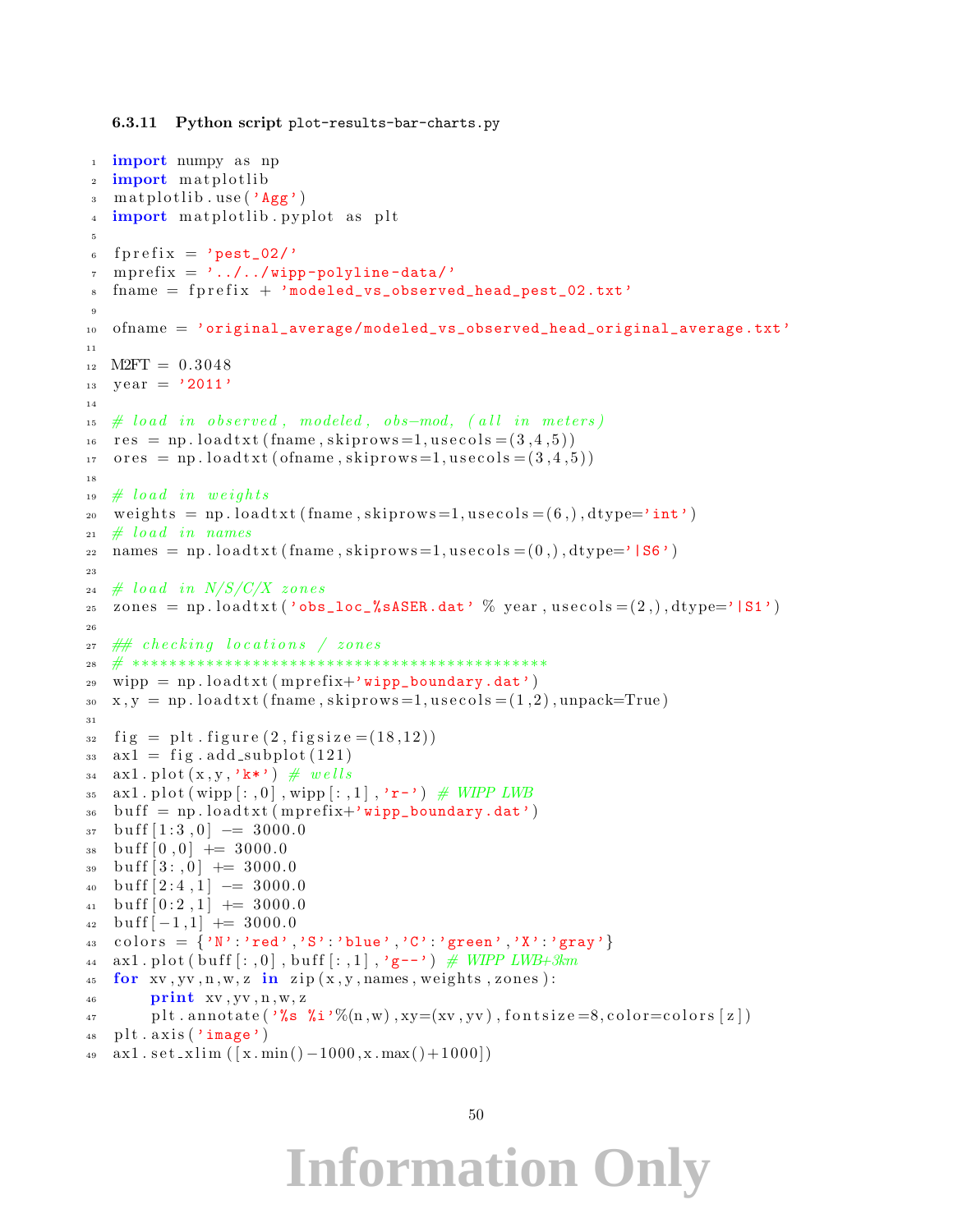```
50 \text{ ax1} \cdot \text{set\_vlim} ( [v . min () -1000 \text{ y} \cdot \text{max} () +1000 ))
51 ax2 = fig. add_subplot (122)\alpha ax2. plot (x, y, 'k*) # wells
53 ax2. plot (wipp [:, 0], wipp [:, 1], 'r-') # WIPP LWB
54 ax2. plot (buff [:,0], buff [:,1], 'g--') # WIPP LWB+3km
55 for xy, yy, n, w, z in zip(x, y, names, weights, zones):
_{56} plt . annotate (\sqrt[3]{s} \sqrt[3]{u}, \sqrt[3]{u}, xy=(xv, yv), fontsize =8, color=colors [z])
_{57} plt. axis('image')58 ax2 \cdot set \cdot x \cdot \text{lim} ([wipp[:, 0], min() -100, wipp[:, 0], max() +100])59 ax2 \cdot set\_y \lim (\vert \text{wipp} \vert : , 1 \vert \cdot \min() - 100, \text{wipp} \vert : , 1 \vert \cdot \max() + 100 \vert)60 plt . suptitle ('well weights check '+year)
_{61} plt .\s{savefig('check-well-weights-'+year+)}, _{png'})
62
\epsilon<sub>63</sub> \# convert lengths to feet
res /= M2FT
65 ores /= M2FT
66
67 # create the histogram of residuals for ASER
68 # ∗∗∗∗∗∗∗∗∗∗∗∗∗∗∗∗∗∗∗∗∗∗∗∗∗∗∗∗∗∗∗∗∗∗∗∗∗∗∗∗
69
70 \# -10, -9, \ldots 8, 9, 1071 \text{ bins} = np \cdot \text{arange}(-10,11)r_2 \text{ rectfig} = (15, 7)73 \quad squarefig = (8.5, 8.5)74
\tau<sup>5</sup> fig = plt. figure (1, figsize=rectfig)
76 \text{ ax} = \text{fig} \cdot \text{add\_subplot}(111)77 # all the data, all but distant wells
\pi s ax . h ist ( \lceil \text{res} \rceil weights \langle 2, 2 \rceil, res \lceil : 2 \rceil , bins=bins, range = (-10.0, 10.0),
\text{rwidth} = 0.75, \text{align} = \text{'mid'},
\text{color} = [\text{'red'}, \text{'blue'}],\begin{bmatrix} 81 & 1 \end{bmatrix} label = \begin{bmatrix} 7 & 1 \end{bmatrix} inside LWB & <3km from WIPP LWB', 'All wells' \begin{bmatrix} 1 & 0 \end{bmatrix}\alpha ax \sec \cosh(x) and \cosh(y) \sec \cosh(y) \sinh(y) \cosh(y)83 ax.set_ylabel('Frequency')
\alpha ax. \text{set}-xticks (bins)
\text{ss}_{\text{as}} \text{ax} \cdot \text{set}_{\text{sym}}([0,10])\alpha ax \sec - \text{ytic} ks (np. arange (0, 10, 2))
_{87} plt.grid()
88 ax. y axis. grid (True, which='major')89 ax. xaxis.grid (False)
90 plt.legend (loc='upper left')91 plt.title ('Histogram of Model Residuals '+year)
92 plt. annotate ('AEC-7 \& %.1f'%res [0, 2], xy = (-9.75,5.0), xytext = (-8.5,5.0),
93 arrowprops={'arrowstyle':'->'}, fontsize=16)
94 plt.savefig ('model-error-histogram-'+year+'.png')
_{95} plt.close(1)96
97 # create bar chart plot of individual residual for ASER
 98 # ∗∗∗∗∗∗∗∗∗∗∗∗∗∗∗∗∗∗∗∗∗∗∗∗∗∗∗∗∗∗∗∗∗∗∗∗∗∗∗∗
99
_{100} m0 = weights==0
```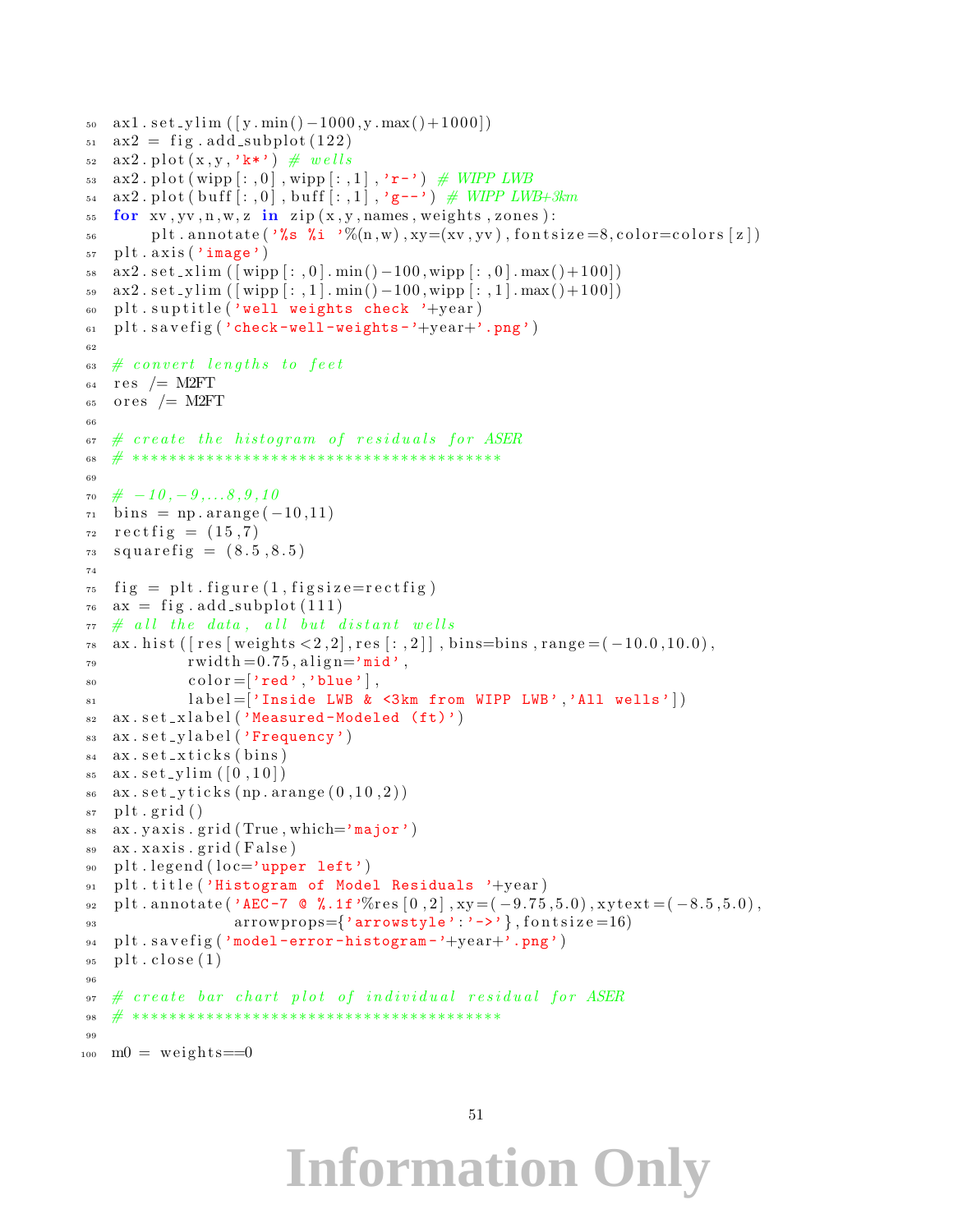```
_{101} m1 = weights==1
m_2 m2 = np. logical_or (weights==2,weights==99)
103
_{104} # separate wells into groups
_{105} resin = res [m0, 2]
_{106} resnear = res [m1,2]
_{107} resfar = res [m2, 2]
108
_{109} nin = resin.size
_{110} nnear = resnear.size
_{111} n f a r = r e s f a r . s i z e
112
113 # separate names into groups
_{114} namin = names [m0]
_{115} namnear = names [m1]
_{116} namfar = names [m2]
117
_{118} # get indices that sort vectors
_{119} ordin = np. argsort (namin)
_{120} ordnear = np. argsort (namnear)
_{121} ordfar = np. argsort (namfar)
122
123 # put vectors back together (groups adjacent and sorted inside each group)
r_{124} resagg = np.concatenate ((resin [ordin], resnear [ordnear], resfar [ordfar]), axis=0)
\lim_{n \to \infty} \frac{1}{n} namagg = np.concatenate ((namin | ordin | , namnear | ordnear | , namfar | ordfar | ), axis = 0)
126
_{127} fig = plt. figure (1, figgsize = rectfig)_{128} ax = fig.add.subplot(111)129
_{130} wid = 0.6
_{131} shift = 0.5 – wid /2.0
_{132} ab = np. arange (res. shape [0])
133
134 print ab shape
135 print ab
136
137 ax . bar ( left=ab+shift, height=resagg, width =0.6, bottom =0.0, color='gray')
138 ax \cdot set\_y \lim ([-15.0, 15.0])139 ax. spines ['bottom']. set_position ('zero')
_{140} ax. spines \lceil'top' \rceil. set_color ('none')
141 ax. xaxis. set_ticks_position ('bottom')
_{142} plt. xticks (ab+wid, namagg, rotation =90)
_{143} # vertical lines dividing groups
144 ax . axvline (x=ni n, color='black', linestyle='dashed')145 ax . axvline (x=nin+nnear, color='black', line style='dashed')_{146} ax. a x hline (y=0, \text{color}=\text{'black'}, \text{lines } y \leq \text{'solid'})_{147} ax. a x hline (y=-15, \text{color}=\text{'black'}, \text{lines type}=\text{'dotted'})_{148} plt.grid()
_{149} ax. y axis. g rid (True, which='major')
150 ax . xaxis . grid (False)151 ax . set .xlim([0, res, shape[0]])
```

```
52
```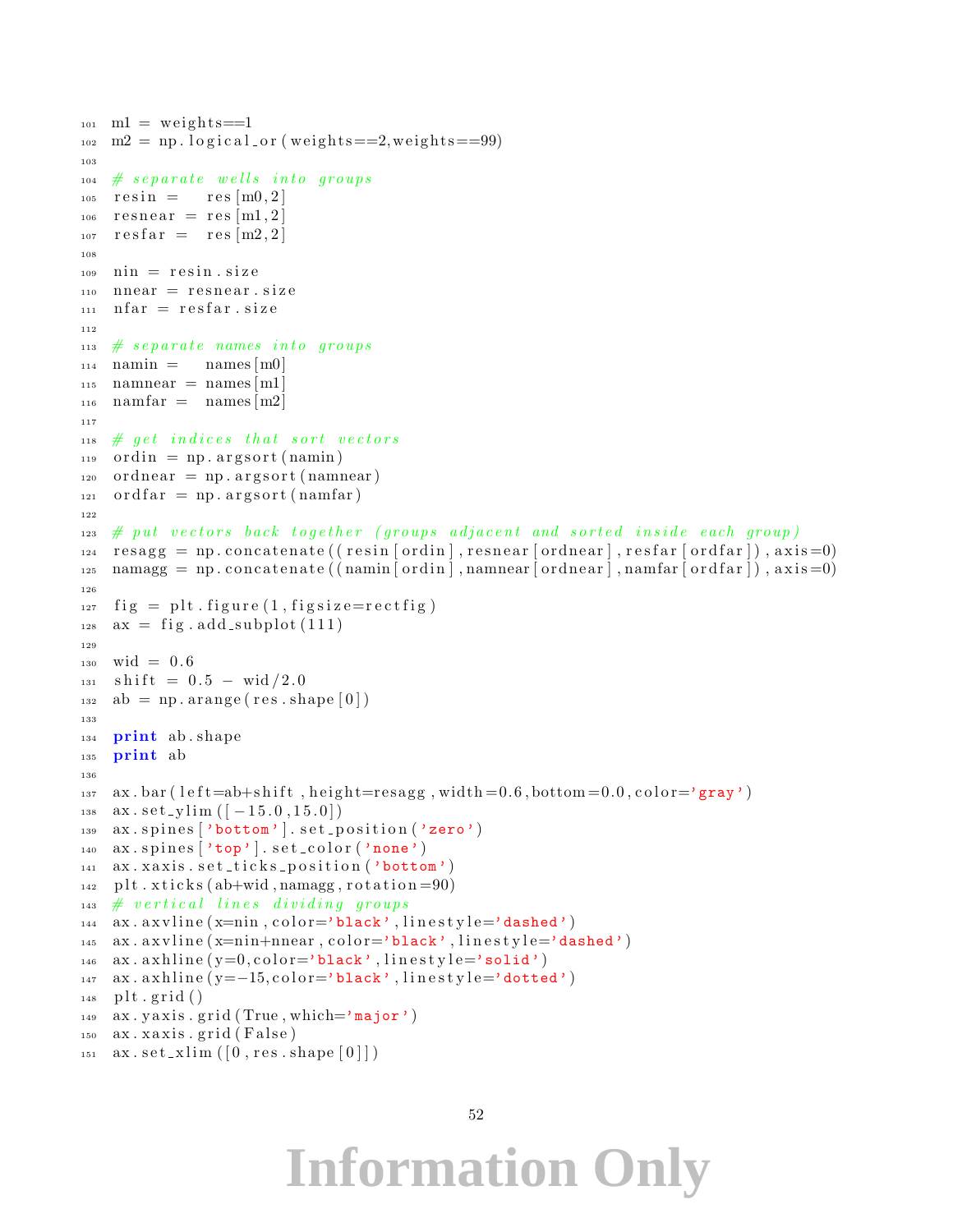```
152
_{153} plt . annotate ('', xy = (0.0, 12.0), xycoords='data',
\text{xytext} = (\text{nin } 12.0), \text{text} = \text{'data'},
155 \arrows arrowstyle':'<->'})
_{156} plt . annotate ('inside WIPP LWB', xy=(_{\text{nin}}/3.0, 12.5), xycoords='data')
157
_{158} plt . annotate ('', xy=(nin, 12.0), xycoords='data',
\text{xytext} = \text{input} + \text{input} + \text{input} + \text{input} + \text{output} + \text{input}160 a r r owp r op s={'arrowstyle ' : '<->'})
_{161} plt . annotate ('<3km WIPP LWB', xy=(_{\text{nin+nnear}}/3.0, 12.5), xycoords='data')
162
_{163} plt . annotate (', xy=(_{\text{nin+nnear}}, 12.0), xycoords='data',
x \text{ytext} = (n \text{in} + n \text{near} + n \text{far } 12.0), t extcoords='data',
165 \arrows arrow \text{props}=\{ 'arrow \text{or} \text{style} ' : ' \langle - \rangle' \})_{166} plt . annotate ('>3km WIPP LWB', xy=(_{\text{nin}+\text{nnear}+\text{nfar}} /3.0, 12.5), xycoords='data')
167
168 ax. set_ylabel('Measured-Modeled (ft)')
169 ax . set title ('individual residuals '+year)
170 plt . annotate ('AEC-7 \mathbb{Q} %.1f'%res [0, 2], xy=(\text{min}+\text{mean}+1.0, -14.5), xycoords='data')
171
_{172} plt . savefig ('model-error-residuals-'+year+'.png')
_{173} plt.close (1)174
175
176 # create scatter plot of measured vs. modeled
177 # ∗∗∗∗∗∗∗∗∗∗∗∗∗∗∗∗∗∗∗∗∗∗∗∗∗∗∗∗∗∗∗∗∗∗∗∗∗∗∗∗
_{178} m = 1.0/M2FT
_{179} sr = [2980,3120]
180
181
182 print 'modeled-vs-measured correlation coefficients'
183 print 'all data: \lambda.4f' % np.corrcoef (res [:,0], res [:,1]) [1,0] **2
184 print 'inside WIPP: \%, 4f' % np. corrcoef (res [weights = = 0,0], res [weights = = 0,1])[1,0] * * 2
185 print 'inside 3km: %.4f' % np. corrcoef (res [weights < 2,0], res [weights < 2,1])[1,0]**2
186
187 print 'uncalibrated model'
188 print 'all data: \lambda.4f' \% np.corrcoef (ores [:, 0], ores [:, 1]) [1,0]**2
189 print 'inside WIPP: %.4f ' % np. corrcoef (ores [weights = =0,0], ores [weights = =0,1]][1,0]**2
190 print 'inside 3km: %.4f' % np. corrcoef (ores [weights \langle 2,0], ores [weights \langle 2,1]] [1,0]**2
191
_{192} fig = plt. figure (1, figgsize=square_{193} ax = fig. add_subplot (111)194 ax. plot (res[m0, 0], res[m0, 1], color='red"ned', markersize=10,
maxker=\rightarrow\rightarrow, linestype=\rightarrow none, label=\texttt{Inside LWB'}_{196} ax. plot (res [m1,0], res [m1,1], color='green', markersize=10,
197 marker='x', linestyle='none', label='< 3km From LWB')
198 ax. plot (res [m2, 0], res [m2, 1], color='blue', markersize=10,
199 marker='*', linestyle='none', label='distant')
200 ax. plot (sr, sr, 'k-', label='$45^{\\degree}$ Perfect Fit')
201 ax.plot (\lceil s r \rceil 0 \rceil, s r \lceil 1 \rceil, s r \lceil 0 \rceil + m, s r \lceil 1 \rceil + m], 'g-', linewidth = 0.5, label='$\\pm$ 1m Misfit')
202 ax.plot ([s r [0], s r [1]], [s r [0] -m, s r [1] -m], 'g-', linewidth =0.5, label='__nolegend__')
```

```
53
```